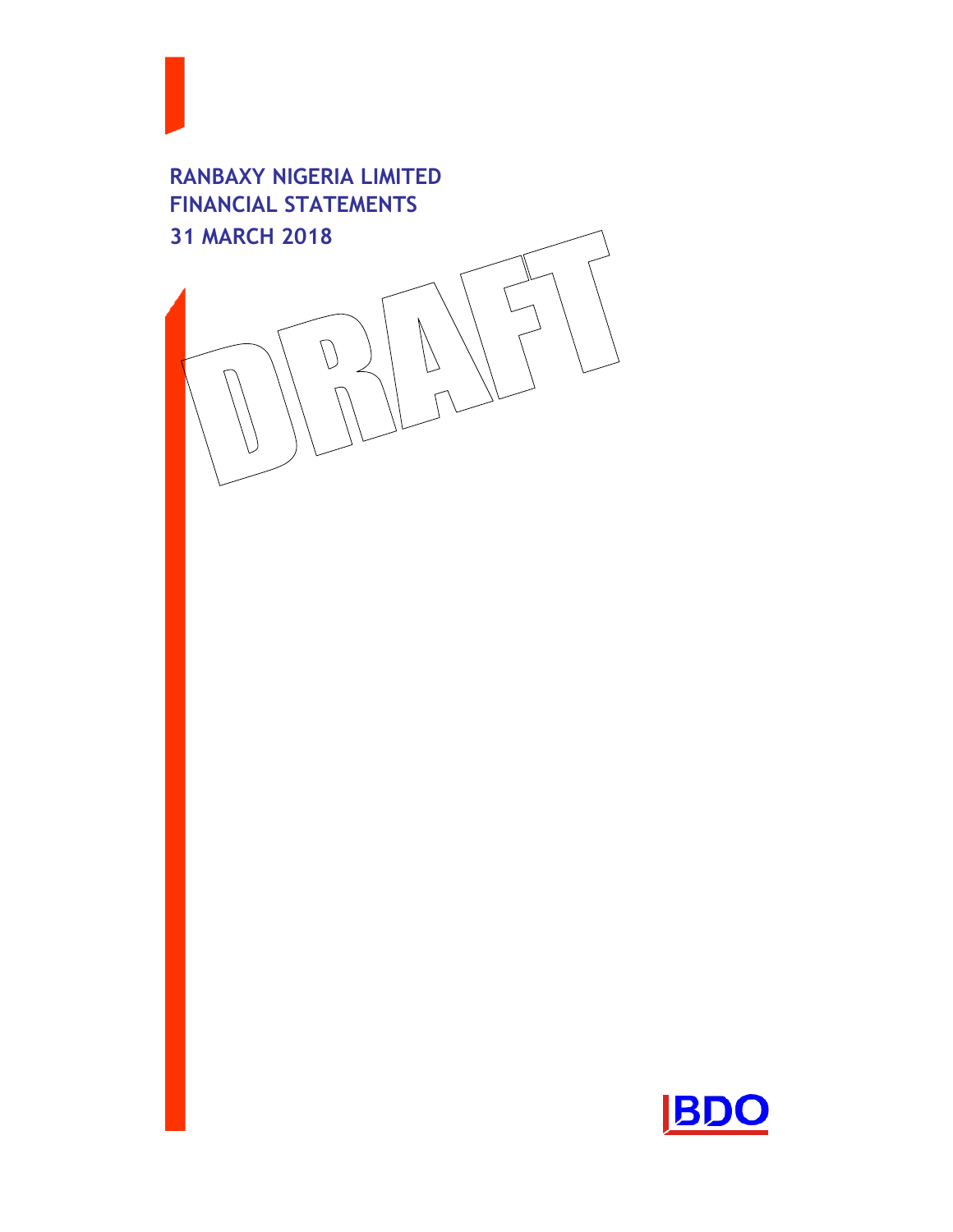**Corporate information Chairman of the Board Olaogun Badru Atanda Directors** Mahendra Bharadwaj (Indian- Vice chairman) Hanwant Singh Arora (Indian) Samson Yomi Osewa Harin Mehta (Indian) Mihaly Kaszas (Hungary) **Registered office** 2nd floor 52A Campbell Street Lagos **Company Secretary Are (Mr. Kufre Udoh** 24 Abimbola Street Isolo Lagos **Auditors** BDO Professional Services (Chartered Accountants) ADOL House 15, CIPM Avenue Cental Business District Alausa, Ikeja Lagos. **Bankers** Diamond Bank Plc Zenith Bank Plc Standard Chartered Bank Plc Wema Bank Plc Stanbic IBTC Bank Limited CitiBank Nigeria Limited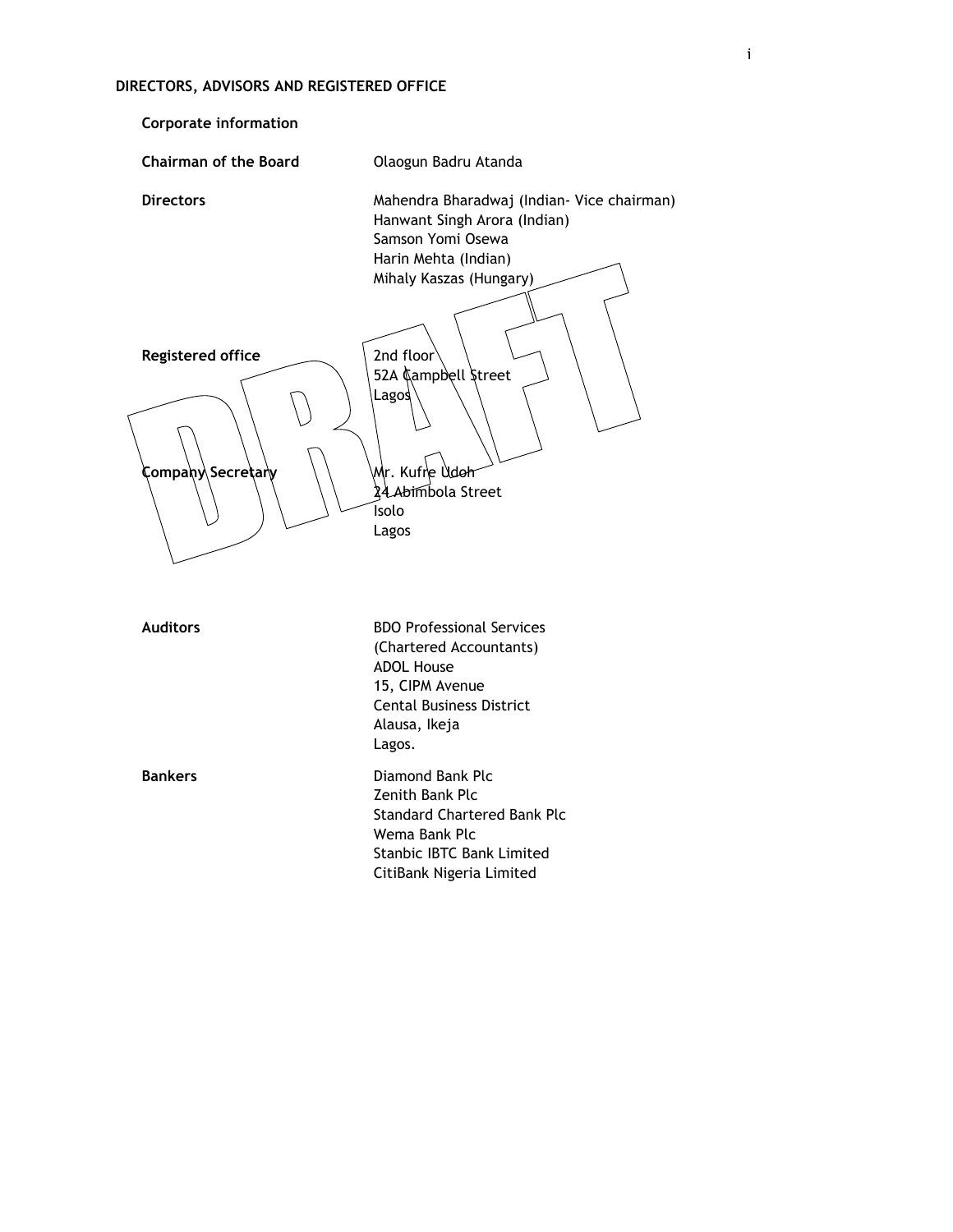# **INDEPENDENT AUDITORS REPORT**

# **TO THE MEMBERS OF RANBAXY NIGERIA LIMITED**

# **Opinion**

We have audited the financial statements of Ranbaxy Nigeria Limited which comprise, the statement of financial position as at 31 March 2018, the statement of profit or loss and other comprehensive income, statement of changes in equity, and statement of cash flows for the year then ended; and notes to the financial statements, including a summary of significant accounting policies and other explanatory notes.

In our opinion the accompanying financial statements give  $a$  true and fair view of the financial position of the Company as at 31 March 2018 and of its finanetal performance and cash flows for the year then ended in accordance with International *Financial Reporting* Standards, and in compliance with the relevant provisions of the Financial Reporting Council of Nigeria, Act No 6, 2011 and the Companies and Allied Matters Act, CAP C20, LFN 2004.

# **Basis for Opinion**

We conducted our audit in accordance with International Standards on Auditing (ISAs). Our responsibilities under those standards are further described in the Auditor's Responsibilities for the Audit of the Financial Statements attached as an appendix to our report. We are independent of the Company in accordance with the International Ethics Standards Board for Accountants' Code of Ethics for Professional Accountants together with the ethical requirements that are relevant to our audit of the financial statements in Nigeria, and we have fulfilled our other ethical responsibilities in accordance with these requirements and the International Ethics Standards Board Code. We believe that the audit evidence we have obtained is sufficient and appropriate to provide a basis for our opinion.

# **Other information**

Management is responsible for the other information. The other information comprises the information included in the Directors' statements, but does not include the financial statements and our auditors report thereon. Our opinion on the financial statements does not cover the other information and we do not express any form of assurance conclusion thereon.

In connection with our audit of the financial statements, our responsibility is to read the other information and in doing so, consider whether the other information is materially inconsistent with the financial statements or our knowledge obtained in the audit or otherwise appears to be materially misstated. If, based on the work we have performed, we conclude that there is a material misstatement of this information, we are required to report that fact. We have nothing to report in this regard.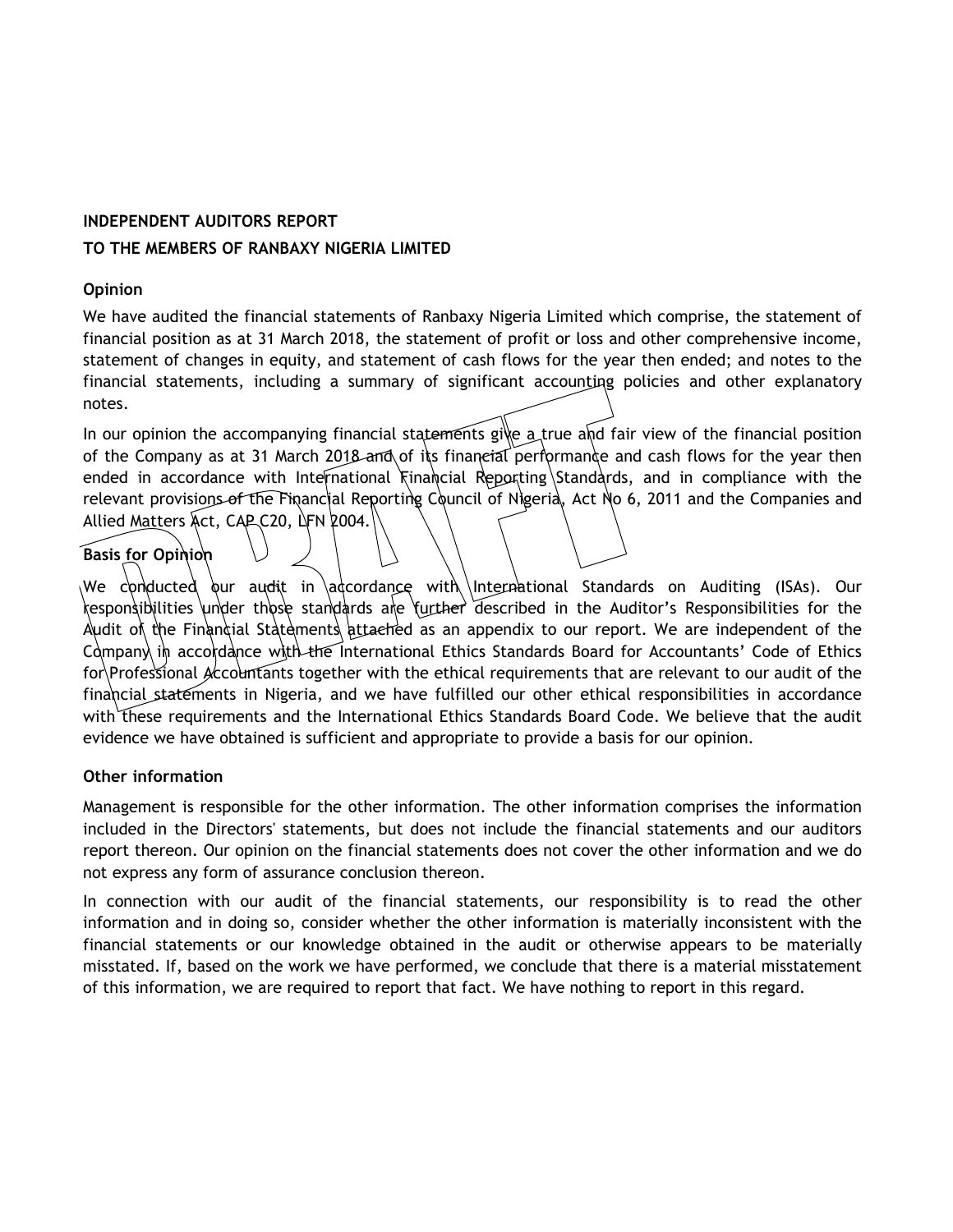# **Responsibilities of Directors and Those Charged with Governance for the Financial Statements**

The Directors are responsible for the preparation and fair presentation of the financial statements in accordance with International Financial Reporting Standards issued by the International Accounting Standards Board, and in compliance with the relevant provisions of the Financial Reporting Council of Nigeria Act, No 6, 2011 and the Companies and Allied Matters Act, CAP C20 LFN 2004 and for such internal control as the Directors determine is necessary to enable the preparation of financial statements that are free from material misstatement, whether due to fraud or error.

In preparing the financial statements, the Directors are responsible for assessing the Company's ability to continue as a going concern, disclosing, as applicable, matters related to going concern and using the going concern basis of accounting unless Directors either intend to liquidate the Company or to cease operations, or have no realistic alternative but to do so.

# Auditor's responsibilities for the Audit of the Financial Statements

Our objectives are to obtain reasonable assurance about whether the financial statements as a whole are free from material misstatement, whether due to fraud or error, and to issue a report that includes our opinion. Reasonable assurance is  $\frac{1}{2}$  high level of assurance, but is not a guarantee that an audit conducted in accordance with International Standards on Auditing will always detect a material misstatement when it exists. Misstatements can arise from fraud or error and are considered material if, individually or in the aggregate, they could reasonably be expected to influence the economic decisions of users taken on the basis of these financial statements. A further description of our responsibilities for the audit of the financial statements is located in an appendix to this report. This description forms part of our audit report.

# **Report on other legal matters**

The Companies and Allied Matters Act, CAP C20, LFN, 2004 requires that in carrying out our audit we consider and report to you on the following matters. We confirm that:

- i) we have obtained all the information and explanations which to the best of our knowledge and belief were necessary for the purpose of our audit.
- ii) in our opinion, proper books of account have been kept by the Company, and
- iii) the Company's statement of financial position, and its statement of profit or loss and other comprehensive income are in agreement with the books of account.

2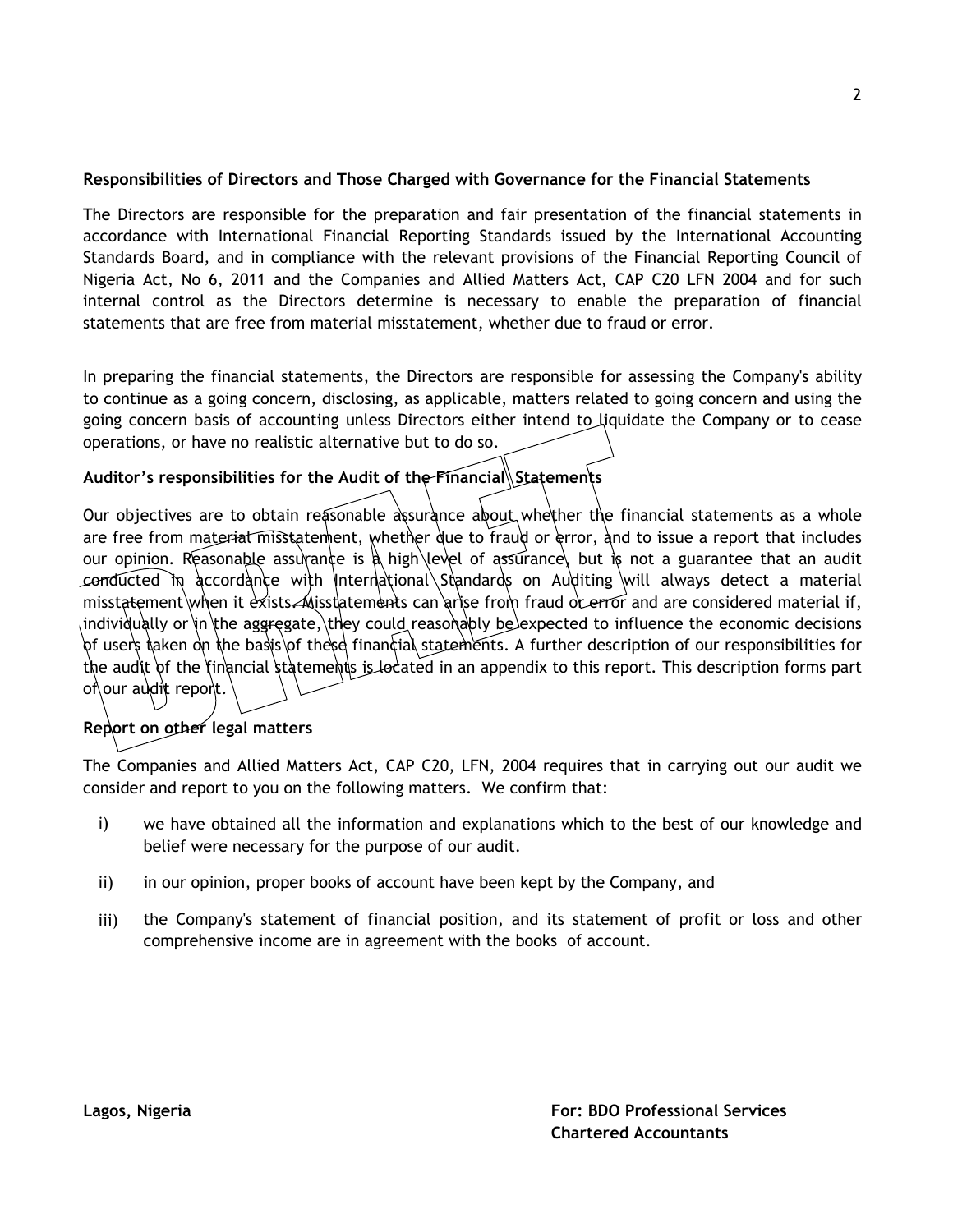As part of an audit in accordance with International Standards on Auditing, we exercise professional judgment and maintain professional scepticism throughout the audit. We also:

\* Identify and assess the risks of material misstatement of the financial statements, whether due to fraud or error, design and perform audit procedures responsive to those risks, and obtain audit evidence that is sufficient and appropriate to provide a basis for our opinion. The risk of not detecting a material misstatement resulting from fraud is higher than for one resulting from error, as fraud may involve collusion, forgery, intentional omissions, misrepresentations, or the override of internal control.

\* Obtain an understanding of internal control relevant to the audit in order to design audit procedures that are appropriate in the cixcumstances, but not for the purpose of expressing an opinion on the effectiveness of the Company's internal control.

\* Evaluate the appropriateness of accounting policies used and the reasonableness of accounting estimates and related disclosures made by management.

Conclude on the appropriateness of Management's use of the going concern basis of accounting and, based on the audit evidence obtained, whether a material uncertainty exists related to events or conditions that may cast significant doubt on the Company's ability to continue as a going concern. If we conclude that a material uncertainty exists, we are required to draw attention in our auditor's report to the related disclosures in the financial statements or, if such disclosures are inadequate, to modify our opinion. Our conclusions are based on the audit evidence obtained up to the date of our auditor's report. However, future events or conditions may cause the Company to cease to continue as a going concern.

\* Evaluate the overall presentation, structure and content of the financial statements, including the disclosures, and whether the financial statements represent the underlying transactions and events in a manner that achieves fair presentation.

We communicate with those charged with governance regarding, among other matters, the planned scope and timing of the audit, and significant audit findings and any significant deficiencies in internal control that we identify during our audit.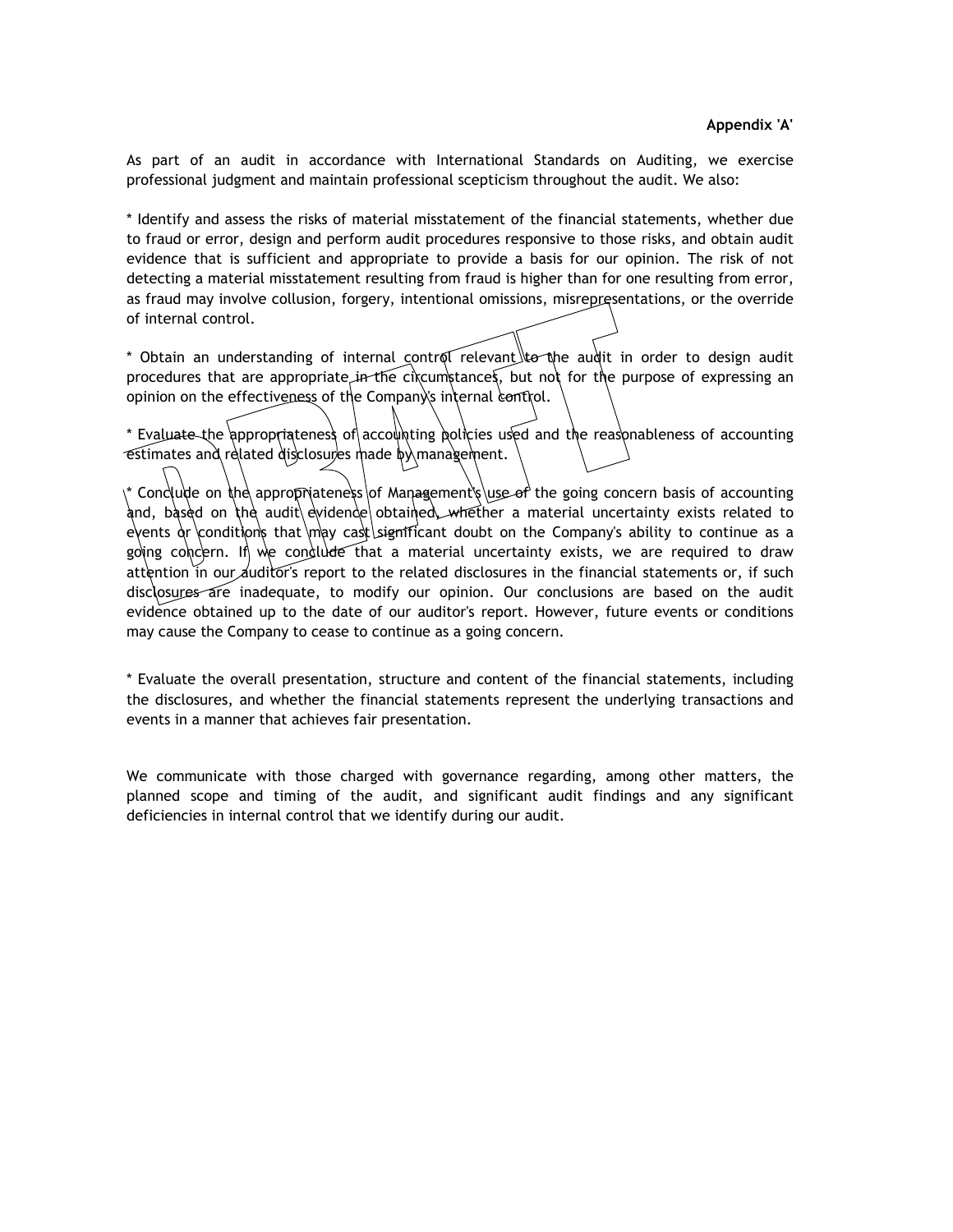## **RANBAXY NIGERIA LIMITED** 3 **STATEMENT OF PROFIT OR LOSS AND OTHER COMPREHENSIVE INCOME FOR THE YEAR ENDED 31 MARCH 2018**

|                                                       |              |               | <b>Restated</b> |
|-------------------------------------------------------|--------------|---------------|-----------------|
|                                                       |              | 2018          | 2017            |
|                                                       | <b>Notes</b> | <b>N'000</b>  | N'000           |
| Revenue                                               | 9            | 4,967,597     | 3,757,568       |
| Cost of sales                                         | 10           | (4, 634, 854) | (3, 455, 072)   |
| <b>Gross profit</b>                                   |              | 332,743       | 302,496         |
|                                                       |              |               |                 |
| Other operating income                                |              | 108,999       | 954,168         |
| Selling & distribution expenses                       | 12           | (438,159)     | (357, 715)      |
| Administrative expenses                               | 13           | (2,240,204)   | (1,465,935)     |
| Loss from operating activities                        |              | (2, 236, 621) | (566,986)       |
|                                                       |              |               |                 |
| Finance income                                        |              | 156,920       | 140,858         |
|                                                       |              |               |                 |
| Loss before taxation                                  |              | (2,079,701)   | (426, 128)      |
| Taxation                                              | 16(a)        | (24, 694)     | 187,093         |
| Loss after tax for the year                           |              | (2, 104, 395) | (239, 035)      |
|                                                       |              |               |                 |
| Other comprehensive income:                           |              |               |                 |
| Items that will not be reclassified to profit or loss |              |               |                 |
| Remeasurement gain on defined benefit plan            | 28(a)        |               | 17,000          |
| Income tax effect                                     |              |               | (5, 100)        |
| Items that will be reclassified to profit or loss     |              |               |                 |
| Other comprehensive income for the year, net of tax   |              |               | 11,900          |
|                                                       |              |               |                 |
| Total comprehensive loss for the year                 |              | (2, 104, 395) | (227, 135)      |

The accompanying notes on pages 7 to 37 and other national disclosures on pages 38 and 39 form an integral part of these financial statements.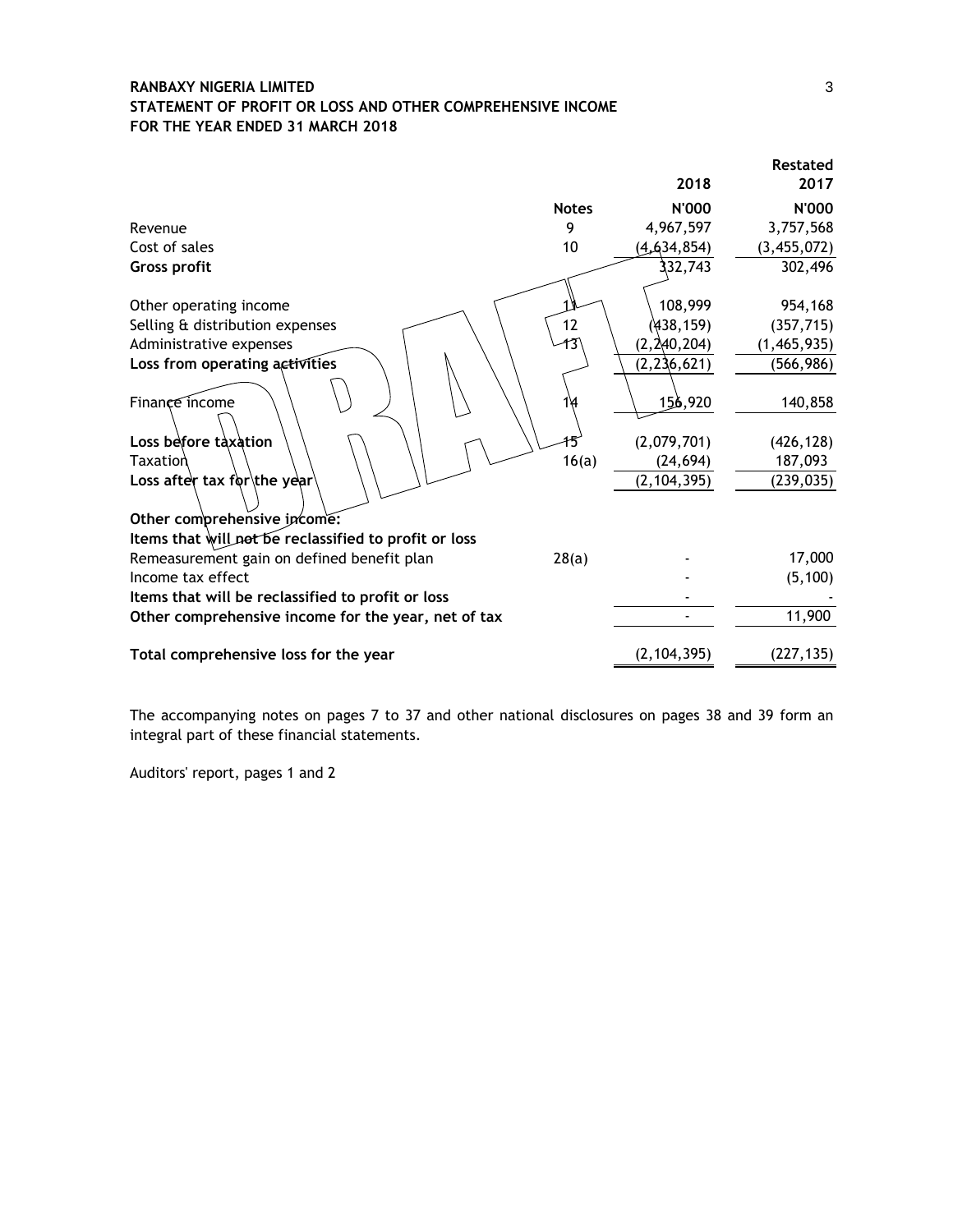| RANBAXY NIGERIA LIMITED                              |  |
|------------------------------------------------------|--|
| STATEMENT OF FINANCIAL POSITION AS AT 31 MARCH, 2018 |  |

|                                       |              |              | <b>Restated</b> |
|---------------------------------------|--------------|--------------|-----------------|
|                                       | <b>Notes</b> | 2018         | 2017            |
| Non-current assets                    |              | <b>N'000</b> | <b>N'000</b>    |
| Property, plant and equipment         | 17           | 5,558,083    | 6,145,403       |
| Intangible assets                     | 18           |              |                 |
| Deferred tax asset                    | 16(f)        | 128,665      | 153,359         |
| Employee defined benefit asset        | 19(e)        | 90,963       | 77,984          |
| Total non-current assets              |              | 5,777,711    | 6,376,746       |
|                                       |              |              |                 |
| <b>Current assets</b>                 |              |              |                 |
| Inventory                             | φQ           | 1,516,627    | 1,999,481       |
| Trade and other receivables           | $\lambda$ 1  | 1,065,721    | 640,664         |
| Cash and cash equivalents             |              | 1,940,110    | 3,106,694       |
|                                       |              | 4,522,458    | 5,746,839       |
|                                       |              |              |                 |
|                                       |              |              |                 |
| Current liabilities                   |              |              |                 |
| <b>Borrowings</b>                     | 23(i)        | 3,096,931    | 1,818,884       |
| Trade and other payables              | 24           | 6,071,735    | 6,120,315       |
| Provisions                            | 25           | 23,877       | 33,311          |
| Taxation                              | 16(c)        | 6,363        | 42,125          |
|                                       |              | 9,198,906    | 8,014,635       |
|                                       |              |              |                 |
| Net current liabilities               |              | (4,676,448)  | (2, 267, 796)   |
|                                       |              |              |                 |
|                                       |              |              |                 |
| Total assets less current liabilities |              | 1,101,263    | 4,108,950       |
|                                       |              |              |                 |
| <b>Non-current liabilities</b>        |              |              |                 |
| Long term borrowings                  | 23(ii)       |              | 925,887         |
| Employment benefits obligation        | 19(c)        | 88,936       | 66,341          |
| Deferred tax liability                | 16(d)        |              |                 |
|                                       |              | 88,936       | 992,228         |
| <b>Net assets</b>                     |              | 1,012,327    | 3,116,722       |
|                                       |              |              |                 |
| Equity                                |              |              |                 |
| Share capital                         | 26           | 40,000       | 40,000          |
| Share premium                         | 27           | 38,951       | 38,951          |
| Revenue reserve                       | 28           | 933,376      | 3,037,771       |
| <b>Total equity</b>                   |              | 1,012,327    | 3,116,722       |
|                                       |              |              |                 |

The financial statements and notes on pages 3 to 39 were approved by the Board of directors on …………….2018 and signed on its behalf by:

| (i) | Chairman                 |
|-----|--------------------------|
| (i) | <b>Managing Director</b> |

The accompanying notes on pages 7 to 37 and other national disclosures on pages 38 and 39 form an integral part of these financial statements.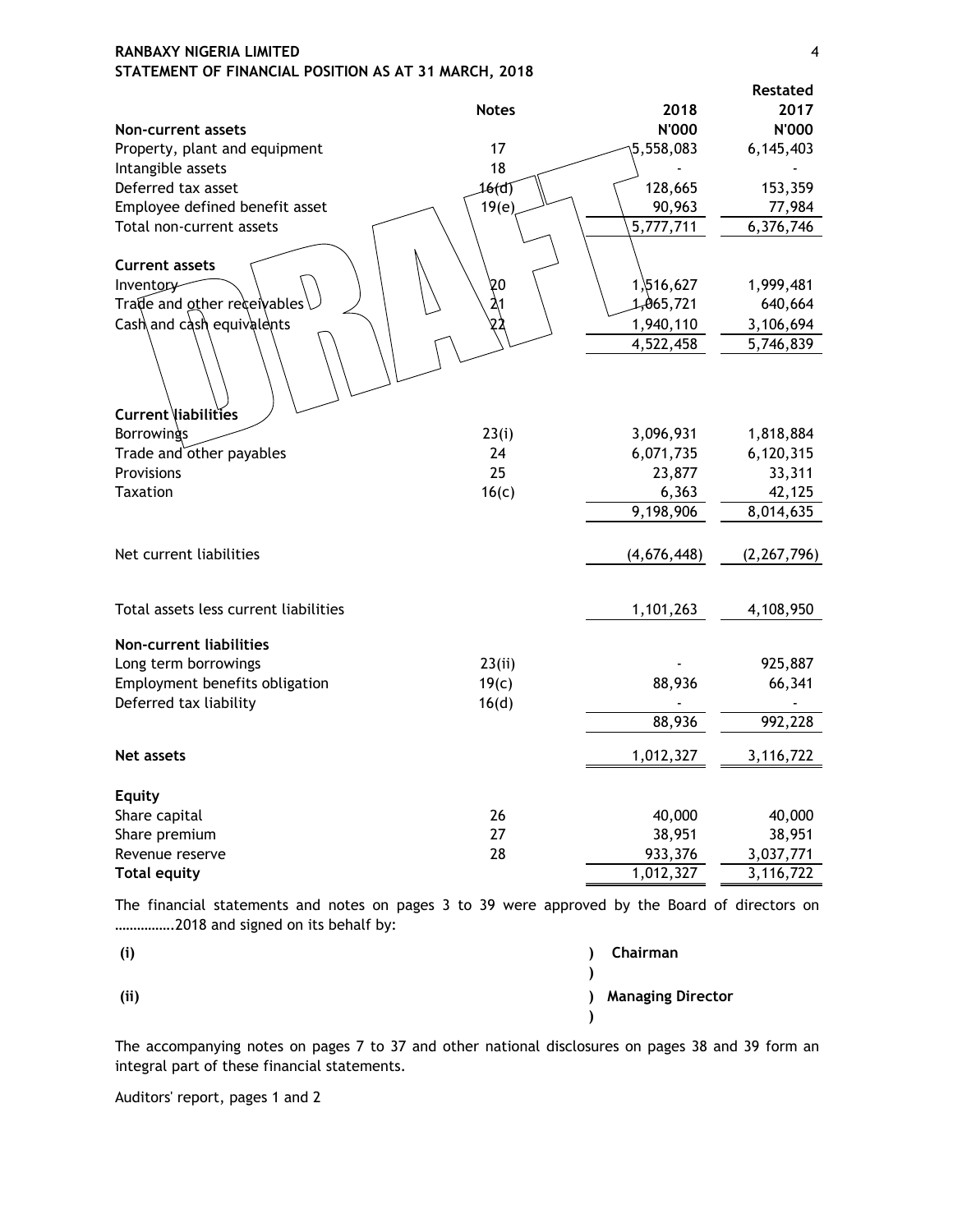# **RANBAXY NIGERIA LIMITED** 5 **STATEMENT OF CHANGES IN EQUITY FOR THE YEAR ENDED 31 MARCH 2018**

|                                                               | <b>Share</b> | <b>Share</b> | <b>Retained</b> |                     |
|---------------------------------------------------------------|--------------|--------------|-----------------|---------------------|
|                                                               | capital      | premium      | earnings        | <b>Total equity</b> |
|                                                               | <b>N'000</b> | N'000        | <b>N'000</b>    | <b>N'000</b>        |
| Balance at 1 April 2017                                       | 40,000       | 38,951       | 3,037,771       | 3,116,722           |
|                                                               |              |              |                 |                     |
| Comprehensive Income for the year                             |              |              |                 |                     |
| Loss for the year                                             |              |              | (2, 104, 395)   | (2, 104, 395)       |
| Other comprehensive income                                    |              |              |                 |                     |
| Remeasurement loss on defined benefit plan                    |              |              |                 |                     |
| Total comprehensive loss for the year                         |              |              | (2), 104, 395)  | (2, 104, 395)       |
|                                                               |              |              |                 |                     |
| Contributions by and distributions to owners                  |              |              |                 |                     |
| Dividend paid                                                 |              |              |                 |                     |
|                                                               |              |              |                 |                     |
| Balance at 31 March 2018                                      | 40,000       | 38,951       | 933,376         | 1,012,327           |
|                                                               |              |              |                 |                     |
|                                                               | <b>N'000</b> | N'000        | N'000           | N'000               |
| Balance at 1 April 2016                                       | 40,000       | 38,951       | 3,274,906       | 3,353,857           |
|                                                               |              |              |                 |                     |
| Comprehensive Income for the year                             |              |              |                 |                     |
| Loss for the year                                             |              |              | (239, 035)      | (239, 035)          |
| Other comprehensive income:                                   |              |              |                 |                     |
| Remeasurement gain on defined benefit plan                    |              |              | 11,900          | 11,900              |
| Total comprehensive loss for the year                         |              |              | (227, 135)      | (227, 135)          |
|                                                               |              |              |                 |                     |
| Contributions by and distributions to owners<br>Dividend paid |              |              |                 |                     |
|                                                               |              |              | (10,000)        | (10,000)            |
| Balance at 31 March 2017                                      | 40,000       | 38,951       | 3,037,771       | 3,116,722           |

The accompanying notes on pages 7 to 37 and other national disclosures on pages 38 and 39 form an integral part of these financial statements.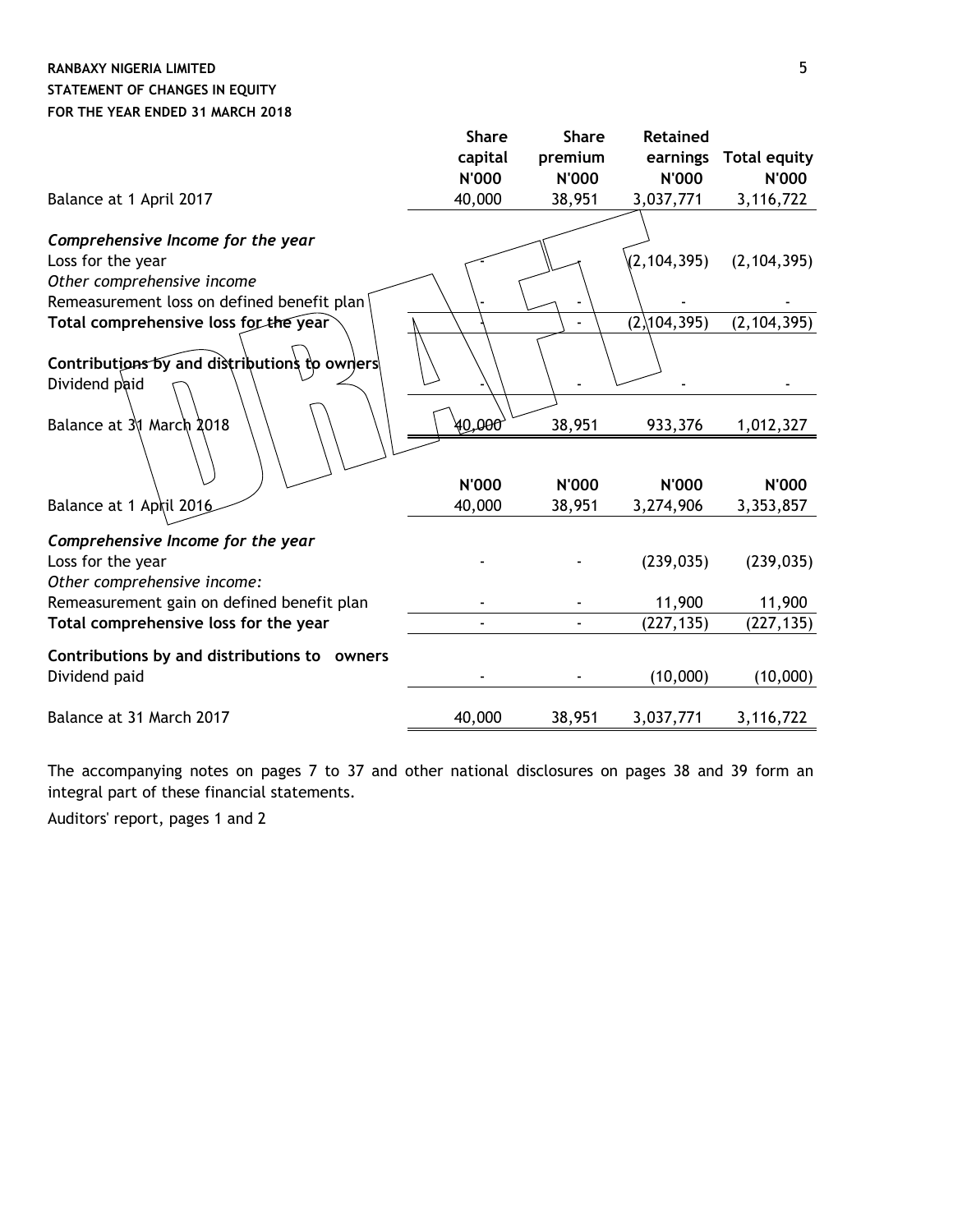## **RANBAXY NIGERIA LIMITED** 6 **STATEMENT OF CASH FLOWS FOR THE YEAR ENDED 31 MARCH, 2018**

|                                                          |                    |               | <b>Restated</b> |
|----------------------------------------------------------|--------------------|---------------|-----------------|
|                                                          | <b>Notes</b>       | 2018          | 2017            |
| Cash flows from operating activities                     |                    | <b>N'000</b>  | N'000           |
| Loss after taxation                                      |                    | (2, 104, 395) | (239, 035)      |
| Adjustments for:                                         |                    |               |                 |
| Depreciation of property, plant and equipment            |                    | 651,713       | 102,654         |
| Finance income                                           | 14                 | (156, 920)    | (140, 858)      |
| Employee costs under defined benefit plan                |                    | 9,616         | 10,812          |
| Exchange difference on interest bearing loan             | 23(i)              | 352,160       | 843,886         |
| Income tax expense                                       | $\widehat{16}$ (a) | 24,694        | (187, 093)      |
|                                                          |                    | (1, 223, 132) | 390,366         |
| Decrease/(increase) in inventory                         |                    | 482,854       | (1,328,511)     |
| $(Increasing)/dec$ esteed in thade and other receivables |                    | (425, 057)    | 467,234         |
| (Decrease)/increase in trade and other payables          |                    | (48, 580)     | 3,447,132       |
| (Decrease)/increase in provisions                        |                    | (9, 434)      | 5,288           |
| Cash (absorbed)/generated by operations                  |                    | (1, 223, 349) | 2,981,509       |
| Tax paid                                                 | 16(b)              | (35, 762)     | (249, 849)      |
| Net cash (outflow)/inflow from operating activities      |                    | (1, 259, 111) | 2,731,660       |
| Cash flows from investing activities                     |                    |               |                 |
| Additions to property, plant and equipment               | 17                 | (64, 393)     | (1,690,566)     |
| Finance income                                           | 14                 | 156,920       | 140,858         |
| Net cash inflow/(outflow) from investing activities      |                    | 92,527        | (1, 549, 708)   |
| Cash flows from financing activities                     |                    |               |                 |
| Dividend paid                                            |                    |               | (10,000)        |
| Net cash outflow from financing activities               |                    |               | (10,000)        |
| Net (decrease)/ increase in cash and cash equivalents    |                    | (1, 166, 584) | 1,171,952       |
| Cash and cash equivalents at the beginning of the year   |                    | 3,106,694     | 1,934,742       |
| Cash and cash equivalents at the end of the year         | 22                 | 1,940,110     | 3,106,694       |

The accompanying notes on pages 7 to 37 and other national disclosures on pages 38 and 39 form an integral part of these financial statements.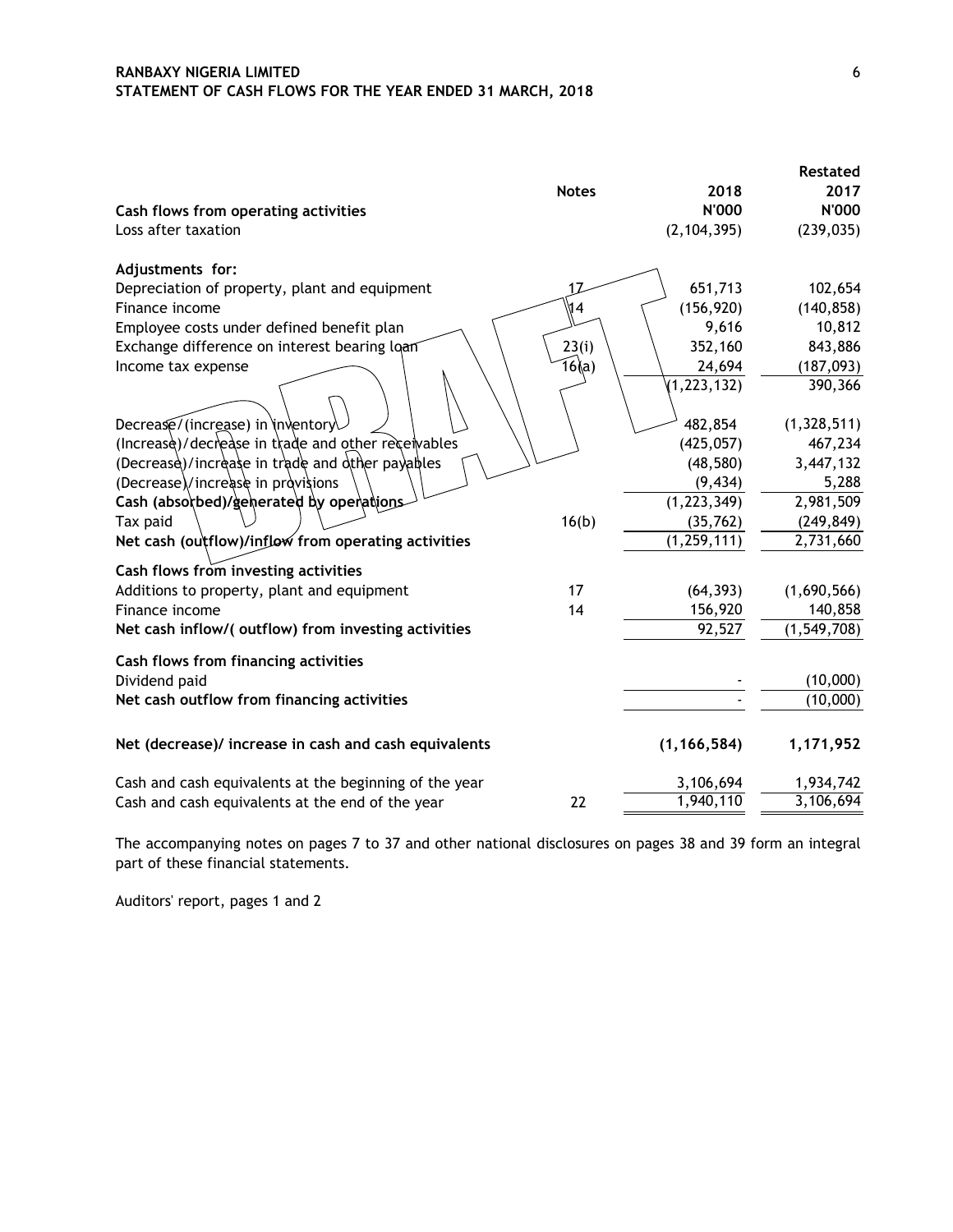#### 1 **Corporate information and principal activities**

The Company was incorporated in Nigeria as a limited liability Company on 12 May 1987 under the name Ranmax Laboratories Nigeria Limited. The name was changed to Ranbaxy Nigeria Limited at an extra-ordinary general meeting held on 6 October 1995. The principal activities of the Company continue to be the manufacturing, importation and sale of pharmaceutical products in Nigeria. The Company is a subsidiary of Ranbaxy Laboratories Limited - India up until March 2015, when Ranbaxy Laboratories Limited (RLL) merged with the SUN Pharmaceutical Industry Limited, India . RNBV a subsidiary of Ranbaxy Laboratories Limited (RLL) India holds 52.63% of the ordinary share capital of the Company while Ranbaxy Laboratories Limited holds 32.68% equity interest in the Company. Consequently, SUN Pharmaceutical Industries Limited now holds 32.68% equity interest in Ranbaxy Nigeria Limited while the SUN Pharmaceutical Industries Limited group jointly holds 85.31% of the issued share capital of Ranbaxy Nigeria Limited.

Its registered office is at 2nd floor 52A Campbell Street Lagos and its operational office is located at 24, Abimbola Street, Isolo Lagos.

#### 2 **Basis of preparation**

#### a **Statement of compliance**

The financial statements have been prepared in accordance with International Financial Reporting Standards (IFRS) as issued by the International Accounting Standards Board (IASB), the requirements of the Companies and Allied Matters Act, CAP C20 LFN, 2004 and the requirements of the Financal Reporting Council of Nigeria Act, No 6, 2011.

The financial statements were authorised for issue by the Board of Directors …………… 2018.

#### b. **Basis of measurement**

The financial statements have been prepared on the historical cost basis except for certain financial assets which are measured at fair value as mentioned in the accounting policies below.

#### c. **Functional and presentation currency**

The Company functional and presentation currency is the Nigerian naira. The financial statements are presented in Nigerian Naira and have been rounded to the nearest thousand except otherwise stated.

#### d. **Use of estimates and judgement**

The preparation of financial statements in conformity with IFRS requires the use of certain critical accounting estimates and judgments. It also requires management to exercise its judgement in the process of applying the Company's accounting policies. The areas involving a higher degree of judgement or complexity, or areas where assumptions and estimates are significant to the financial statements are disclosed in note 4.

#### 3(a) **New standards, amendments and interpretation issued adopted by the Company**

A number of new or amended standards became applicable for the current reporting period and the Company had to change its accounting policies and make retrospective adjustments as a result of adopting the following standards:

- IFRS 9 Financial Instruments, and
- IFRS 15 Revenue from Contracts with Customers

The impact of the adoption of these standards and the new accounting policies are disclosed in note 8. The other standards did not have any impact on the Company's accounting policies and did not require retrospective adjustments.

#### 3(b) **New standards, amendments and interpretation issued but not yet adopted by the Company**

The following new/amended accounting standard and interpretation have been issued, but are not mandatory for financial year ended 31 March 2018. They have not been adopted in preparing the financial statements for the year ended 31 March 2018 and are not expected to affect the Company in the period of initial application. In all cases the Company intends to apply this standard from application dates as indicated in the table below.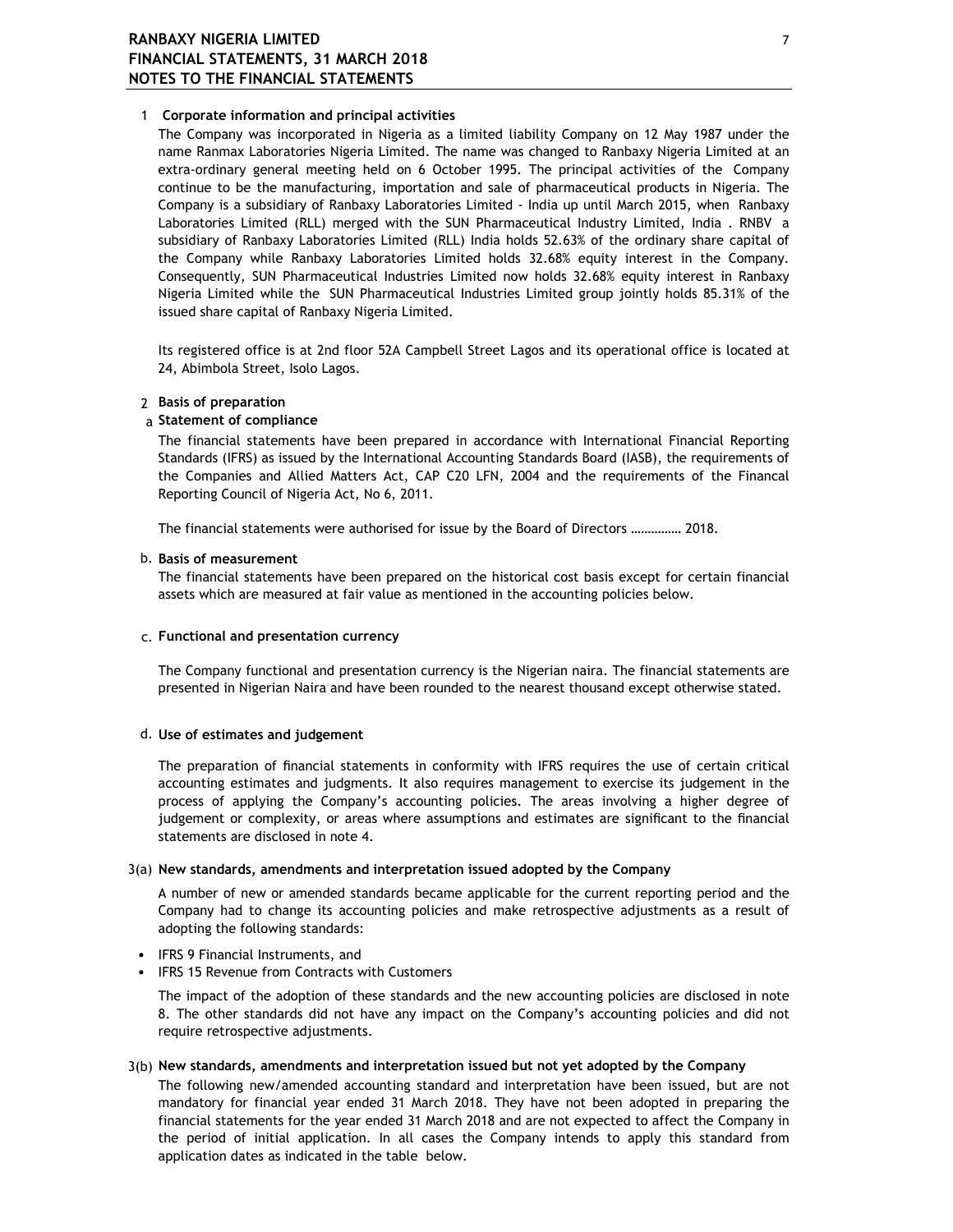#### **RANBAXY NIGERIA LIMITED** 8 **FINANCIAL STATEMENTS, 31 MARCH 2018 NOTES TO THE FINANCIAL STATEMENTS**

| <b>IFRS Reference</b>             | <b>Title and</b><br>Affected<br>Standard(s) | Nature of change                                                                                                                                                                                                                                                                                                                                                                                                                                                                                                                                                                                                                                                                                                                                                                                                                                                                                                                                                                                                                                                                                                                                                                                                                                                                                                                                                                                                                                                                                                    | <b>Application date</b>                                                | Impact on initial<br><b>Application</b>                                                                                                                                                    |
|-----------------------------------|---------------------------------------------|---------------------------------------------------------------------------------------------------------------------------------------------------------------------------------------------------------------------------------------------------------------------------------------------------------------------------------------------------------------------------------------------------------------------------------------------------------------------------------------------------------------------------------------------------------------------------------------------------------------------------------------------------------------------------------------------------------------------------------------------------------------------------------------------------------------------------------------------------------------------------------------------------------------------------------------------------------------------------------------------------------------------------------------------------------------------------------------------------------------------------------------------------------------------------------------------------------------------------------------------------------------------------------------------------------------------------------------------------------------------------------------------------------------------------------------------------------------------------------------------------------------------|------------------------------------------------------------------------|--------------------------------------------------------------------------------------------------------------------------------------------------------------------------------------------|
| IFRS 16 issued in<br>January 2016 | Leases                                      | IFRS 16 provides a single lessee accounting<br>model, requiring lessees to recognise assets<br>and liabilities for all leases unless the lease<br>term is 12 months or less or the underlying<br>asset has a low value. Lessors continue to<br>classify leases as operating or finance. A<br>contract is, or contains, a lease if it conveys<br>the right to control the use of an identified<br>asset for a period of time in exchange for<br>consideration. Control is conveyed where the<br>customer has both the right to direct the<br>identified asset's use and to obtain<br>substantially all the economic benefits from<br>that use.<br>Accounting by lessees<br>Upon lease commencement a lessee recognises<br>a right-of-use asset and a lease liability.<br>The right-of-use asset is initially measured at<br>the amount of the lease liability plus any initial<br>direct costs incurred by the lessee. After lease<br>commencement, a lessee shall measure the<br>right-of-use asset using a cost model, unless:<br>i) the right-of-use asset is an investment<br>property and the lessee fair values its<br>investment property under IAS 40; or<br>ii) the right-of-use asset relates to a class of<br>PPE to which the lessee applies IAS 16's<br>revaluation model, in which case all right-of-<br>use assets relating to that class of PPE can be<br>revalued.<br>Under the cost model a right-of-use asset is<br>measured at cost less accumulated<br>depreciation and accumulated impairment. | Annual reporting<br>periods beginning<br>on or after 1<br>January 2019 | The Company is still<br>reviewing the impact the<br>standard may have on the<br>preparation and<br>presentation of the<br>financial statements when<br>the standard is adopted in<br>2019. |
|                                   |                                             | The lease liability is initially measured at the<br>present value of the lease payments payable<br>over the lease term, discounted at the rate<br>implicit in the lease if that can be readily<br>determined. If that rate cannot be readily<br>determined, the lessee shall use their<br>incremental borrowing rate. The lease liability<br>is subsequently re-measured to reflect changes<br>in:<br>o the lease term (using a revised discount<br>rate);<br>o the assessment of a purchase option (using a<br>revised discount rate);<br>o the amounts expected to be payable under<br>residual value guarantees (using an unchanged<br>discount rate); or<br>o future lease payments resulting from a<br>change in an index or a rate used to determine<br>those payments (using an unchanged discount<br>rate).<br>The re-measurements are treated as<br>adjustments to the right-of-use asset.<br>Accounting by lessor<br>Lessor shall continue to account for leases in<br>line with the provision in IAS 17.                                                                                                                                                                                                                                                                                                                                                                                                                                                                                                 |                                                                        |                                                                                                                                                                                            |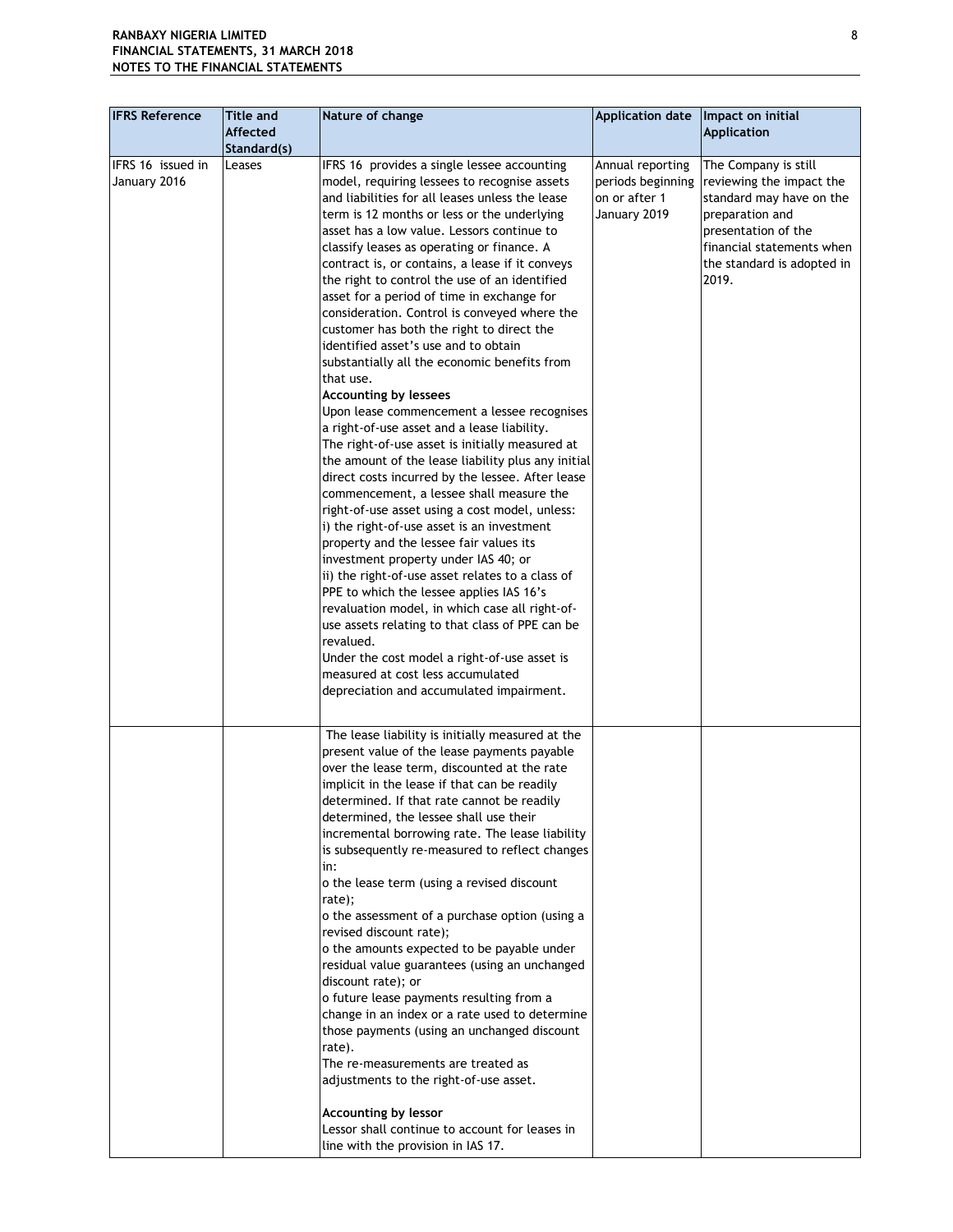#### 4) **Critical accounting estimates and judgements**

The Company makes certain estimates and assumptions regarding the future. Estimates and judgements are continually evaluated based on historical experience and other factors, including expectations of future events that are believed to be reasonable under the circumstatnces. In the future, actual experience may differ from these estimates and assumptions. The estimates and assumptions that have a significant risk of causing a material adjustment to the carrying amounts of assets and liabilities within the next financial year are:

#### i) **Income and deferred taxation**

Ranbaxy Nigeria Limited annually incurs significant amounts of corporate tax liabilities, and also recognises significant changes to deferred tax assets and deferred tax liabilities, all of which are based on management's interpretations of applicable laws and regulations. The quality of these estimates is highly dependent upon management's ability to properly apply at times a very complex sets of rules, to recognise changes in applicable rules and, in the case of deferred tax assets, management's ability to project future earnings from activities that may apply loss carry forward positions against future income taxes.

#### ii) **Impairment of property, plant and equipment**

The Company assesses assets or groups of assets for impairment annually or whenever events or changes in circumstances indicate that carrying amounts of those assets may not be recoverable. In assessing whether a write-down of the carrying amount of a potentially impaired asset is required, the asset's carrying amount is compared to the recoverable amount. Frequently, the recoverable amount of an asset proves to be the Company's estimated value in use.

The estimated future cash flows applied are based on reasonable and supportable assumptions and represent management's best estimates of the range of economic conditions that will exist over the remaining useful life of the cash flow generating assets.

#### iii) **Impairment of financial assets**

The Company's financial assets that is subject to expected credit loss model is trade receivales for the sales of inventory and cash and cash equivalents. The expected loss allowances for financial assets are based on assumptions about risk of default and expected loss rates. The Company uses judgment in making these assumptions and selecting the inputs to the impairment calculation, based on the Company's past history, existing market conditions as well as forward looking estimates at the end of each reporting period.

#### iv) **Legal proceedings**

The Company reviews outstanding legal cases following developments in the legal proceedings at each reporting date, in order to assess the need for provisions and disclosures in its financial statements. Among the factors considered in making decisions on provisions are the nature of litigation, claim or assessment, the legal process and potential level of damages in the jurisdiction in which the litigation, claim or assessment has been brought, the progress of the case (including the progress after the date of the financial statements but before those statements are issued),the opinions or views of legal advisers, experience on similar cases and any decision of the Company's management as to how it will respond to the litigation, claim or assessment.

#### (iv) **Gratuity**

The cost of defined benefit pension and other post employment medical benefits and the present value of the pension obligation are determined using actuarial valuations. An actuarial valuation involves making various assumptions which may differ from actual developments in the future. These include the determination of the discount rate, future salary increases, morality rates and future pension increases. Due to the complexity of the valuation, the underlying assumptions and its long term nature, a defined benefit obligation is highly sensitive to changes in these assumptions. All assumptions are reviewed at each reporting date.

The discount rate is determined on the company's statement of financial position date by reference to market yields on high quality government bonds. The discount rate should reflect the duration of the liabilities of the benefit programme.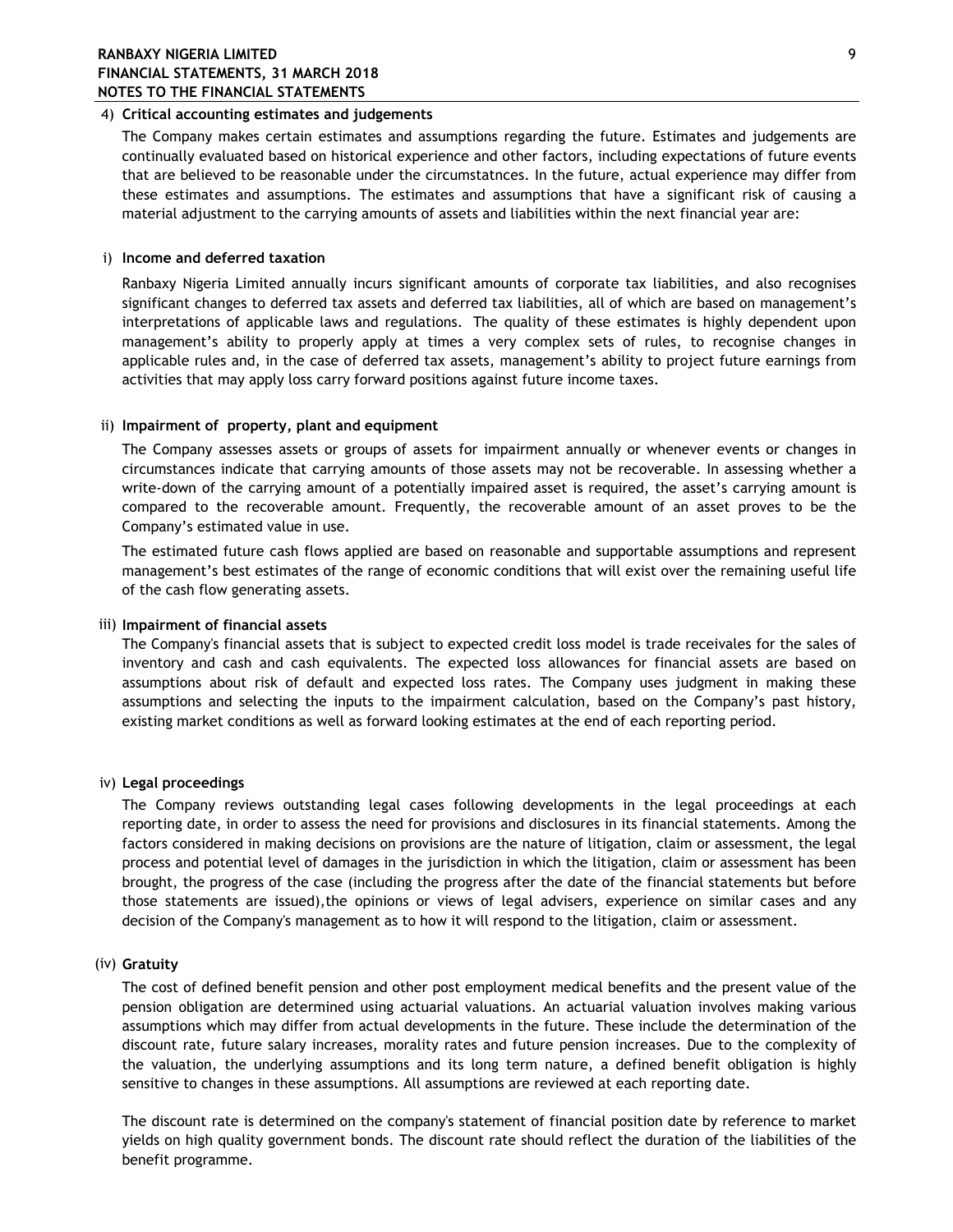#### 5) **Summary of significant accounting policies**

The accounting policies set out below have been applied consistently to all years presented in these financial statements.

## a **Going concern**

The directors assess the Company's future performance and financial position on a going concern basis and have no reason to believe that the Company will not be a going concern in the year ahead. For this reason, these financial statements have been prepared on the basis of accounting policies applicable to a going concern.

# b **Foreign currency**

### **Foreign currency transactions**

In preparing the financial statements of the Company, transactions in currencies other than the entity's presentation currency (foreign currencies) are recognised at the rates of exchange prevailing at the dates of the transactions.

Foreign exchange gains and losses resulting from the settlement of such transactions and from the translation at year-end exchange rates of monetary assets and liabilities denominated in foreign currencies are recognised in the statement of profit or loss.

At the end of each reporting period , monetary items denominated in foreign currencies are retranslated at the rates prevailing at that date. Non-monetary items carried at fair value that are denominated in foreign currencies are retranslated at the rates prevailing at the date when the fair value was determined. Nonmonetary items that are measured in terms of historical cost in a foreign currency are not retranslated.

### c **Revenue recognition**

Revenue represents the fair value of the consideration received or receivable for sales of goods and services, in the ordinary course of the Company's activities and is stated net of value-added tax (VAT), rebates and discounts.

#### (i) **Sale of goods**

The Company manufactures, imports and sells pharmaceutical products in the wholesale market. Sales are recognised based on invoices raised on or before the 25th day of each month for up-country customers(ie customers outsided Lagos) and on or before the 28th day of each month for local customers(ie customers within Lagos). All invoices raised after these dates are recognised in the subsequent month following the month the sales was made.Thus, sales is recognised when control of the products has transferred, being when the products are delivered to the wholesaler, the wholesaler has full discretion over the channel and price to sell the products, and there is no unfulfilled obligation that could affect the wholesaler's acceptance of the products. Delivery occurs when the products have been shipped to the specific location, the risks of obsolescence and loss have been transferred to the wholesaler, and either the wholesaler has accepted the products in accordance with the sales contract, or the Company has objective evidence that all criteria for acceptance have been satisfied. The product is often sold with retrospective allowance for sales returns based on 0.5% of the aggregate sales over a 12 months period. Revenue from these sales is recognised based on the price specified in the invoice, net of estimated volume discounts(if any). Accumulated experience is used to estimate and provide for the sales returns, using the expected value method, and revenue is only recognised to the extent that it is highly probable that a significant reversal will not occur. No element of financing is deemed present as the sales are made with a credit term of 30 days, which is consistent with market practice. The Company's obligation to provide a refund for returned products under the standard terms is recognised as a provision. A receivable is recognised when the goods are delivered as this is the point in time that the consideration is unconditional because only the passage of time is required before the payment is due.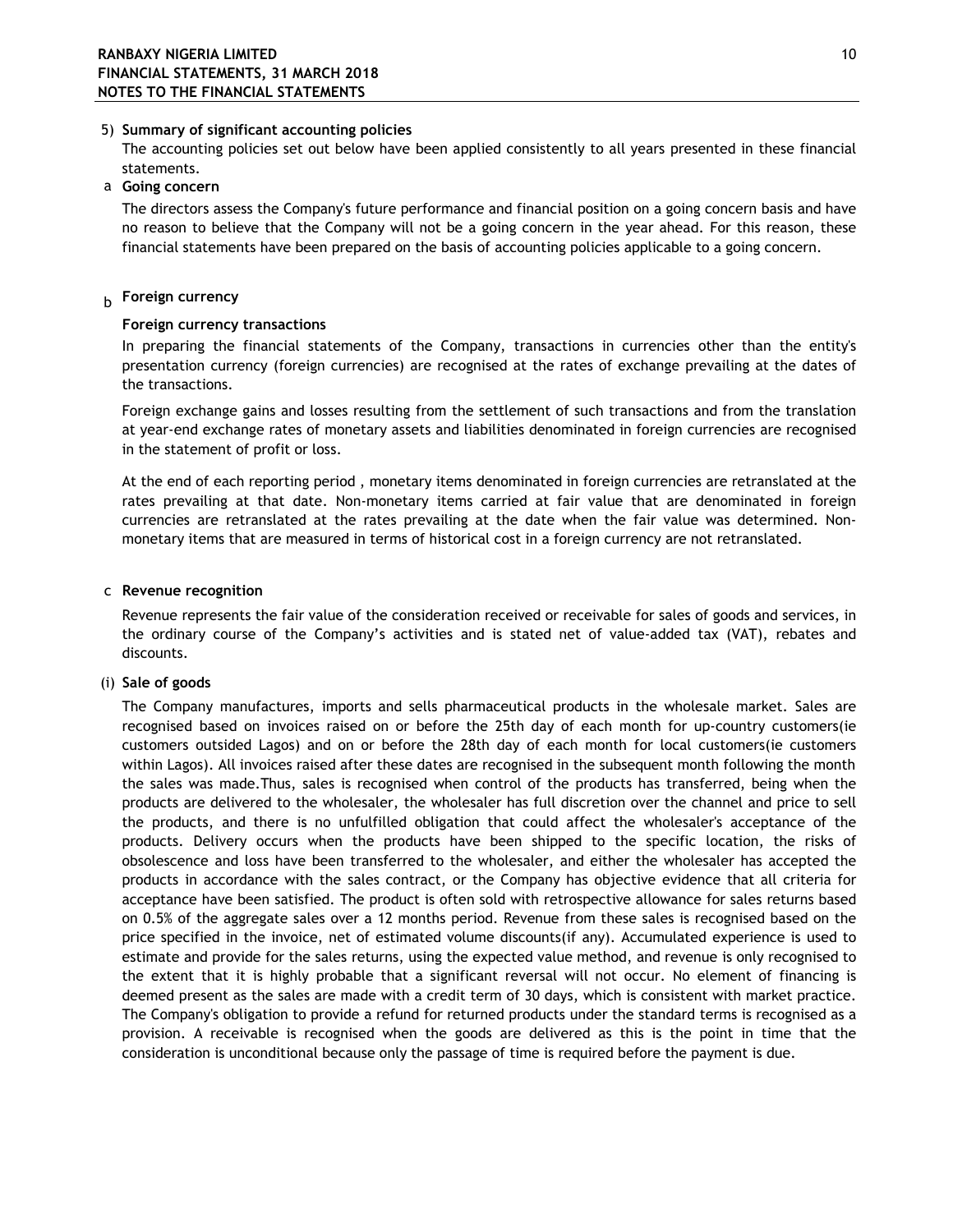#### (ii) **Finance income/finance expense**

Finance income comprises interest income on short-term deposits with banks and changes in the fair value of financial assets at fair value through profit or loss where the Company holds such financial assets. Interest income on short-term deposits is recognised by reference to the principal outstanding and at the effective interest rate applicable, which is the rate that exactly discounts estimated future cash receipts through the expected life of the financial asset to the asset's net carrying amount on initial recognition. Interest income is recognised in the statement of profit or loss and other comprehensive income as it accrues, using the effective interest method.

Finance costs constitute mainly interest expenses.

### d **Expenditures**

Expenditures are recognised as they accrue during the course of the year. Analysis of expenses recognised in the income statement is presented in classification based on the function of the expenses as this provides information that is reliable and more relevant than their nature.

The company classifies its expenses as follows:

- Cost of sales;
- Administration expenses; and
- Selling and distribution expenses;

### e **Borrowing costs**

Borrowing costs directly attributable to the construction of qualifying assets, which are assets that necessarily take a substantial period of time to prepare for their intended use, are added to the cost of those assets, until such time as the assets are substantially ready for their intended use. All other borrowing costs are recognised as interest payable in the income statement in the period in which they are incurred.

#### f **Property, plant and equipment**

Items of property, plant and equipment are measured at cost and less accumulated depreciation and impairment losses. The cost of property plant and equipment includes expenditures that are directly attributable to the acquisition of the asset. Property, plant and equipment under construction are disclosed as capital work-in-progress.

Where parts of an item of property, plant and equipment have different useful lives, they are accounted for as a separate item of property, plant and equipment and are depreciated accordingly. Subsequent costs and additions are included in the asset's carrying amount or are recognised as a separate asset, as appropriate, only when it is probable that future economic benefits associated with the item will flow to the Company and the cost of the item can be measured reliably.

All other repairs and maintenance costs are charged to the income statement during the financial period in which they are incurred.

#### **Depreciation**

Depreciation is recognised so as to write off the cost of the assets less their residual values over their useful lives, using the straight-line method on the following bases:

Major overhaul expenditure, including replacement spares and labour costs, is capitalised and amortised over the average expected life between major overhaul.

|                               | Over the period |
|-------------------------------|-----------------|
| Leasehold improvements        | of the lease    |
| <b>Plant and Machinery</b>    | 10-15 years     |
| <b>Furniture and Fixtures</b> | 5-7 vears       |
| <b>Generators</b>             | 4-6 years       |
| <b>Motor Vehicles</b>         | 4-6 years       |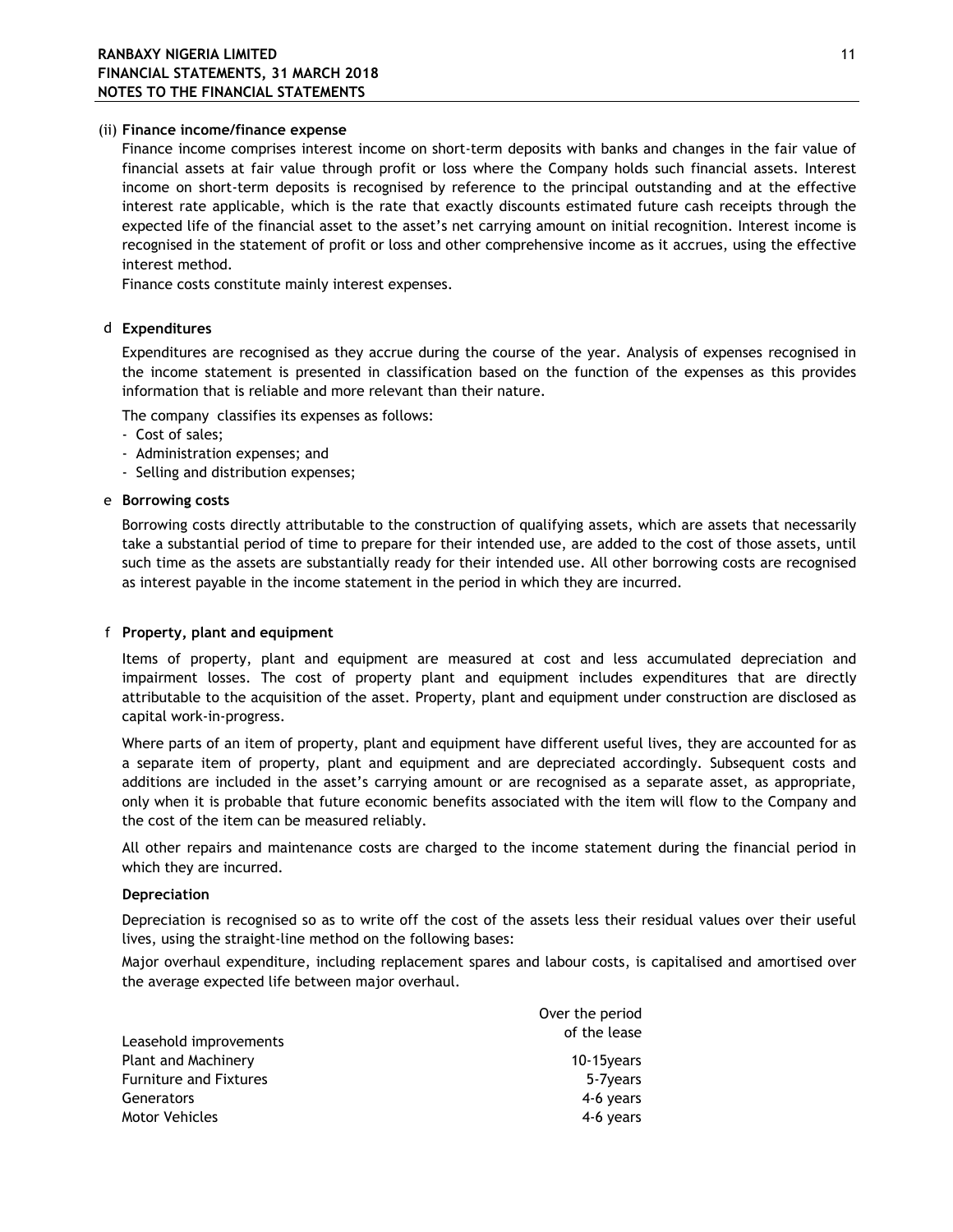The estimated useful lives, residual values and depreciation methods are reviewed at the end of each reporting period, with the effect of any changes in estimate accounted for on a prospective basis.

Capital work in progress is not depreciated. The attributable cost of each asset is transferred to the relevant asset category immediately the asset is available for use and depreciated accordingly.

#### **Derecognition**

An item of property, plant and equipment is derecognised upon disposal or when no future economic benefit is expected from its use or disposal. Any gain or loss arising on derecognition of the asset (calculated as the difference between the net disposal proceeds and the carrying amount of the asset) is included in income statement within 'other income' in the year that the asset is derecognised.

The assets' residual values, useful lives and methods of depreciation are reviewed at each financial year end, and adjusted prospectively, if appropriate.

#### g **Intangible Assets**

#### **Computer software**

Computer software purchased from third parties. They are measured at cost less accumulated amortisation and accumulated impairment losses. Purchased computer software is capitalised on the basis of costs incurred to acquire and bring into use the specific software. These costs are amortised on a straight line basis over the useful life of the asset.

Expenditure that enhances and extends the benefits of computer software beyond their original specifications and lives, is recognised as a capital improvement cost and is added to the original cost of the software. All other expenditure is expensed as incurred.

Amortisation is recognised in the income statement on a straight-line basis over the estimated useful life of the software, from the date that it is available for use. The residual values and useful lives are reviewed at the end of each reporting period and adjusted if appropriate. An Intangible asset's carrying amount is written down immediately to its recoverable amount if the asset's carrying amount is greater than its estimated recoverable amount.

The estimated useful lives for the current and comparative period are as follows: Computer software 5 years

#### **Derecognition of intangible assets**

An intangible assets is derecognised on disposal, or when no future economic benefits are expected from its use or disposal. Gains or losses arising from derecognition of an intangible assets, (calculated as the difference between the net disposal proceeds and the carrying amount of the asset) is included in income statement within 'other income' in the year that the intagible asset is derecognised.

#### h **Impairment of non-financial assets**

Non-financial assets other than inventories are reviewed at each reporting date for impairment whenever events or changes in circumstances indicate that the carrying amount may not be recoverable. An impairment loss is recognised for the amount by which the asset's carrying amount exceeds its recoverable amount. The recoverable amount is the higher of an asset's fair value less costs to sell and value in use. For the purposes of assessing impairment, assets are grouped at the lowest levels for which they have separately identifiable cash flows (cash-generating units).

If the recoverable amount of an asset is estimated to be less than its carrying amount, the carrying amount of the asset is reduced to its recoverable amount. An impairment loss is recognised immediately in the income statement, unless the relevant asset is carried at a revalued amount, in which case the impairment loss is treated as a revaluation decrease.

Where an impairment loss subsequently reverses, the carrying amount of the asset is increased to the revised estimate of its recoverable amount, but so that the increased carrying amount does not exceed the carrying amount that would have been determined had no impairment loss been recognised for the asset in prior years. A reversal of an impairment loss is recognised immediately in the income statement, unless the relevant asset is carried at a revalued amount, in which case the reversal of the impairment is treated as a revaluation increase.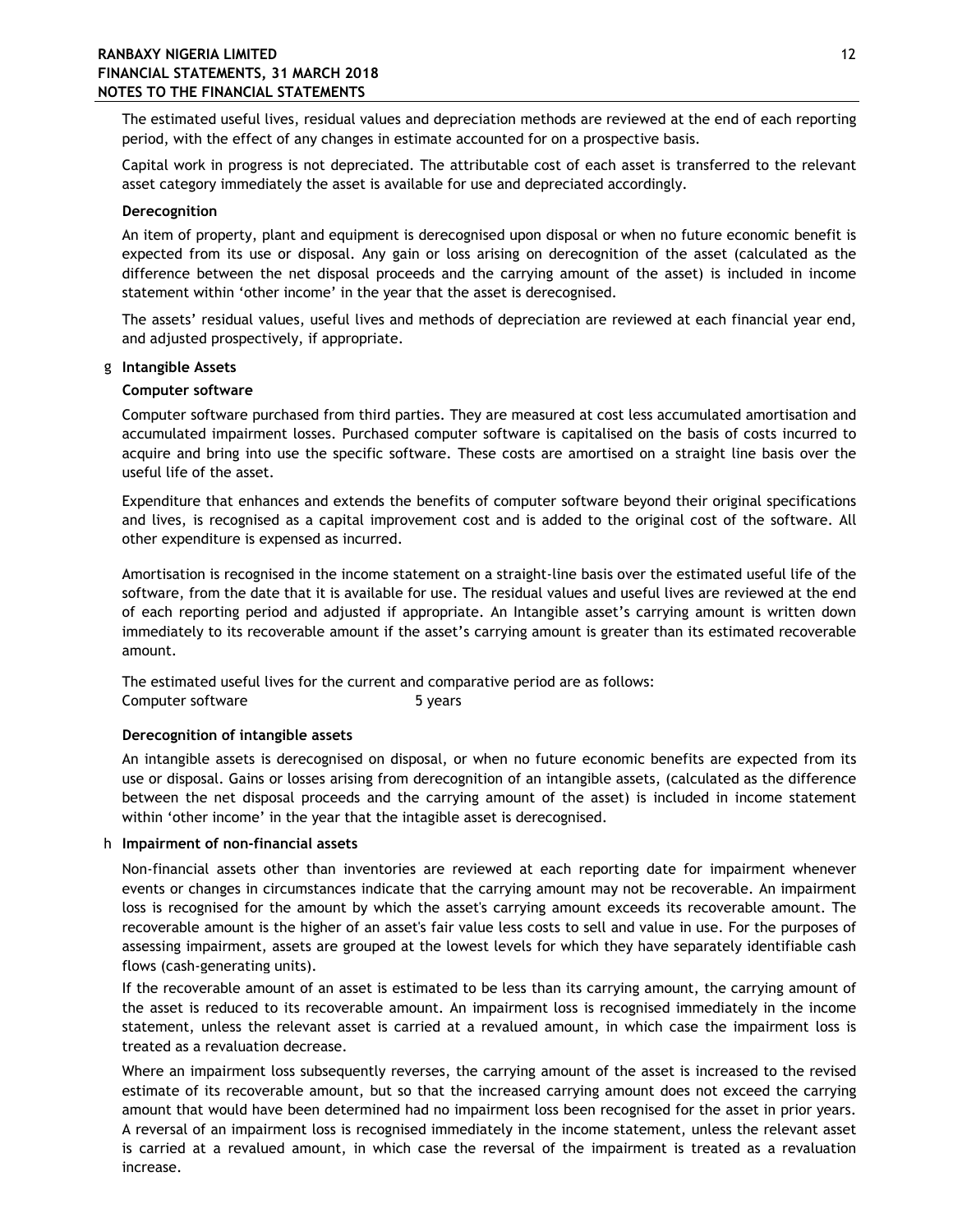#### i **Inventories**

Inventories are valued at the lower of cost and net realisable value. Cost incurred in bringing each product to its present location and condition is accounted for as follows:

#### **Raw materials**

Raw materials which includes purchase cost and other costs incurred to bring the materials to their location and condition are valued using weighted average cost.

#### **Finsished goods and Work in progress**

Cost of finished goods and work in progress includes cost of raw materials, labour, production and attributable overheads based on normal operating capacity and are valued using the weighted average cost.

#### **Spare parts and consumables**

Spare parts which are expected to be fully utilized in production within the next operating cycle and other consumables are valued at weighted average cost after making allowance for obsolete and damaged stocks.

#### **Goods in transit**

Goods in transit are valued at cost incurred to date.

#### j **Financial Assets**

The company financial assets include trade receivables and cash and short-term deposits. After initial measurement, the subsequent measurement of financial assets depends on their classifications as follows:

#### ii) **Trade receivables**

Trade receivables are recognised initially at fair value and subsequently measured at amortised cost, less allowance for impairment. The carrying amount of trade receivable is reduced through the use of an allowance account. When trade receivables are uncollectable, it is written off as 'administrative expenses' in the income statemement. Subsequent recoveries of amounts written off are included in other operating income.

#### iii) **Cash and equivalents**

Cash and cash equivalents includes cash in hand, deposit held at call with banks, other short-term highly liquid investments with original maturities of three months. Bank overdraft are shown within borrowings in current liabilities in the statement of financial position. For the purpose of cash flows, cash and cash equivalents consist of cash and short- term deposits as defined above, net of oustanding bank overdrafts( if any).

#### k **Impairment of financial assets**

The Company assesses at the end of each reporting period whether there is objective evidence that a financial asset or group of financial assets is impaired. A financial asset or a group of financial assets is impaired and impairment losses are incurred only if there is objective evidence of impairment as a result of one or more events that occurred after initial recognition of the asset (a 'loss event') and that loss event (or events) has an impact on the estimated future cash flows of the financial asset or group of financial assets that can be reliably estimated.

The Company's financial assets that is subject to expected credit loss model is trade receivales for the sales of inventory and cash and cash equivalents. The expected loss allowances for financial assets are based on assumptions about risk of default and expected loss rates. The Company uses judgment in making these assumptions and selecting the inputs to the impairment calculation, based on the Company's past history, existing market conditions as well as forward looking estimates at the end of each reporting period.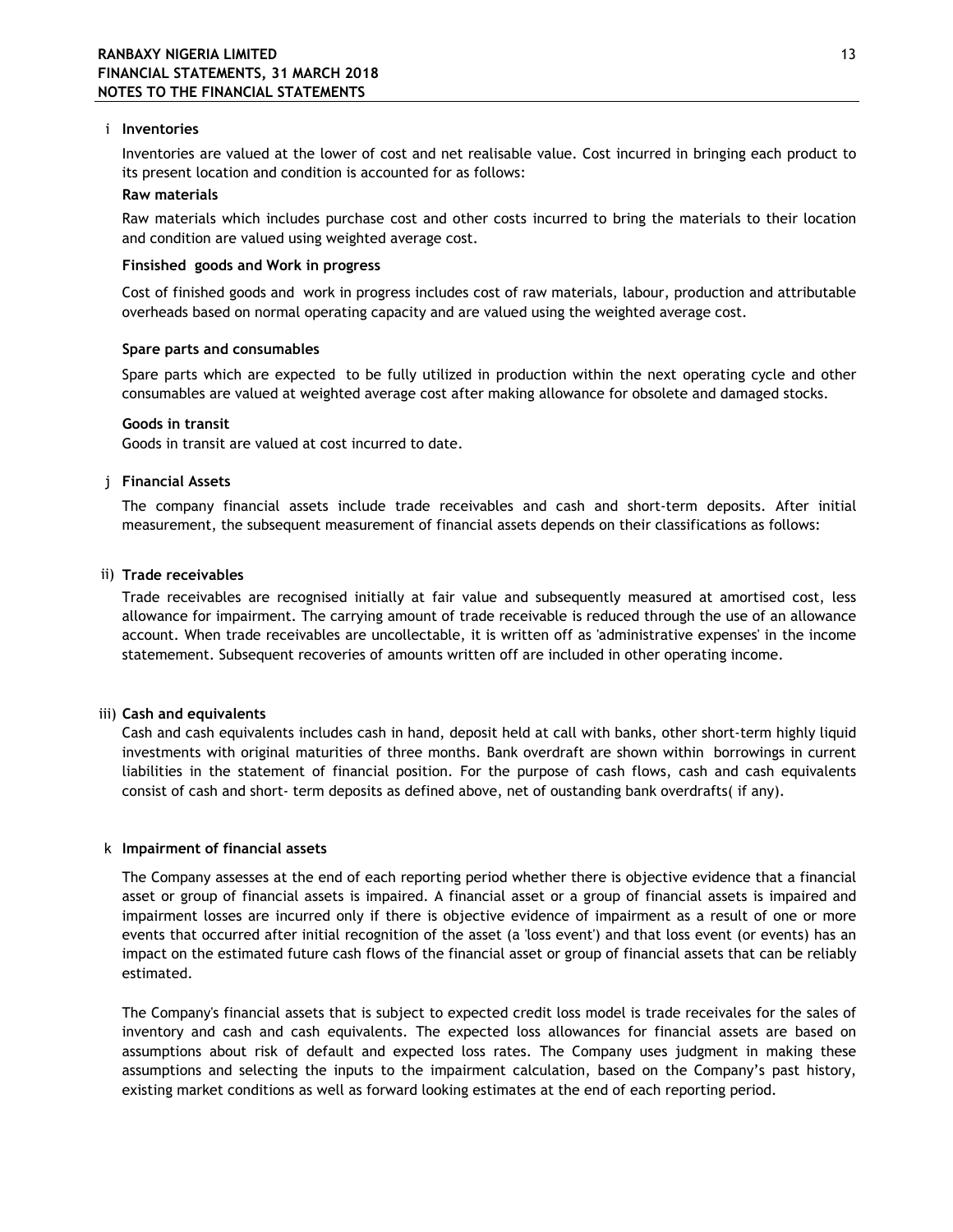### **RANBAXY NIGERIA LIMITED** 14 **FINANCIAL STATEMENTS, 31 MARCH 2018 NOTES TO THE FINANCIAL STATEMENTS**

For trade receivables, the Company applies the simplified approach permitted by IFRS 9, which requires expected lifetime losses to be recognised from initial recognition of the receivables. Trade receivables are written off when there is no reasonable expectation of recovery. Indicators that there is no reasonable expectation of recovery include, amongst others, the failure of a debtor to engage in a repayment plan with the Company, and a failure to make contractual payments for a period of greater than 365 days past due. Cash and cash equivalents are also subject to the impairment requirements of IFRS 9, based on expected loss allowances on the assumptions about risk of recoverability of deposits and short term investments. The Company uses judgment in making these assumptions and selecting the inputs to the impairment calculation, based on the Company's past history as well as forward looking estimates at the end of each reporting period.

### l **Prepayments**

Prepayments are payments made in advance relating to the following year and are recognised and carried at original amount less amounts utilised in the income statement.

#### m **Financial liabilities**

Financial liabilities are initially recognised at fair value when the Company become a party to the contractual provisions of the liability. Subsequent measurement of financial liabilities is based on amortized cost using the effective interest method. The Company financial liabilities includes: trade payables. Financial liabilities are presented as if the liability is due to be settled within 12 months after the reporting date, or if they are held for the purpose of being traded. Other financial liabilities which contractually will be settled more than 12 months after the reporting date are classified as non-current.

#### **Trade payables**

Trade payables are obligations to pay for goods or services that have been acquired in the ordinary course of business from suppliers. Trade payables are classified as current liabilities if payment is due within one year or less (or in the normal operating cycle of the business if longer). If not, they are presented as non-current liabilities.

Trade payables are recognised initially at fair value and subsequently measured at amortised cost using the effective interest method.

#### **De-recognition of financial liabilities**

The Company derecognises financial liabilities when, and only when, the Company's obligations are discharged, cancelled or they expire. The difference between the carrying amount of the financial liability derecognised and the consideration paid or payable is recognised in income statement.

A provision is recognized only if, as a result of a past event, the Company has a present legal or constructive obligation that can be estimated reliably, and it is probable that an outflow of economic benefits will be required to settle the obligation. The provision is measured at the best estimate of the expenditure required to settle the obligation at the reporting date.

Provisions are not recognised for future operating losses. Where there are a number of similar obligations, the likelihood that an outflow will be required in settlement is determined by considering the class of obligations as a whole. A provision is recognized even if the likelihood of an outflow with respect to any one item included in the same class of obligations may be small. The Company's provisions are measured at the present value of the expenditures expected to be required to settle the obligation.

#### n **Borrowings**

Borrowings are recognized initially at their issue proceeds and subsequently stated at cost less any repayments. Transaction costs where immaterial, are recognized immediately in the income statement. Where transaction costs are material, they are capitalized and amortised over the life of the loan. Interest paid on borrowing is recognized in the income statement for the period.

#### o **Employee benefits**

The Company operates the following defined contribution and defined benefit schemes for its employees: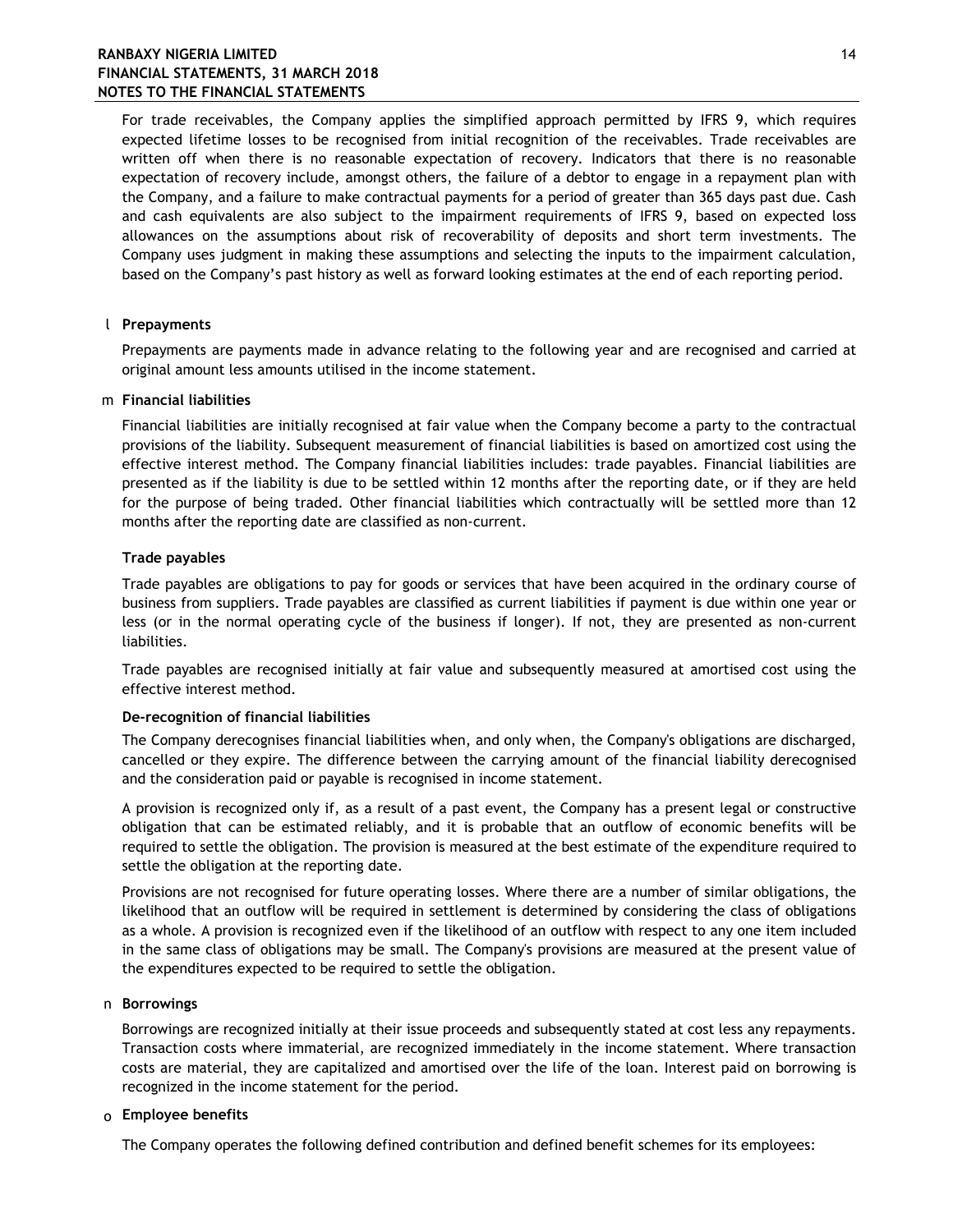### **RANBAXY NIGERIA LIMITED** 15 **FINANCIAL STATEMENTS, 31 MARCH 2018 NOTES TO THE FINANCIAL STATEMENTS**

### (i) **Defined contribution pension scheme**

In line with the provisions of the Pension Reform Act, 2014, the company has instituted a defined contributory pension scheme for its employees. The scheme is funded by fixed contributions from employees and the company at the rate of 8% by employees and 10% by the company of basic salary, transport and housing allowances invested outside the company through Pension Fund Administrators (PFAs) of the employees' choice.

The Company has no legal or constructive obligation to pay further contributions if the fund does not hold sufficient assets to pay all employee benefits relating to employees' service in the current and prior periods.

The monthly contributions made by the Company to the relevant PFAs are recognised as expenses when the costs become payable in the reporting periods during which employees have rendered services in exchange for those contributions. Liabilities in respect of the defined contribution scheme are charged against the profit of the period in which they become payable.

Prepaid contributions are recognised as an asset to the extent that a cash refund or a reduction in the future payments is available.

#### (ii) **Gratuity scheme**

The employee gratuity is a defined benefit plan. The cost of providing benefits under the defined benefit plan is determined separately using the projected unit credit method. Actuarial gains and losses are recognised in other comprehensive income (OCI).

Remeasurements, comparising of actuarial gains and losses, the effect of the asset ceiling, excluding net interest and return on plan assets (excluding net interest), are recognised immediately in the statement of financial position with corresponding debit or credit to retained earnings through OCI in the period in which they occur. Remeasurements are not reclassified to the income statement in subsequent periods.

Past service costs are recognised in income statement on the earlier of

- The date of the plan amendment or curtailment,and
- The date that the company recognises restructuring related costs

Net interest calculated by applying the discount rate to the net defined benefit liability or asset. The company recognises the following changes in the net defined benefit obligation under administrative expenses' in the income statement (by function):

- Service costs comprising current service costs, past-service costs, and non-routine settlements
- Net interest expense or income

#### (iii) **Short-term benefits**

Short term employee benefit obligations which include wages, salaries, bonuses and other allowances for current employees are measured on an undiscounted basis and recognised and expensed by the entity in the income statement as the employees render such services.

A liability is recognised for the amount expected to be paid under short - term benefits if the company has a present legal or constructive obligation to pay the amount as a result of past service provided by the employee and the obligation can be estimated reliably.

#### p **Income taxes**

Income tax expense comprises current and deferred tax. Income tax expense is recognised in the income statement except to the extent that it relates to items recognised directly in equity, in which case it is recognised in equity or in other comprehensive income. Current income tax is the estimated income tax payable on taxable income for the year, using tax rates enacted or substantively enacted at the statement of financial position date, and any adjustment to tax payable in respect of previous years.

The tax currently payable is based on taxable results for the year. Taxable results differ from results as reported in the income statement because it includes not only items of income or expense that are taxable or deductible in other years but it further excludes items that are never taxable or deductible. The Company's liabilities for current tax is calculated using tax rates that have been enacted or substantively enacted at the reporting date.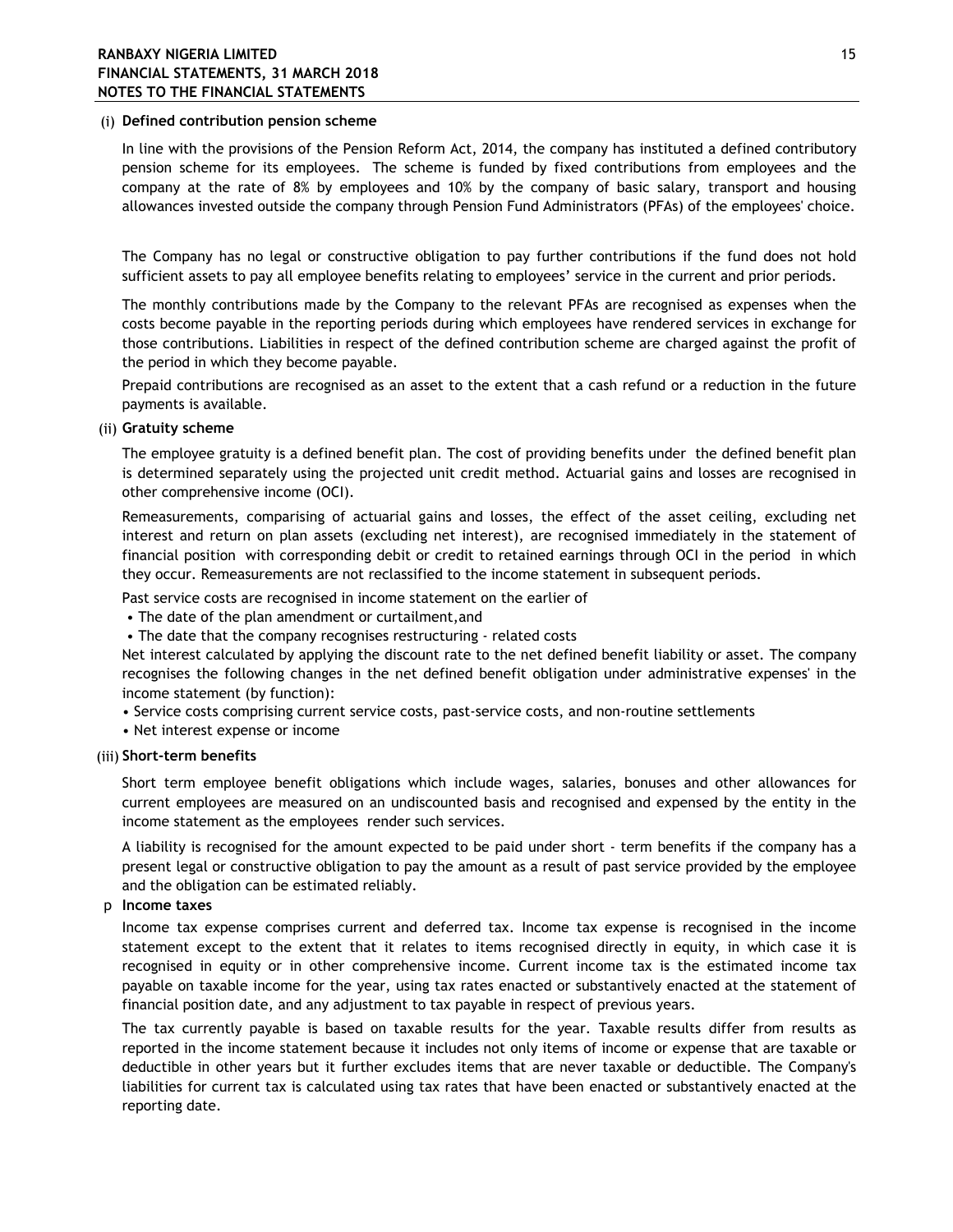## **RANBAXY NIGERIA LIMITED** 16 **FINANCIAL STATEMENTS, 31 MARCH 2018 NOTES TO THE FINANCIAL STATEMENTS**

Deferred tax assets and liabilities are recognised where the carrying amount of an asset or liability differs from its tax base. Deferred taxes are recognized using the balance sheet liability method, providing for temporary differences between the carrying amounts of assets and liabilities for financial reporting purposes and the amounts used for taxation purposes (tax bases of the assets or liability). The amount of deferred tax provided is based on the expected manner of realisation or settlement of the carrying amount of assets and liabilities using tax rates enacted or substantively enacted by the reporting date.

Deferred tax asset is recognised only to the extent that it is probable that future taxable profits will be available against which the asset can be utilised. Deferred tax assets are reviewed at each reporting date and are reduced to the extent that it is no longer probable that the related tax benefit will be realised. Additional income taxes that arise from the distribution of dividends are recognised at the same time as the liability to pay the related dividend is recognised.

#### q **Share capital and Share premium**

Shares are classified as equity when there is no obligation to transfer cash or other assets. Any amounts received over and above the par value of the shares issued is classified as 'share premium' in equity. Incremental costs directly attributable to the issue of equity instruments are shown in equity as a deduction from the proceeds, net of tax.

### r **Dividend on ordinary shares**

Dividends on ordinary shares are recognised as a liability and deducted from equity when they are approved by the Company's shareholders. Interim dividends are deducted from equity when they are declared and no longer at the discretion of the shareholders. Dividends for the year that are approved after the statement of financial position date are disclosed as an event after the statement of financial position date.

### s **Retained earnings**

General reserve represents amount set aside out of profits of the Company which shall at the discretion of the directors be applied to meeting contingencies, repairs or maintenance of any works connected with the business of the Company, for equalising dividends, for special dividend or bonus, or such other purposes for which the profits of the Company may lawfully be applied.

## t **Contingent liability**

A contingent liability is disclosed, unless the possibility of an outflow of resources embodying economic benefits is remote. Where the Company is jointly and severally liable for an obligation, the part of the obligation that is expected to be met by other parties is treated as a contingent liability. The entity recognises a provision for the part of the obligation for which an outflow of resources embodying economic benefits is probable, except in the extremely rare circumstances where no reliable estimate can be made. Contingent liabilities are assessed continually to determine whether an outflow of resources embodying economic benefits has become probable. If it becomes probable that an outflow of future economic benefits will be required for an item previously dealt with as a contingent liability, a provision is recognised in the financial statements of the period in which the change probability occurs except in the extremely rare circumstances where no reliable estimate can be made.

#### u **Related party transactions**

Related parties include the related companies, the directors, their close family members and any employee who is able to exert significant influence on the operating policies of the Company. Key management personnel are also considered related parties. Key management personnel are those persons having authority and responsibility for planning, directing and controlling the activities of the entity directly, including any director (whether executive or otherwise) of that entity. The Company considers two parties to be related if, directly or indirectly one party has the ability to control the other party or exercise significant influence over the other party in making financial or operating decisions.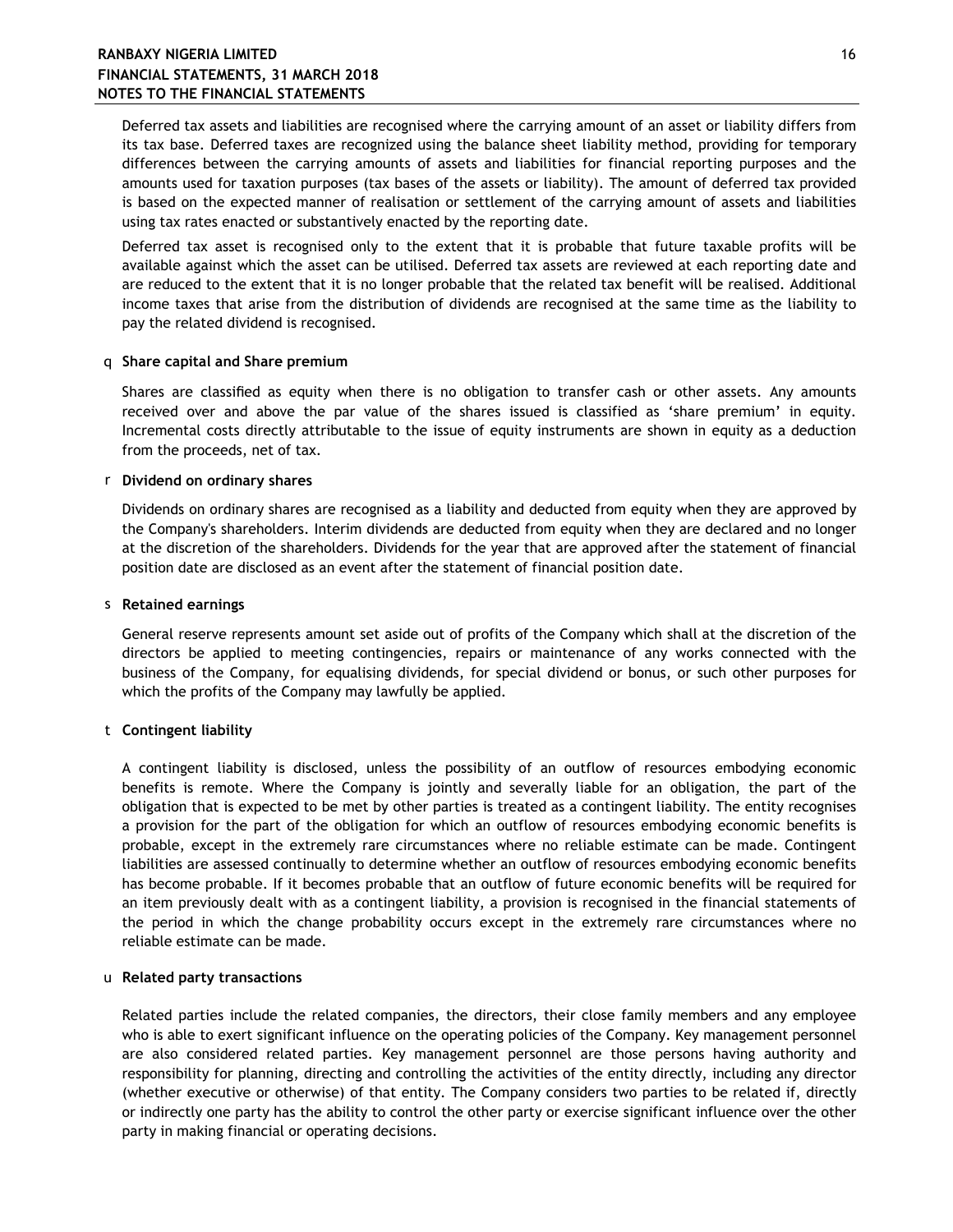Where there is a related party transactions within the Company, the transactions are disclosed separately as to the type of relationship that exists within the Company and the outstanding balances necessary to understand their effects on the financial position and the mode of settlement.

#### v **Off statement of financial position events**

Transactions that are not currently recognized as assets or liability in the statement of financial position but which nonetheless give rise to credit risks, contingencies and commitments are reported off statement of financial position. Such transactions include letters of credit, bonds and guarantees, indemnities, acceptances and trade related contingencies such as documentary credits. Outstanding unexpired commitments at the yearend in respect of these transactions are shown by way of note to the financial statements.

### 6) **Financial risk management**

### i **General**

Pursuant to a financial policy maintained by the Board of Directors, the Company uses several financial instruments in the ordinary course of business. The Company's financial instruments are cash and cash equivalents, trade receivables, interest-bearing loans and bank overdrafts and trade payables.

The Company has exposure to the following risks from its use of financial instruments:

- Credit risk
- Liquidity risk
- Market risk, consisting of: currency risk, interest rate risk and price risk

#### *Credit risk*

Credit risk is the risk of financial loss to the Company if a customer or counterparty to a financial instrument fails to meet its contractual obligations. The Company is mainly exposed to credit risk from Company's receivables from customers. It is the Company's policy to assess the credit risk of new customers before entering into contracts.

The Management has established a credit policy under which each new customer is analysed individually for creditworthiness before the Company's standard payment and delivery terms and conditions are offered. The Company's review includes external ratings, when available, and in some cases bank references. Purchase limits are established for each customer, which represents the maximum open amount without requiring approval from the Management.

The Management determines concentrations of credit risk by quarterly monitoring the creditworthiness rating of existing customers and through a monthly review of the trade receivables' ageing analysis. In monitoring the customers' credit risk, customers are grouped according to their credit characteristics. customers that are grouped as "high risk" are placed on a restricted customer list, and future credit services are made only with approval of the Management, otherwise payment in advance is required.

Credit risk also arises from cash and cash equivalents and deposits with banks and financial institutions. Banks with good reputation are accepted by the Company for business transactions.

The maximum credit risk as per statement of financial position,without taking into account the aforementioned financial risk coverage instruments and policy, consists of the book values of the financial assets as stated below:

|                                     | 2018         | 2017         |
|-------------------------------------|--------------|--------------|
|                                     | <b>N'000</b> | <b>N'000</b> |
| Trade receivables (Note 21)         | 844,265      | 411,084      |
| Cash and cash equivalents (Note 22) | 1.940.110    | 3.106.694    |
|                                     | 2.784.375    | 3,517,778    |
|                                     |              |              |

As at the reporting date there was no concentration of credit risk with certain customers.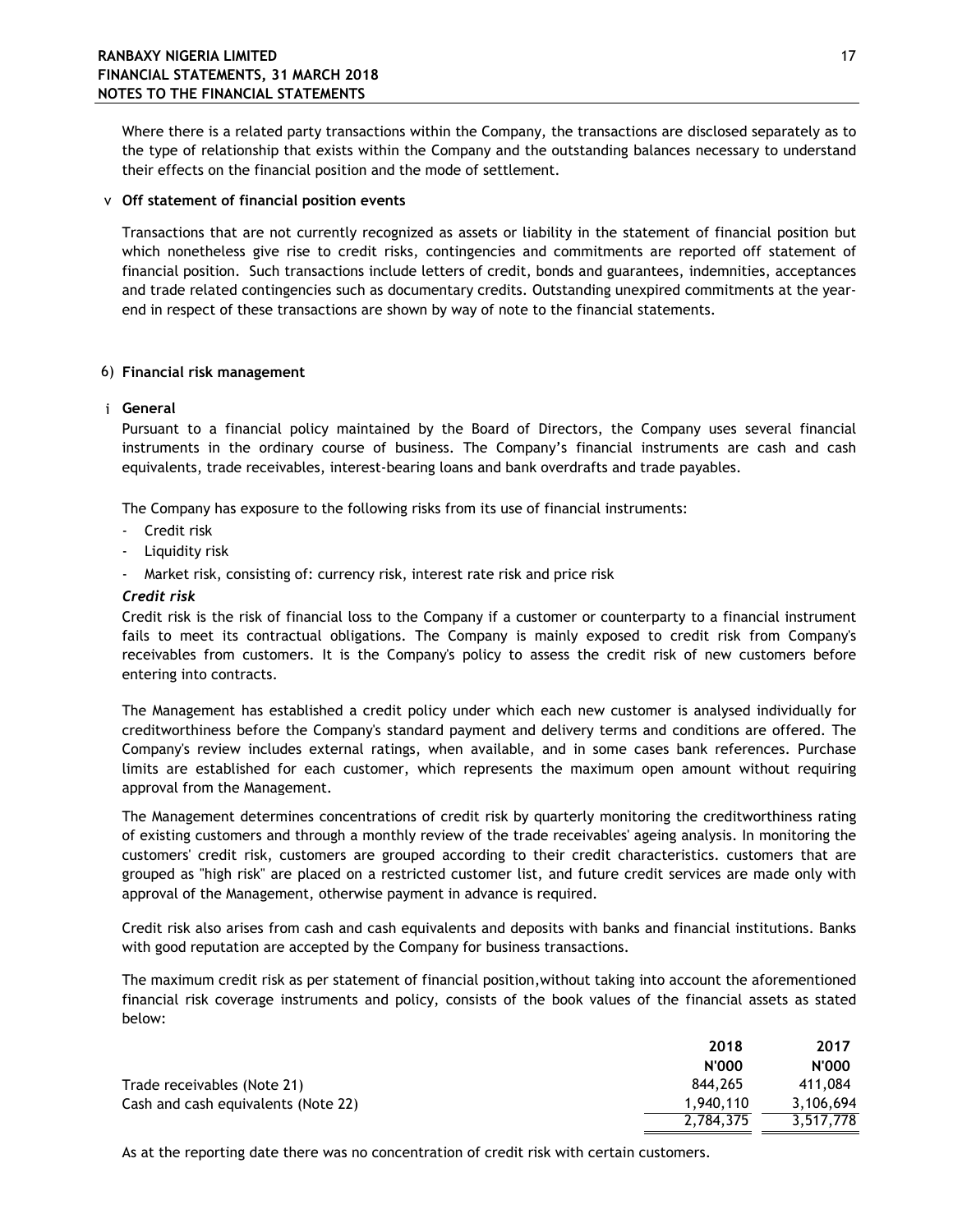## **RANBAXY NIGERIA LIMITED** 18 **FINANCIAL STATEMENTS, 31 MARCH 2018 NOTES TO THE FINANCIAL STATEMENTS**

Credit risk also arises from cash and cash equivalents and deposits with banks and financial institutions. Banks with good reputation are accepted by the Company for business transactions.

Cash is held with the following institutions

|                                 | <b>N'000</b> | <b>N'000</b> |
|---------------------------------|--------------|--------------|
| Diamond Bank Plc                | 997.705      | 1,970,699    |
| Zenith Bank Plc                 | 506,183      | 940,067      |
| Standard chartered Bank Limited | 1.275        | 1.114        |
| Citi Bank                       | 322,304      | 72.122       |
| Wema Bank Plc                   | 112,620      | 122,354      |
|                                 | 1,940,087    | 3,106,356    |

#### **Liquidity risk**

Liquidity risk is the risk that the Company will not be able to meet its financial obligations as they fall due. The Company's approach to managing liquidity is to ensure that it will have sufficient liquidity to meet its liabilities when due, under both normal and stressed conditions. Liquidity projections including available credit facilities are incorporated in the regular management information reviewed by Management. The focus of the liquidity review is on the net financing capacity, being free cash plus available credit facilities in relation to the financial liabilities. The following are the contractual maturities of financial liabilities:

| As at 31 March 2018      | <b>Book value</b> | Contractual<br>cashflow | One year or<br>less | 1-5 years    |
|--------------------------|-------------------|-------------------------|---------------------|--------------|
|                          | N'000             | N'000                   | <b>N'000</b>        | <b>N'000</b> |
| <b>Borrowings</b>        | 3,096,931         | 3,096,931               | 3,096,931           |              |
| Trade and other payables | 6,071,736         | 6,071,736               | 6,071,736           |              |
|                          | 9,168,667         | 9,168,667               | 9,168,667           |              |
| As at 31 March 2017      | <b>Book value</b> | Contractual<br>cashflow | One year or<br>less | 1-5 years    |
|                          | N'000             | <b>N'000</b>            | N'000               | <b>N'000</b> |
| <b>Borrowings</b>        | 2,744,771         | 2,744,771               | 1,818,884           | 956,400      |
| Trade and other payables | 6,120,315         | 6,120,315               | 6,120,315           |              |
|                          |                   |                         | 7,939,199           | 956,400      |

#### *Market risk*

Market risk concerns the risk that Company income or the value of investments in financial instruments is adversely affected by changes in market prices, such as exchange rates and interest rates. The objective of managing market risks is to keep the market risk position within acceptable boundaries while achieving the best possible return.

#### *Foreign exchange risk*

Foreign currency risk is the risk that the fair value or future cashflows of a financial instrument will fluctuate because of changes in foreign exchange rates. The Company's exposure to the risk of changes in foreign exchange rates relates primarily to the goods imported from the parent company. The company do not hedge their foreign currency transaction but opens a Form M for each foreign transaction to manage the fluctuation of exchange rates.

#### **Foreign currency sensitivity**

The Company is exposed to currency risk on recognised assets and liabilities that are denominated in a currency other than the functional currency of the Company. The currency in which these assets and liabilities are primarily denominated are US Dollar (USD).The Company's approach to managing foreign exchange risk is to hold foreign currency bank accounts which act as a natural hedge for these transactions. The carrying amounts of the Company's foreign currency denominated monetary assets and monetary liabilities at the end of the reporting period are as follows: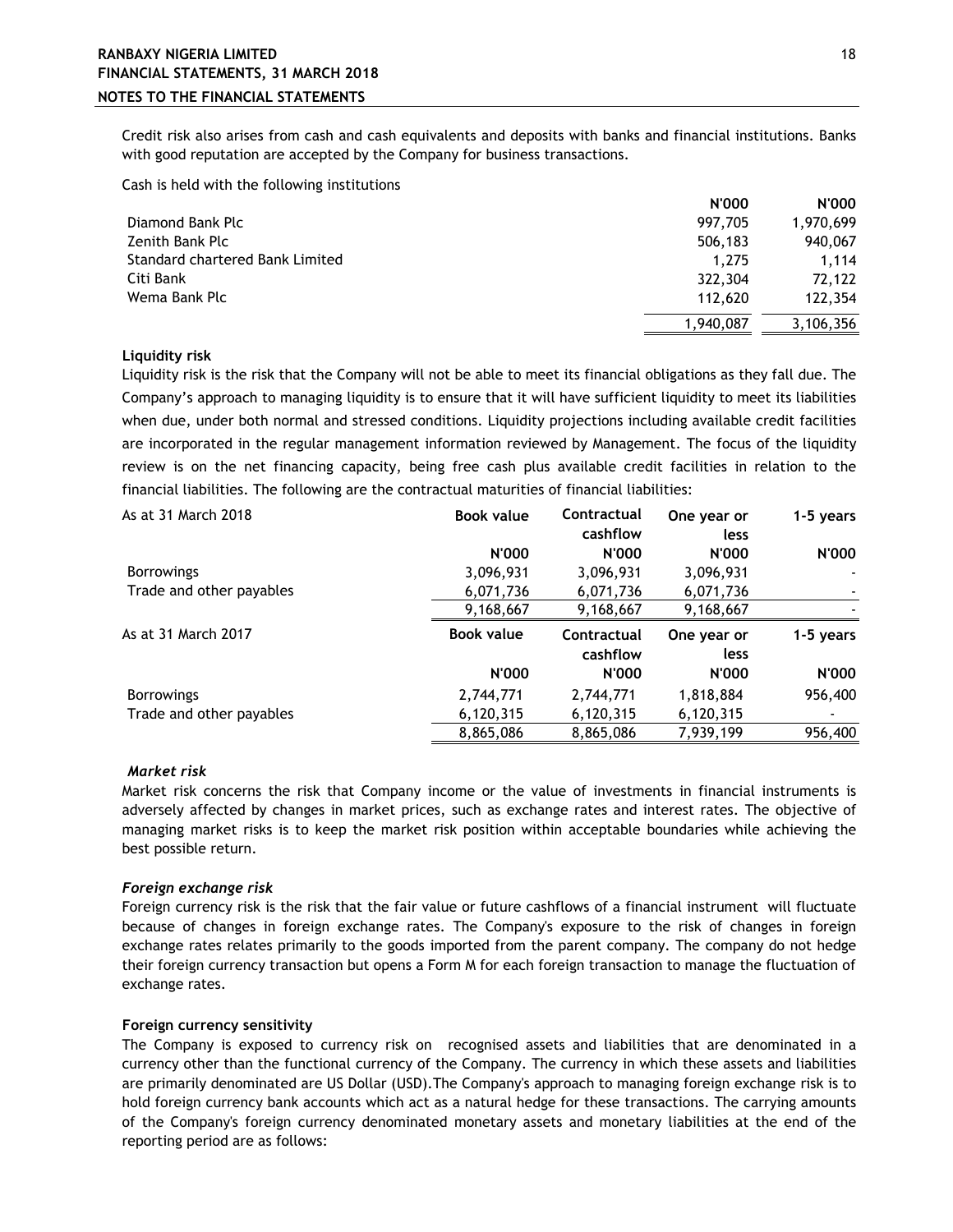## **RANBAXY NIGERIA LIMITED** 19 **FINANCIAL STATEMENTS, 31 MARCH 2018 NOTES TO THE FINANCIAL STATEMENTS**

|                                              | 2018                     | 2017           |
|----------------------------------------------|--------------------------|----------------|
| Financial asset                              | <b>USD'000</b>           | <b>USD'000</b> |
| Cash and cash equivalent                     | 1,342                    | 60             |
| <b>Financial liabilities</b>                 |                          |                |
| <b>Borrowings</b>                            | (9, 338)                 | (8,974)        |
| Trade payables                               | (18, 474)                | (11, 231)      |
| Net statement of financial position exposure | (26, 470)                | (20, 145)      |
|                                              | Reporting date spot rate |                |
|                                              | 2018                     | 2017           |
|                                              | N                        | N              |
| USD <sub>1</sub>                             | 305.5                    | 305.9          |

Loss reported in the income statement would have increased/decreased by N290,862 if the exchange rate has increase or decrease by 3%.

#### **Interest rate risk**

Interest rate risk is the risk that the fair value or future cash flows of a financial instrument will fluctuate because of changes in market interest rates. The company's exposure to the risk of changes in market interest rates relates primarily to the long- term debt obligations with floating interest rates.

## (ii) **Interest rate sensitivity**

The following table demonstrates the sensitivity to a reasonable possible change interest rates on that portion of loans and borrowings affected. With all other variables held constant, the Company's profit before tax is affected through the impact on floating rate borrowings as follows:

|      | Increase/  | Effect on     | Effect on     |
|------|------------|---------------|---------------|
|      | (decrease) | profit before | profit before |
|      |            | tax           | tax           |
|      | in $%$     | Strengthening | Weakening     |
|      |            | N'000         | N'000         |
| 2018 | $+/-1$     | 81            | (81)          |
| 2017 | $+/-1$     | 62            | (61)          |

## 7) **Capital management**

The Board of Director's policy is to maintain a strong capital base so as to maintain customer, investor, creditor and market confidence and to support future development of the business. The Board of Directors monitors the debt to capital ratio. The Board of Directors also monitors the level of dividend to be paid to holders of ordinary shares. The Board of Directors seeks to maintain a balance between the higher returns that might be possible with higher levels of borrowings and the benefits of a sound capital position.There were no changes in the Company's approach to capital management during the year.The Company is exposed to externally imposed capital requirements.

The debt-to-adjusted-capital ratio at 31 March 2018 and at 31 March 2017 were as follows:

|                                 | 2018          | 2017          |
|---------------------------------|---------------|---------------|
|                                 | <b>N'000</b>  | <b>N'000</b>  |
| Trade and other payables        | 6,071,736     | 6,120,315     |
| <b>Borrowings</b>               | 3,096,931     | 2,744,771     |
| Less: cash and cash equivalents | (1,940,110)   | (3, 106, 694) |
| Net debt                        | 7,228,557     | 5,758,392     |
| Total equity                    | 1,036,595     | 3,116,722     |
| Total adjusted capital          | (6, 191, 962) | (2,641,670)   |
| Debt to adjusted capital ratio  | (117%)        | (218%)        |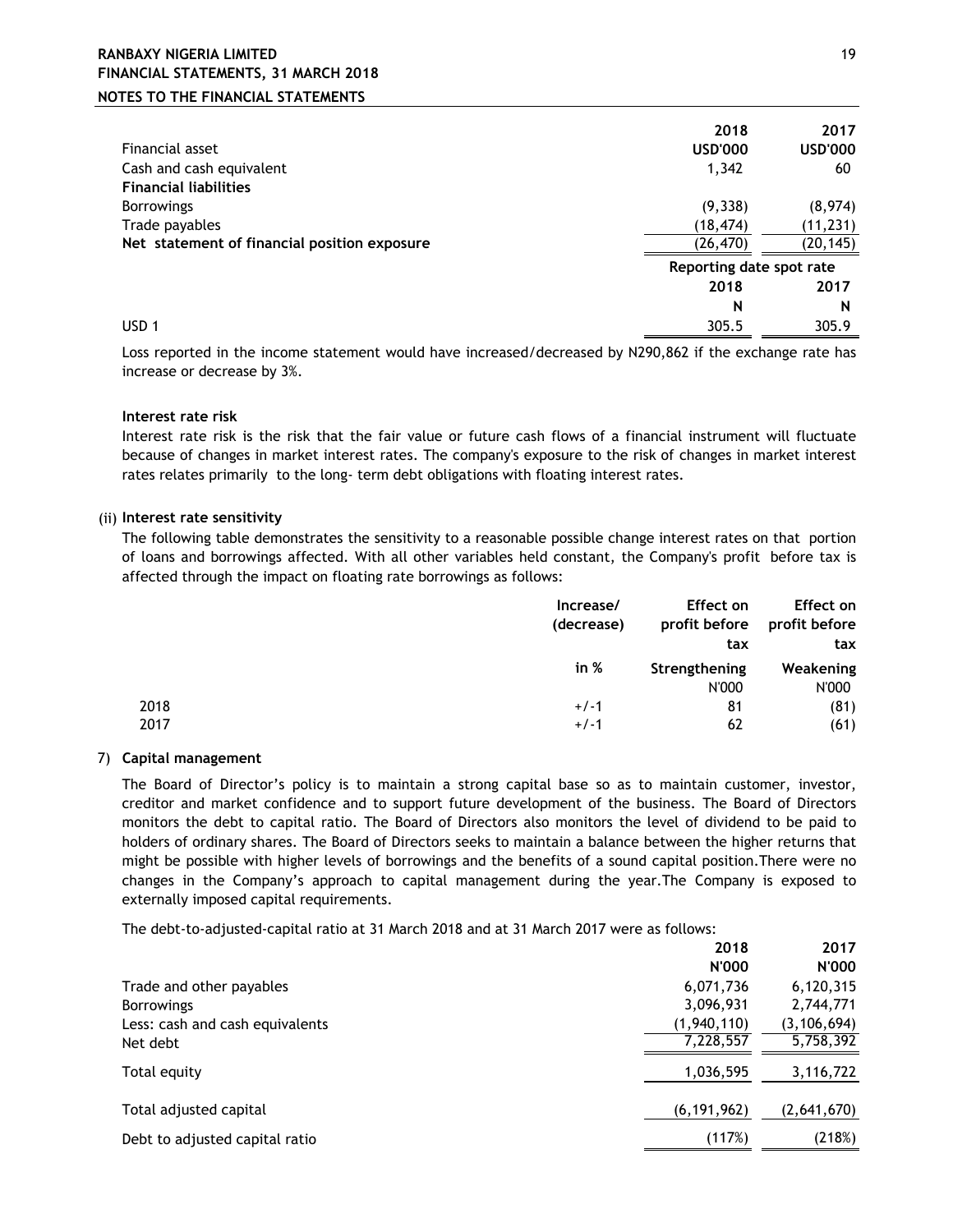## 8 **Changes in accounting policies**

This note explains the impact of the adoption of IFRS 9 Financial Instruments and IFRS 15 Revenue from Contracts with Customers on the Company's financial statements and also discloses the new accounting policies that have been applied from 1 April 2017, where they are different to those applied in prior periods.

## 8(a) **Impact on the financial statements**

As a result of the changes in the entity's accounting policies, prior year financial statements had to be restated. As explained in note 8(c) below, IFRS 9 was generally adopted without restating comparative information with the exceptioin of certain aspects of hedge accounting. The reclassifications and the adjustments arising from the new impairment rules are therefore not reflected in the restated balance sheet as at 31 March 2017, but are recognised in the opening balance sheet on 1 April 2017.

# 8(b) **IFRS 15 Revenue from Contracts with Customers**

Following the adoption of IFRS 15, the tables show the adjustments recognised for each individual line item. The adjustemnts are explained in more detail by explanations provided below:

|                                | 31 March 2017 |                |                | 31 March.       |                 |
|--------------------------------|---------------|----------------|----------------|-----------------|-----------------|
|                                | as originally |                |                | 2017            | 1 April 2018    |
| <b>Balance sheet (extract)</b> | presented     | <b>IFRS 9</b>  | <b>IFRS 15</b> | <b>Restated</b> | <b>Restated</b> |
|                                | <b>N'000</b>  | <b>N'000</b>   | <b>N'000</b>   | <b>N'000</b>    | <b>N'000</b>    |
| <b>Non-current assets</b>      |               |                |                |                 |                 |
| Property, plant and equipment  | 6,145,403     |                |                | 6,145,403       | 6,145,403       |
| Deferred tax asset             | 153,359       |                |                | 153,359         | 153,359         |
| Employee defined benefit asset | 77,984        |                |                | 77,984          | 77,984          |
| <b>Current assets</b>          |               |                |                |                 |                 |
| Inventory                      | 1,680,350     |                | 319,131        | 1,999,481       | 1,999,481       |
| Trade and other receivables    | 1,008,452     |                | (367, 788)     | 640,664         | 640,664         |
| Cash and cash equivalents      | 3,106,694     |                |                | 3,106,694       | 3,106,694       |
| <b>Total assets</b>            | 12, 172, 242  | $\blacksquare$ | (48, 657)      | 12, 123, 585    | 12,123,585      |
| <b>Non-current liabilities</b> |               |                |                |                 |                 |
| Long term borrowings           | 925,887       |                |                | 925,887         | 925,887         |
| Employment benefits obligation | 66,341        |                |                | 66,341          | 66,341          |
| Deferred tax liability         |               |                |                |                 |                 |
| <b>Current liabilities</b>     |               |                |                |                 |                 |
| <b>Borrowings</b>              | 1,818,884     |                |                | 1,818,884       | 1,818,884       |
| Trade and other payables       | 6,120,315     |                |                | 6,120,315       | 6,120,315       |
| Provisions                     | 33,311        |                |                | 33,311          | 33,311          |
| Taxation                       | 42,125        |                |                | 42,125          | 42,125          |
| <b>Total liabilities</b>       | 9,006,863     | ÷,             | ÷,             | 9,006,863       | 9,006,863       |
| Net asset                      | 3,165,379     |                | (48, 657)      | 3,116,722       | 3,116,722       |
| Share capital                  | 40,000        |                |                | 40,000          | 40,000          |
| Share premium                  | 38,951        |                |                | 38,951          | 38,951          |
| Revenue reserve                | 3,086,428     |                | (48, 657)      | 3,037,771       | 3,037,771       |
| <b>Total equity</b>            | 3,165,379     | ÷,             | (48, 657)      | 3,116,722       | 3,116,722       |
|                                |               |                |                |                 |                 |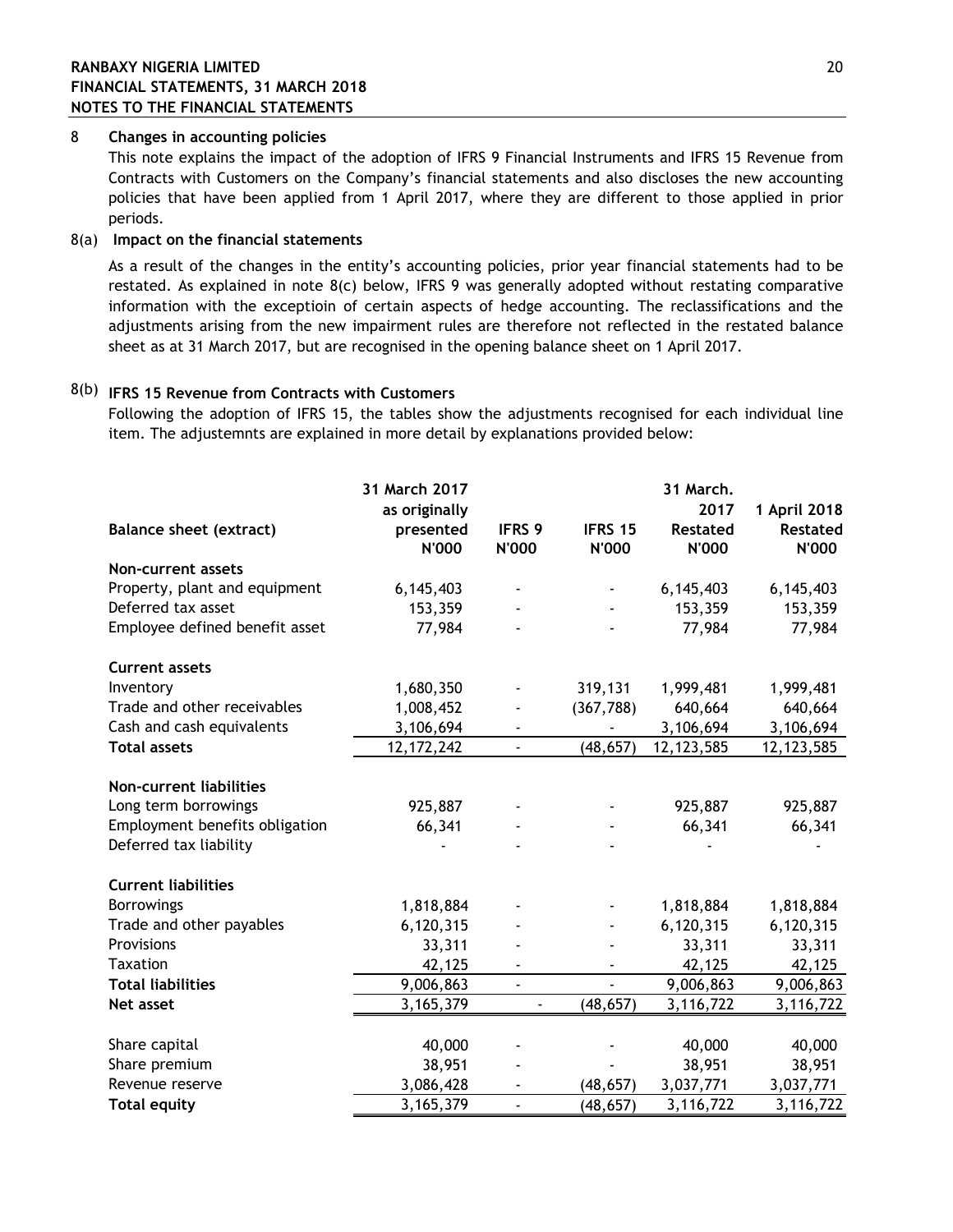| 8(b) Impact on the financial statements (cont'd)      |               |                |              |                 |
|-------------------------------------------------------|---------------|----------------|--------------|-----------------|
| Statement of profit or loss and other comprehensive   | As originally |                |              |                 |
| income (extract)                                      | presented     | <b>IFRS 9</b>  | IFRS 15      | <b>Restated</b> |
|                                                       | N'000         | N'000          | <b>N'000</b> | N'000           |
| Revenue                                               | 4,125,356     |                | (367,788)    | 3,757,568       |
| Cost of sales                                         | (3,774,203)   | $\blacksquare$ | 319,131      | (3,455,072)     |
| Gross profit                                          | 351,153       | -              | (48, 657)    | 302,496         |
| Loss from operating activities                        | (518, 329)    |                | (48, 657)    | (566, 986)      |
| Loss before taxation                                  | (377, 471)    | $\blacksquare$ | (48, 657)    | (426, 128)      |
| <b>Taxation</b>                                       | 187,093       | $\blacksquare$ |              | 187,093         |
| Loss after tax for the year                           | (190, 378)    | $\blacksquare$ | (48, 657)    | (239, 035)      |
| Other comprehensive income (OCI)                      |               |                |              |                 |
| Items that will not be reclassified to profit or loss |               |                |              |                 |
| Remeasurement gain on defined benefit plan            | 17,000        |                |              | 17,000          |
| Income tax effect                                     | (5, 100)      |                |              | (5, 100)        |
|                                                       |               |                |              |                 |
| Other comprehensive income for the year, net of tax   | 11,900        |                |              | 11,900          |
| Total comprehensive income for the period             | (178, 478)    |                | (48, 657)    | (227, 135)      |

## 8(c) **IFRS 9** *Financial Instruments - Impact of adoption*

IFRS 9 replaces the provisions of IAS 39 that relate to the recognition, classification and measurement of financial assets and financial liabilities, derecognition of financial instruments, impairment of financial assets and hedge accounting.

The adoption of IFRS 9 Financial Instruments from 1 April 2017 resulted in changes in accounting policies but no adjustments has been made to the amounts recognised in the financial statements. In accordance with the transitional provisions in IFRS 9(7.2.15) and (7.2.26), comparative figures have not been restated.

## i) *Impairment of Financial assets*

The Company's financial assets that is subject to IFRS 9's new expected credit loss model is trade receivales for the sales of inventory.

The Company was required to revise its impairment methodology under IFRS 9 for its financial assets, although the change in impairment methodology has no impact on the Company's retained earnings and equity. The expected loss allowances for financial assets are based on assumptions about risk of default and expected loss rates. The Company uses judgment in making these assumptions and selecting the inputs to the impairment calculation, based on the Company's past history, existing market conditions as well as forward looking estimates at the end of each reporting period.

While cash and cash equivalents are also subject to the impairment requirements of IFRS 9, the identified impairment loss was immaterial.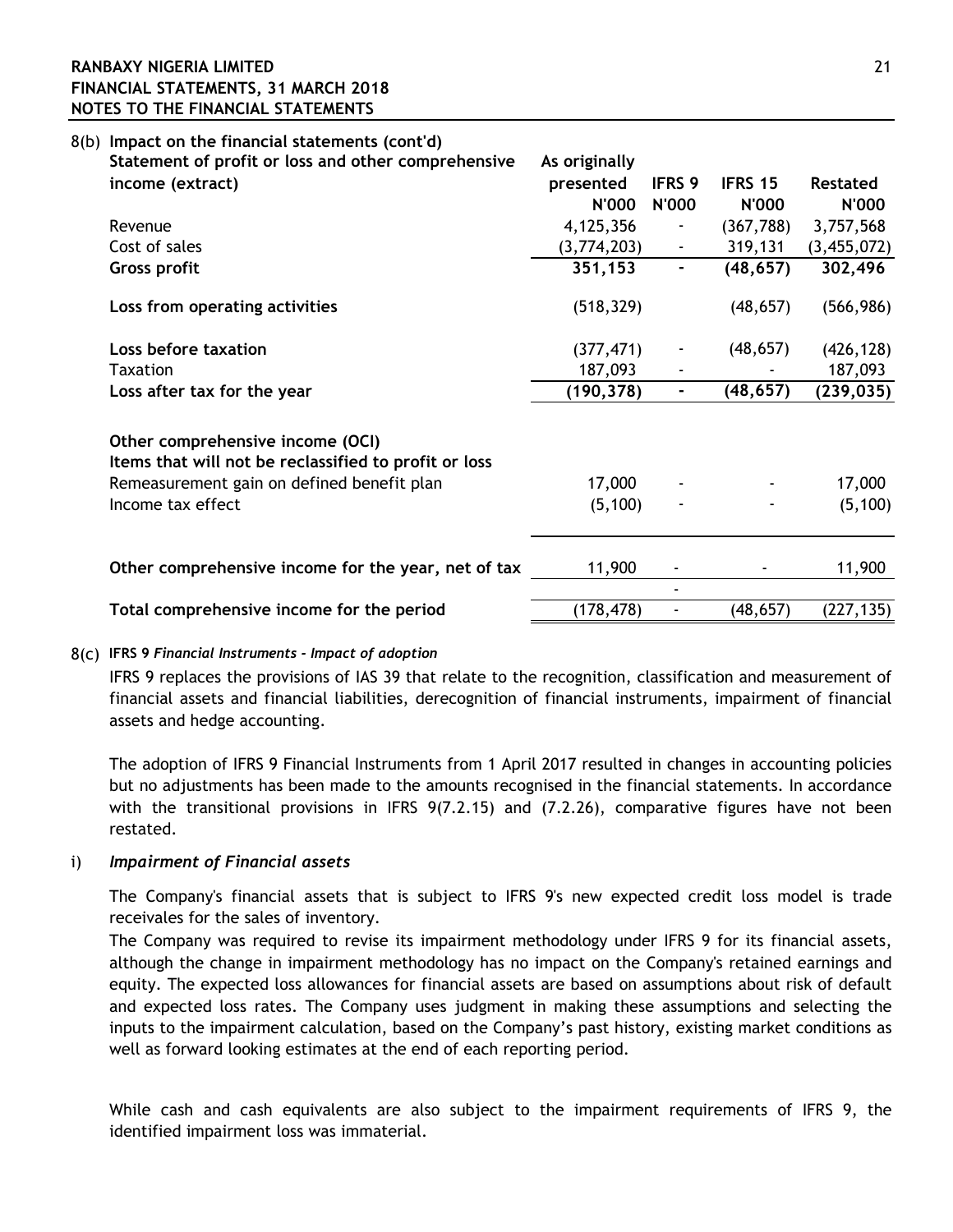## ii) *Trade receivables*

For trade receivables, the Company applies the simplified approach permitted by IFRS 9, which requires expected lifetime losses to be recognised from initial recognition of the receivables. Trade receivables are written off when there is no reasonable expectation of recovery. Indicators that there is no reasonable expectation of recovery include, amongst others, the failure of a debtor to engage in a repayment plan with the Company, and a failure to make contractual payments for a period of greater than 365 days past due.

# 8(d) *IFRS 9 Financial Instruments – Accounting policies applied from 1 April 2017*

Other financial assets

- Classification
- From 1 April 2017, the Company classifies its financial assets in the following measurement categories:
- those to be measured subsequently at fair value (either through OCI, or through profit or loss), and
- those to be measured at amortised cost.

The classification depends on the entity's business model for managing the financial assets and the contractual terms of the cash fllow.

For assets measured at fair value, gains and losses will either be recorded in profit or loss or OCI. For investments in equity instruments that are not held for trading, this will depend on whether the Company has made an irrevocable election at the time of initial recognition to account for the equity investment at fair value through other comprehensive income (FVOCI).

## 8(e) **IFRS 15 Revenue from contracts with Customers - Impact of adoption**

The Company has adopted IFRS 15 Revenue from Contracts with Customers from 1 April 2017 which resulted in changes in accounting policies and adjustments to the amounts recognised in the financial statements. In accordance with the transition provisions in IFRS 15, the Company has adopted the new rules retrospectively and has restated comparatives for the 2017 financial year. In summary, the following adjustments were made to the amounts recognised in the balance sheet at the date of initial application i.e 1 April 2017:

|                                                                                 | <b>IAS 18</b> |                    | IFRS 15      |
|---------------------------------------------------------------------------------|---------------|--------------------|--------------|
|                                                                                 | carrying      |                    | carrying     |
|                                                                                 |               | amount Adjustments | amount       |
|                                                                                 | 31 March 2017 |                    | 1 April 2017 |
|                                                                                 | <b>N'000</b>  | <b>N'000</b>       | N'000        |
| Inventory                                                                       | 1,680,350     | 319,131            | 1,999,481    |
| Trade and other receivables                                                     | 1,008,452     | (367,788)          | 640,664      |
| The impact on the Company's retained earnings as at 1 April 2017 is as follows: |               |                    | N'000        |
| Retained earnings - before adjustment                                           |               |                    | 3,086,428    |
| Restatement of inventory as a result of cut-off                                 |               |                    | 319,131      |
| Restatement of trade receivables as aresult of cut-off                          |               |                    | (367,788)    |
| Adjustment to retained earnings from adoption of IFRS 15                        |               |                    | (48, 657)    |
| Opening retained earnings at 1 April 2017 - IFRS 9 and IFRS 15                  |               |                    | 3,037,771    |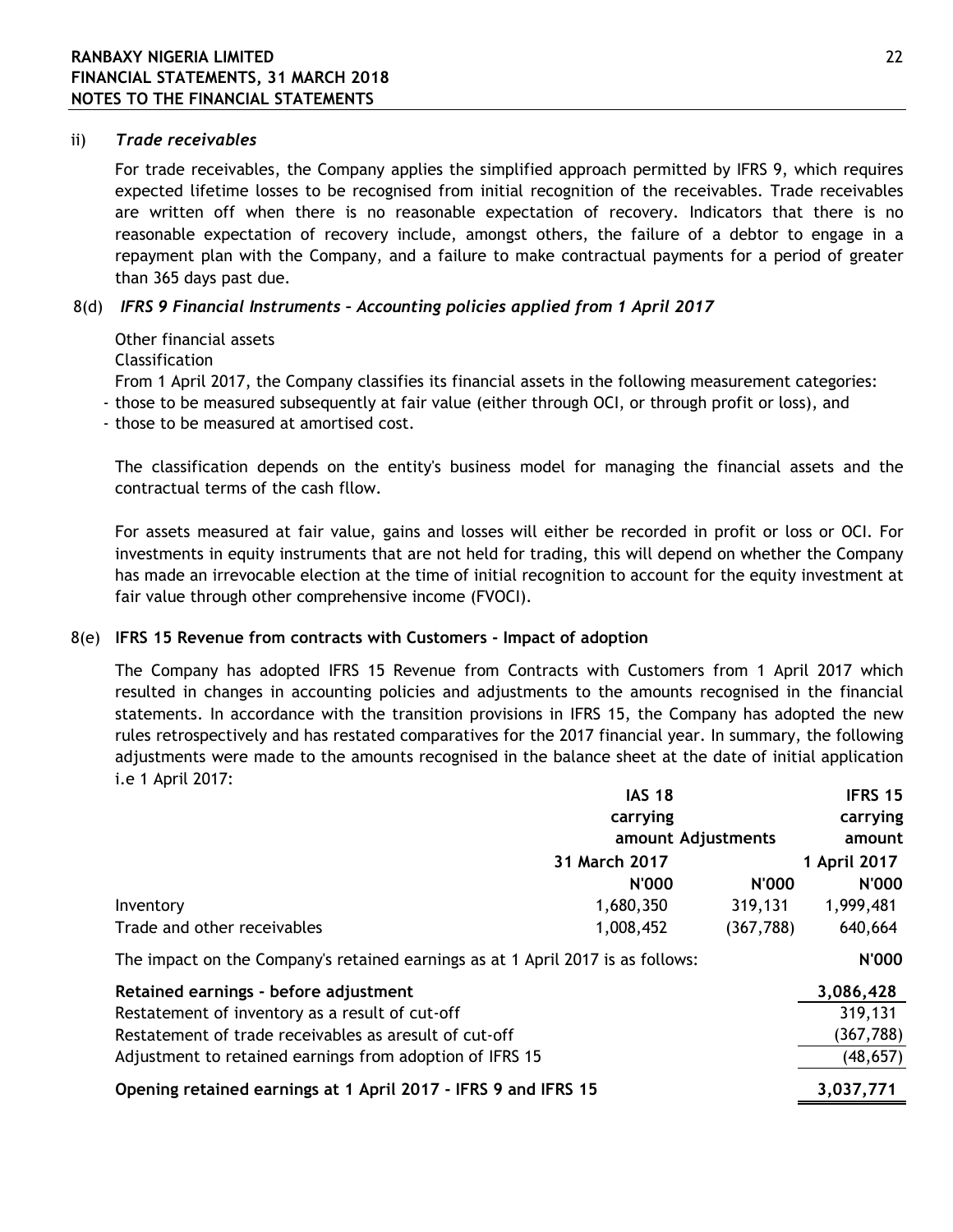# **RANBAXY NIGERIA LIMITED** 23 **FINANCIAL STATEMENTS, 31 MARCH 2018 NOTES TO THE FINANCIAL STATEMENTS**

|     |                                                            |              | <b>Restated</b> |
|-----|------------------------------------------------------------|--------------|-----------------|
|     |                                                            | 2018         | 2017            |
| 9)  | Revenue                                                    | <b>N'000</b> | <b>N'000</b>    |
|     | <b>Sales</b>                                               | 4,967,597    | 3,757,568       |
| 10) | Cost of sales                                              | <b>N'000</b> | <b>N'000</b>    |
|     | Cost of sales                                              | 4,634,854    | 3,455,072       |
| 11) | Other operating income<br>This comprises:                  | <b>N'000</b> | <b>N'000</b>    |
|     | Write back of impairment provision                         | 9,580        | 6,034           |
|     | Write back of technical fees waived by Sun Pharmaceuticals | 98,764       |                 |
|     | Realised foreign exchange gain                             |              | 947,493         |
|     | Sale of scrap                                              | 655          | 641             |
|     |                                                            | 108,999      | 954,168         |
| 12) | Selling and distribution expenses                          | <b>N'000</b> | <b>N'000</b>    |
|     | Selling and promotion expenses                             | 364,891      | 284,525         |
|     | Distribution charges                                       | 73,268       | 73,190          |
|     |                                                            | 438,159      | 357,715         |
|     |                                                            |              | <b>Restated</b> |
|     |                                                            | 2018         | 2017            |
| 13) | <b>Administrative expenses</b>                             | <b>N'000</b> | <b>N'000</b>    |
|     | Salaries and wages (Note 13(a))                            | 389,031      | 251,695         |
|     | Depreciation and amortisation (Note 17)                    | 651,713      | 102,654         |
|     | Audit fee                                                  | 6,500        | 5,500           |
|     | Professional fees                                          | 8,575        | 11,549          |
|     | Transport and travelling expenses                          | 21,629       | 13,903          |
|     | Rent and rates                                             | 112,009      | 63,094          |
|     | Repairs and maintenance                                    | 17,032       | 12,311          |
|     | Technical know-how expenses                                | 67,150       | 64,472          |
|     | Foreign exchange loss - unrealised                         | 699,815      | 818,843         |
|     | Security services                                          | 7,821        | 2,879           |
|     | Regulatory expenses                                        | 11,104       | 32,573          |
|     | Electricity                                                | 8,692        | 7,196           |
|     | Impairment allowance on trade receivables (Note 21(i))     | 110,306      |                 |
|     | <b>Training</b>                                            | 2,031        | 1,080           |
|     | Directors fees                                             | 435          | 400             |
|     | <b>Bank charges</b>                                        | 22,695       | 6,975           |
|     | Insurance                                                  | 10,522       | 14,303          |
|     | Printing, stationery and communication                     | 22,631       | 26,550          |
|     | Gift and entertainment                                     | 408          | 10,745          |
|     | Other administrative expenses                              | 70,105       | 19,213          |
|     |                                                            | 2,240,204    | 1,465,935       |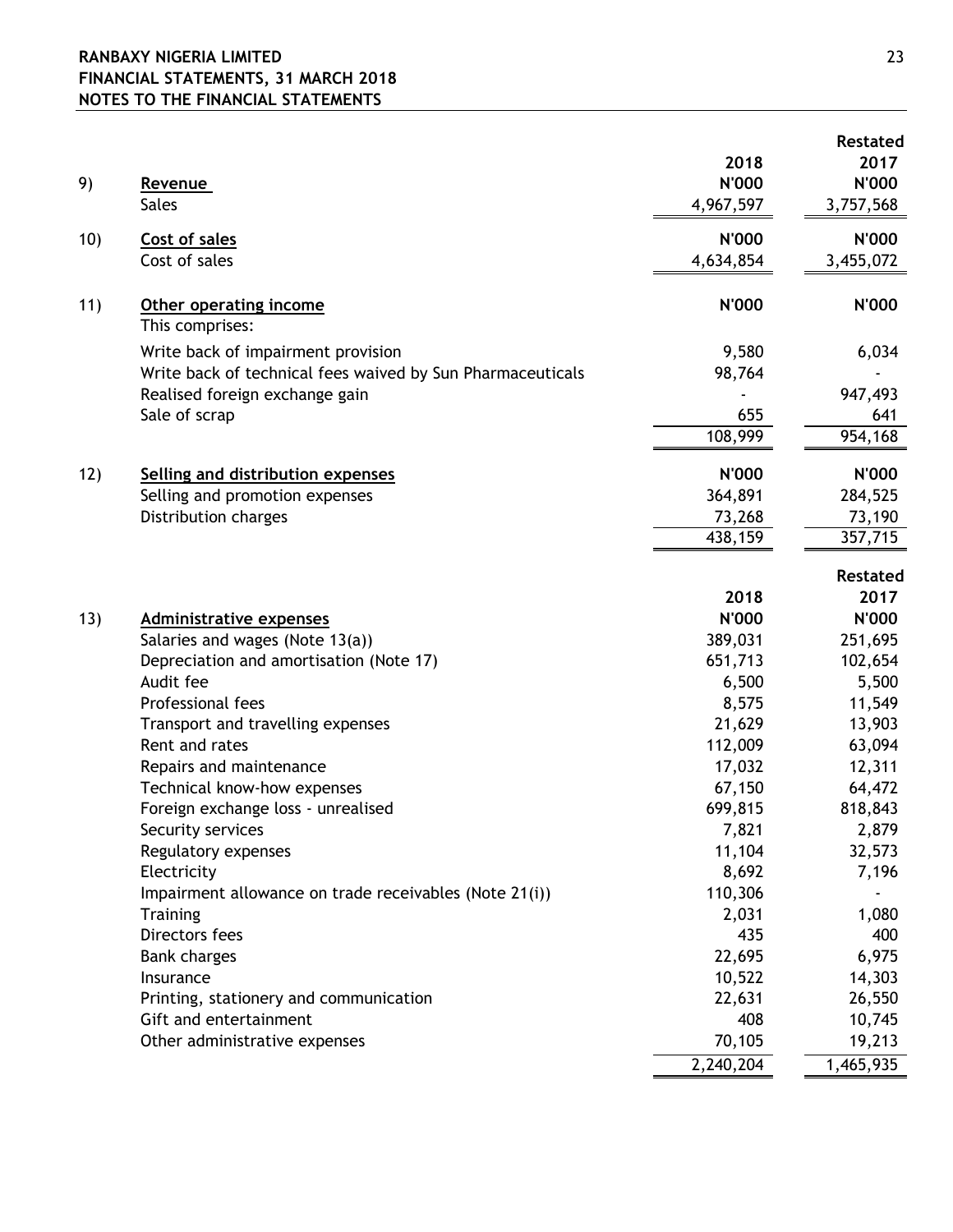# **RANBAXY NIGERIA LIMITED** 24 **FINANCIAL STATEMENTS, 31 MARCH 2018 NOTES TO THE FINANCIAL STATEMENTS**

| 13(a) | Salaries and wages                                                                                                                                                                                        | 2018          | <b>Restated</b><br>2017 |
|-------|-----------------------------------------------------------------------------------------------------------------------------------------------------------------------------------------------------------|---------------|-------------------------|
|       | Employee benefit expenses (including directors) comprises:                                                                                                                                                | <b>N'000</b>  | <b>N'000</b>            |
|       | Wages and salaries                                                                                                                                                                                        | 324,356       | 203,346                 |
|       | Workmen and staff welfare                                                                                                                                                                                 | 15,079        | 13,151                  |
|       | Net benefit expenses                                                                                                                                                                                      | 25,051        | 13,633                  |
|       | Pension cost                                                                                                                                                                                              | 24,545        | 21,565                  |
|       |                                                                                                                                                                                                           | 389,031       | 251,695                 |
|       | (b) Directors                                                                                                                                                                                             | <b>N'000</b>  | N'000                   |
|       | The aggregate emoluments of the Directors were:<br>Fees                                                                                                                                                   | 435           | 400                     |
|       | Other emoluments                                                                                                                                                                                          | 435           | 400                     |
|       | (i) Chairman's emoluments (excluding pension contributions) totalled                                                                                                                                      | <b>N'000</b>  | N'000                   |
|       |                                                                                                                                                                                                           | <b>N'000</b>  | <b>N'000</b>            |
|       | (ii) Emoluments of the highest paid director (excluding pension<br>contributions) amounted to                                                                                                             | 7,195         | 6,116                   |
|       | (iii) The table below shows the number of Directors (excluding the<br>Chairman) whose remuneration (excluding pension contributions)<br>in respect of services to the company fall within the bands shown |               |                         |
|       | below:                                                                                                                                                                                                    | <b>Number</b> | <b>Number</b>           |
|       | N10,000,000<br>Up<br>to                                                                                                                                                                                   | 1             | 1                       |
|       | N10,000,001<br>above<br>and                                                                                                                                                                               |               |                         |
|       |                                                                                                                                                                                                           | 1             | 1                       |
|       | (c) Employees                                                                                                                                                                                             | <b>Number</b> | <b>Number</b>           |
| (i)   | The average number of persons employed<br>(excluding Directors) in the Company during<br>the year were as follows:                                                                                        |               |                         |
|       | Production                                                                                                                                                                                                | 68            | 67                      |
|       | Sales and marketing                                                                                                                                                                                       | 105           | 108                     |
|       | Finance and administration                                                                                                                                                                                | 13            | 14                      |
|       |                                                                                                                                                                                                           | 186           | 189                     |

 (ii) The table below shows the number of employees of the Company (other than Directors) who earned over N500,000 during the year and which fell within the bands stated below:

|            |                |                         | <b>Number</b>            | <b>Number</b>  |
|------------|----------------|-------------------------|--------------------------|----------------|
| Up         | to             | N500,000                | $\overline{\phantom{0}}$ | $\blacksquare$ |
| N500,001   | $\blacksquare$ | N <sub>1</sub> ,000,000 | 37                       | 69             |
| N1,000,001 | $\blacksquare$ | N1,500,000              | 94                       | 79             |
| N1,500,001 | and            | above                   | 55                       | 41             |
|            |                |                         | 186                      | 189            |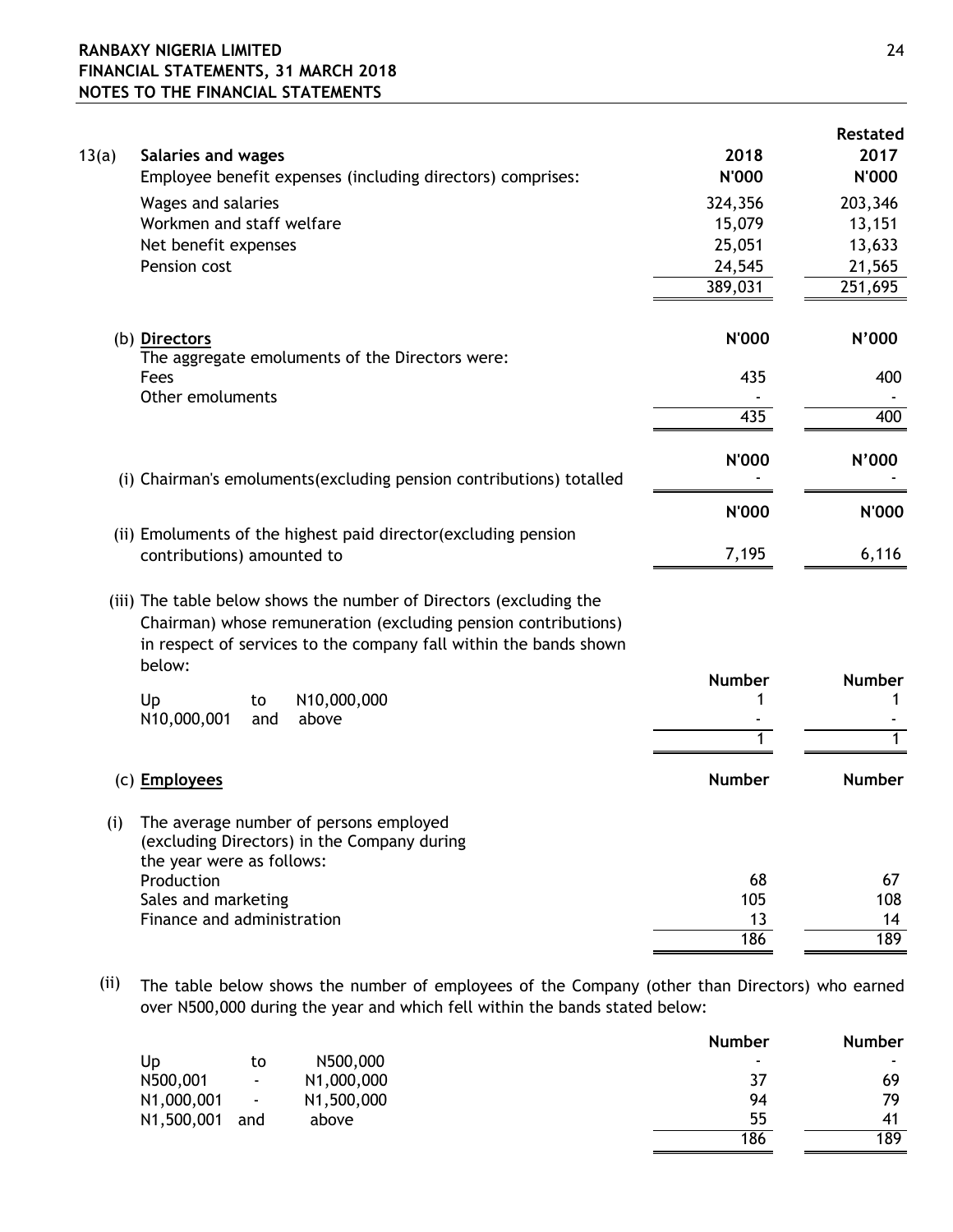# **RANBAXY NIGERIA LIMITED** 25 **FINANCIAL STATEMENTS, 31 MARCH 2018 NOTES TO THE FINANCIAL STATEMENTS**

|         |                                                       |              | <b>Restated</b> |
|---------|-------------------------------------------------------|--------------|-----------------|
|         |                                                       | 2018         | 2017            |
| 14)     | <b>Finance income</b>                                 | <b>N'000</b> | <b>N'000</b>    |
|         | Interest on fixed deposit                             | 156,920      | 140,858         |
| 15)     | Loss for the year is arrived at after charging        | N'000        | <b>N'000</b>    |
|         | Depreciation of property, plant & equipment (Note 17) | 651,713      | 102,654         |
|         | Audit fees                                            | 6,500        | 5,500           |
|         | Unrealised loss                                       | 699,815      | 818,843         |
|         | And crediting:                                        |              |                 |
|         | Exchange gain                                         |              | 947,493         |
| $16$ )a | Income tax expense                                    |              |                 |
|         | Current tax expense                                   | <b>N'000</b> | N'000           |
|         | Company income tax                                    |              |                 |
|         | <b>Education tax</b>                                  |              | 16,790          |
|         | Total current tax expense                             |              | 16,790          |
|         | Deferred tax asset                                    | 24,694       | (203, 883)      |
|         | <b>Total tax income</b>                               | 24,694       | (187, 093)      |

## b **Reconciliation of total tax charge**

The reasons for the difference between the actual tax charge for the year and the standard rate of corporation tax in Nigeria applied to results for the year are as follows:

|                                                           | <b>N'000</b> | <b>N'000</b> |
|-----------------------------------------------------------|--------------|--------------|
| Loss for the year before tax                              | (2,079,701)  | (426, 128)   |
| Expected tax charge based on the standard rate on Nigeria |              |              |
| corporate tax at the domestic rate of 30% (2017: 30%)     | (623, 910)   | (127, 838)   |
| Effect of income that is exempt from taxation             | (1,524,969)  | (284, 248)   |
| Effect of expenses that are not deductible in determining |              |              |
| taxable profit                                            | 1,969,333    | 665,009      |
| Capital allowances                                        |              | (252, 923)   |
| Curent year adjusted loss                                 | 179,546      |              |
| <b>Education tax</b>                                      |              | 16,790       |
| Deferred tax                                              | 24,694       | (203, 883)   |
|                                                           | 24,694       | (187, 093)   |
| Effective rate                                            | (1%)         | 44%          |

The Company is not liable to pay income tax because it has no total profit for income tax purpose and not liable to pay minimum tax because it has more than 25% foreign equity participation in accordance with the provisions of Companies Income Tax, CAP C21, LFN 2004 (as amended).

No provision has been made for education tax as the Company has no assessable profit in accordance with provision of the Education Tax Act, CAP E4 LFN 2004.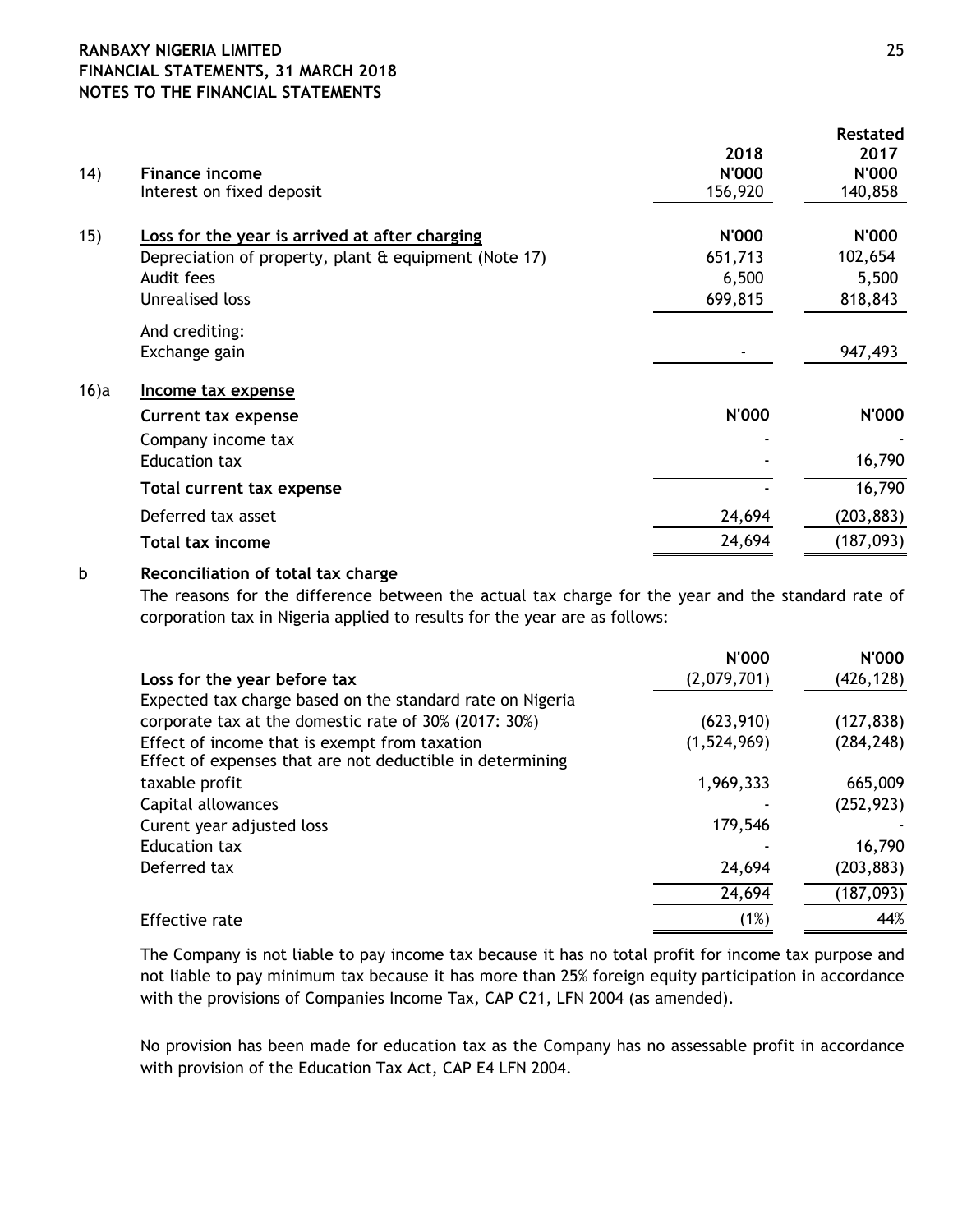# **RANBAXY NIGERIA LIMITED** 26 **FINANCIAL STATEMENTS, 31 MARCH 2018 NOTES TO THE FINANCIAL STATEMENTS**

|                                            |           | Restated     |
|--------------------------------------------|-----------|--------------|
| Income tax payable<br>C                    | 2018      | 2017         |
| Tax as per statement of financial position | N'000     | <b>N'000</b> |
| Balance at the beginning of the year       |           |              |
| Income tax                                 | 33,541    | 265,771      |
| <b>Education tax</b>                       | 8,584     | 9,413        |
|                                            | 42,125    | 275,184      |
| <b>Under provision</b>                     |           |              |
| Income tax                                 |           |              |
| Payments during the year:                  |           |              |
| Income tax                                 | (27, 178) | (232, 230)   |
| Education tax                              | (8, 584)  | (17, 619)    |
| Provision for the year:                    |           |              |
| Income tax                                 |           |              |
| Education tax                              |           | 16,790       |
| Balance at the end of the year             | 6,363     | 42,125       |

# d **Deferred tax**

Deferred tax is calculated in full on temporary differences under the liability method using a tax rate of 30% (2017: 30%).

The following are the major deferred tax liabilities and assets recognised by the Company and movements thereon during the current and prior reporting period:

| Deferred tax assets                                 | <b>N'000</b> | <b>N'000</b> |
|-----------------------------------------------------|--------------|--------------|
| Balance at the beginning of year                    | (153, 359)   | 45,424       |
| Charge to Income Statement                          | 24,694       |              |
| Origination of temporary differences                |              | (203, 883)   |
| Tax income recognises in other comprehensive income |              | 5,100        |
| Balance at the end of year                          | (128, 665)   | (153, 359)   |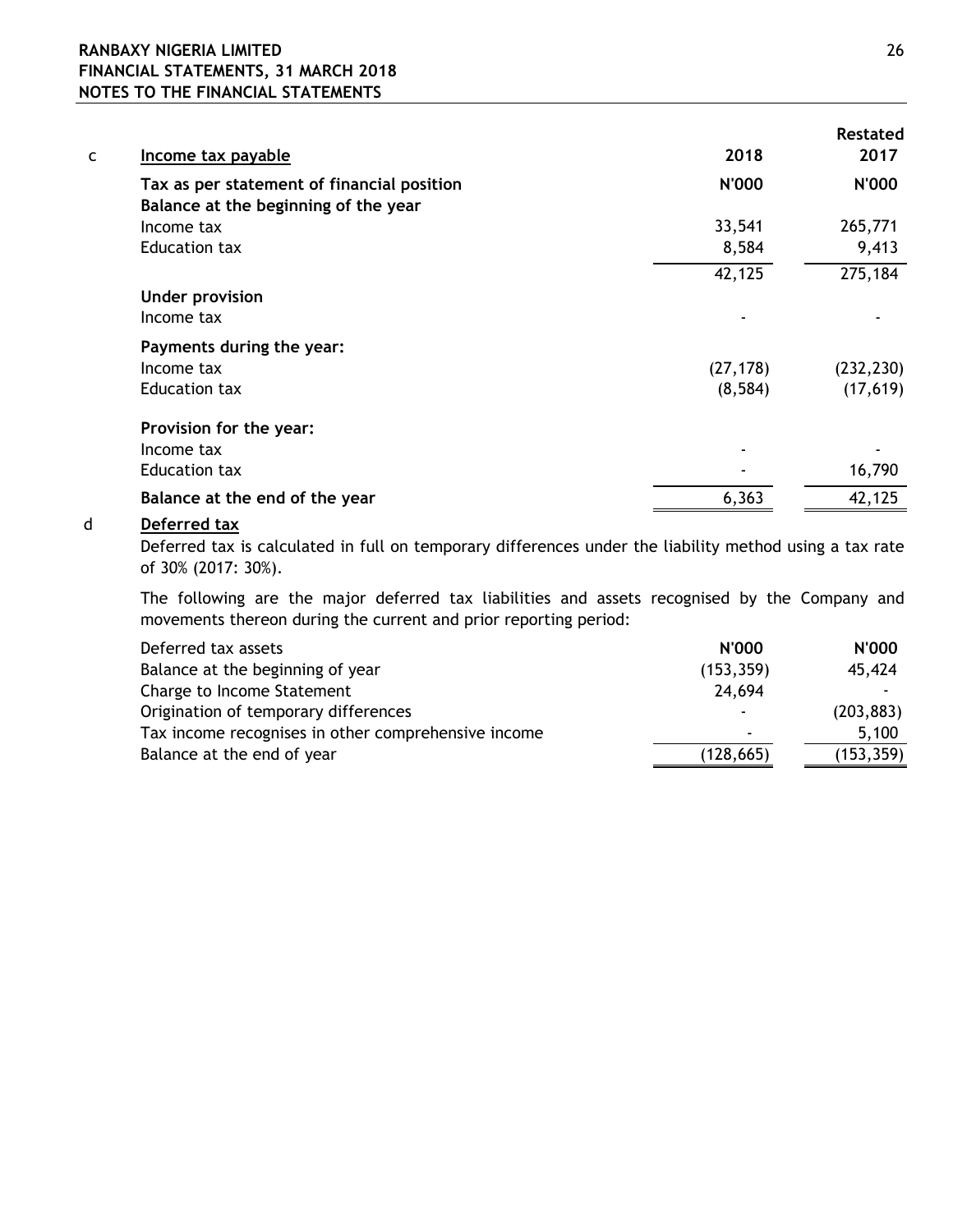# **RANBAXY NIGERIA LIMITED** 27 **FINANCIAL STATEMENTS, 31 MARCH 2018 NOTES TO THE FINANCIAL STATEMENTS**

## 17) **Property, plant and equipment**

| Cost                                    | Leasehold<br>Land<br><b>N'000</b> | Leasehold<br>Improvement<br>N'000 | <b>Furniture</b><br>and fittings<br>N'000 | Motor<br><b>Vehicles</b><br>N'000 | <b>Plant and</b><br>Machinery<br><b>N'000</b> | Generator<br>N'000 | Assets in<br>progress<br><b>N'000</b> | <b>Total</b><br>N'000 |
|-----------------------------------------|-----------------------------------|-----------------------------------|-------------------------------------------|-----------------------------------|-----------------------------------------------|--------------------|---------------------------------------|-----------------------|
| At 1 April 2016                         | 167,410                           | 114,662                           | 141,097                                   | 310,093                           | 341,489                                       | 18,456             | 3,960,800                             | 5,054,007             |
| Additions                               |                                   |                                   | 1,182                                     | 39,039                            | 65,150                                        |                    | 1,585,195                             | 1,690,566             |
| Interest capitalised (Note 22)          |                                   |                                   |                                           |                                   |                                               |                    | 178,072                               | 178,072               |
| <b>Transfers</b>                        |                                   | 3,849,648                         | 1,590                                     |                                   | 1,872,829                                     |                    | (5, 724, 067)                         |                       |
| At 31 March 2017                        | 167,410                           | 3,964,310                         | 143,869                                   | 349,132                           | 2,279,468                                     | 18,456             |                                       | 6,922,645             |
| At 1 April 2017                         | 167,410                           | 3,964,310                         | 143,869                                   | 349,132                           | 2,279,468                                     | 18,456             |                                       | 6,922,645             |
| Additions                               | 1,500                             |                                   | 4,417                                     | 58,476                            |                                               |                    |                                       | 64,393                |
| At 31 March 2018                        | 168,910                           | 3,964,310                         | 148,286                                   | 407,608                           | 2,279,468                                     | 18,456             | $\overline{\phantom{a}}$              | 6,987,038             |
| Accumulated depreciation and impairment |                                   |                                   |                                           |                                   |                                               |                    |                                       |                       |
| At 1 Apri 2016                          |                                   | 114,662                           | 112,095                                   | 250,610                           | 178,765                                       | 18,456             |                                       | 674,588               |
| Charge for the year                     |                                   | 27,985                            | 10,963                                    | 33,947                            | 29,759                                        |                    |                                       | 102,654               |
| At 31 March 2017                        |                                   | 142,647                           | 123,058                                   | 284,557                           | 208,524                                       | 18,456             | $\blacksquare$                        | 777,242               |
| At 1 April 2017                         |                                   | 142,647                           | 123,058                                   | 284,557                           | 208,524                                       | 18,456             |                                       | 777,242               |
| Charge for the year                     |                                   | 384,965                           | 8,813                                     | 31,651                            | 226,284                                       |                    |                                       | 651,713               |
| At 31 March 2018                        | $\sim$                            | 527,612                           | 131,871                                   | 316,208                           | 434,808                                       | 18,456             | $\sim$                                | 1,428,955             |
| Carrying amounts as at:                 |                                   |                                   |                                           |                                   |                                               |                    |                                       |                       |
| 31 March 2017                           | 167,410                           | 3,821,663                         | 20,811                                    | 64,575                            | 2,070,944                                     |                    |                                       | 6,145,403             |
| 31 March 2018                           | 168,910                           | 3,436,698                         | 16,415                                    | 91,400                            | 1,844,660                                     | $\blacksquare$     | $\blacksquare$                        | 5,558,083             |

The capital work in progress relates to new factory under construction which was capitalised during the year.

# i) **Impairment losses recognised in the year**

There were no impairment losses recognised during the year.

# ii) **Assets pledged as security**

None of the Company's property was pledged as secuity in the period under review.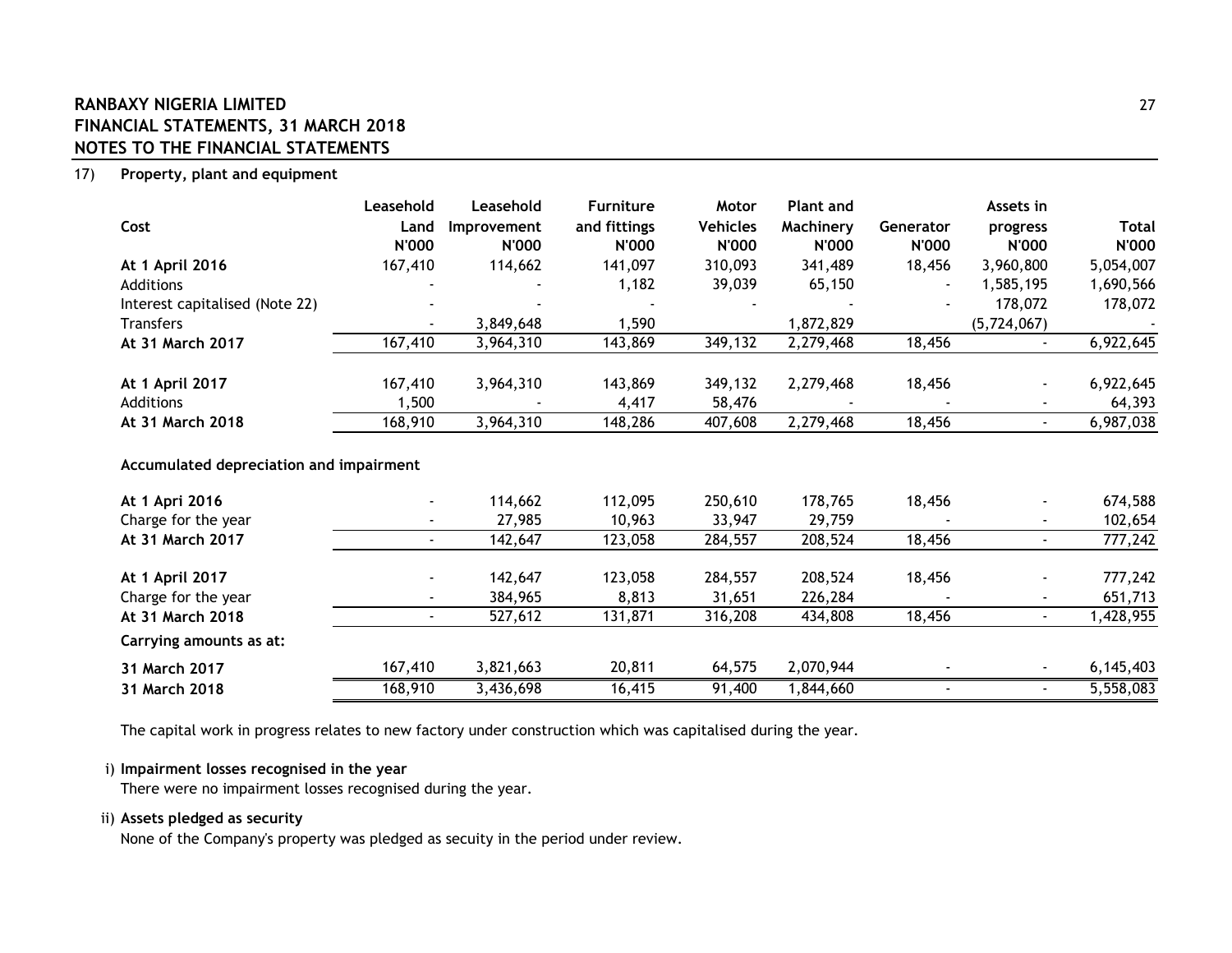# **RANBAXY NIGERIA LIMITED** 28 **FINANCIAL STATEMENTS, 31 MARCH 2018 NOTES TO THE FINANCIAL STATEMENTS**

# iii) **Contractual commitments**

At 31 March 2018, the company had no contractual commitments for the acquisition of property, plant and equipment (2017: Nil).

| 18) | Intangible assets            | Computer<br>Software<br><b>N'000</b> |
|-----|------------------------------|--------------------------------------|
|     | (i) Cost                     |                                      |
|     | At 1 April 2016              | 13,137                               |
|     | <b>Additions</b>             |                                      |
|     | At 31 March, 2017            | 13,137                               |
|     | At 1 April 2017              | 13,137                               |
|     | <b>Additions</b>             |                                      |
|     | At 31 March, 2018            | 13,137                               |
|     | (i) Accumulated amortisation |                                      |
|     | At 1 April 2016              | 13,137                               |
|     | Amortisation                 |                                      |
|     | At 31 March, 2017            | 13,137                               |
|     | At 1 April 2017              | 13,137                               |
|     | Amortisation                 |                                      |
|     | At 31 March, 2018            | 13,137                               |
|     | Carrying amounts as at:      |                                      |
|     | 31 March 2017                |                                      |
|     | 31 March 2018                |                                      |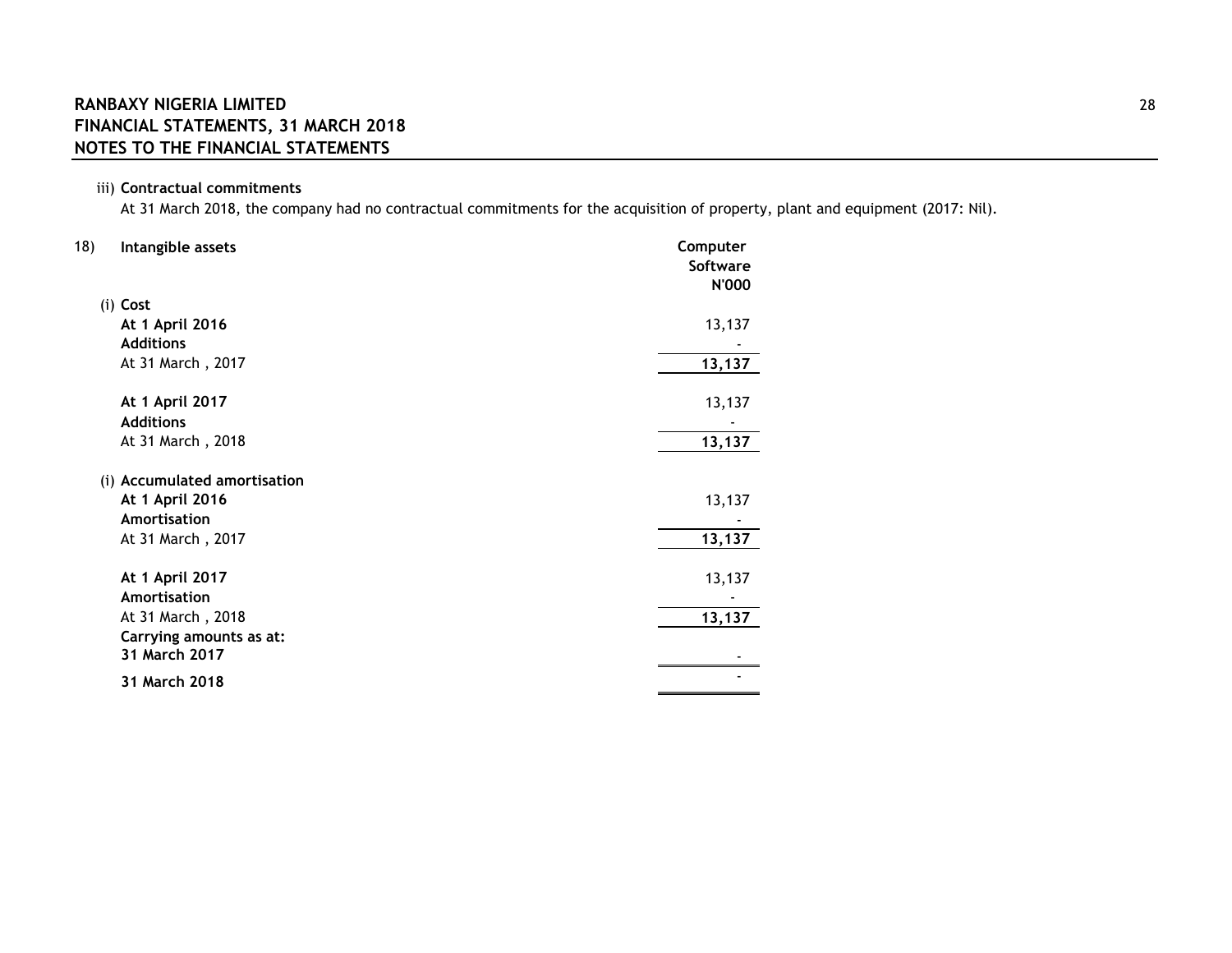#### 19a) **Employee benefit plan**

The Company has a defined benefit gratuity scheme,which is non contributory and is classified as other employment benefits in line with IAS 19. Prior to January 2014, the scheme was not funded. However, with effect from January 2014, a plan asset has been set aside, being managed by Stanbic IBTC Limited, to take care of future obligations, the obligations, service cost and actuarial gains/ (loss) are based on actuarial valuation performed by Sharp View Associates.

The Company's defined benefit pension plan is a final salary plan for employees, which requires contributions to be made to a separately administered fund. The plan does not operate under any regulatory framework and there is no minimum funding requirements. Because of the volatility in the capital market, the Company's management aim to invest mainly in fixed income securities including government bonds.

The management is of the view that the plan asset would not expose the Company to any form of risk as about 99.8% of the plan asset is invested in federal government bonds and treasury bills.

The following tables summarise the components of net benefit expenses recognised in statement of profit or loss and other comprehensive income and the funded status and amount recognised in the statement of financial position for the respective plan.

#### b) **Net benefit expenses (recognised in adminstrative expenses as part of staff costs).**

|                                     | 2018         | 2017         |
|-------------------------------------|--------------|--------------|
| Current service cost                | <b>N'000</b> | <b>N'000</b> |
| Interest cost on benefit obligation | 11.074       | 11,047       |
| Interest return on plan assets      | 12,878       | 8,241        |
| Net benefit asseys                  | (14, 336)    | (8, 476)     |
|                                     | 9,616        | 10,812       |

#### c) **2018 changes in the defined benefit and fair value of plan assets**

|                            |                 | Pension cost charged to profit or<br>loss |                        |                                   | Remeasurement /(gain)/losses in other comprehensive<br>income |                                                           |                                                    |                                                    |                    |                                      |              |
|----------------------------|-----------------|-------------------------------------------|------------------------|-----------------------------------|---------------------------------------------------------------|-----------------------------------------------------------|----------------------------------------------------|----------------------------------------------------|--------------------|--------------------------------------|--------------|
|                            |                 |                                           |                        | Sub-total<br>Interest included in |                                                               | Return on<br>plan(excluding<br>amounts<br>included in net | Actuarial<br>changes<br>arising from<br>changes in | Actuarial<br>changes<br>arising from<br>changes in | Sub-total          |                                      |              |
|                            | 1 April<br>2017 | Service<br>cost                           | cost/<br><b>Income</b> | profit or<br>loss                 | <b>Benefit</b><br>paid                                        | interest<br>expenses                                      | demographic<br>assumptions                         | financial<br>assumptions                           | included in<br>OCI | Contribution 31 March<br>by employer | 2018         |
|                            | <b>N'000</b>    | <b>N'000</b>                              | <b>N'000</b>           | <b>N'000</b>                      | <b>N'000</b>                                                  | <b>N'000</b>                                              | <b>N'000</b>                                       | <b>N'000</b>                                       | <b>N'000</b>       | <b>N'000</b>                         | <b>N'000</b> |
| Defined benefit obligation | (66, 341)       | (11, 074)                                 | (12, 878)              | (23, 952)                         | 3,122                                                         |                                                           | $\overline{\phantom{a}}$                           | (1,765)                                            | (1,765)            |                                      | (88, 936)    |
| Fair value of plan assets  | 77,984          | $\overline{\phantom{a}}$                  | 14,336                 | 14,336                            | (3, 122)                                                      |                                                           | $\overline{\phantom{a}}$                           | 1,765                                              | 1,765              |                                      | 90,963       |
|                            | 11,643          | (11, 074)                                 | 1,458                  | (9,616)                           |                                                               |                                                           |                                                    | $\overline{\phantom{a}}$                           |                    |                                      | 2,027        |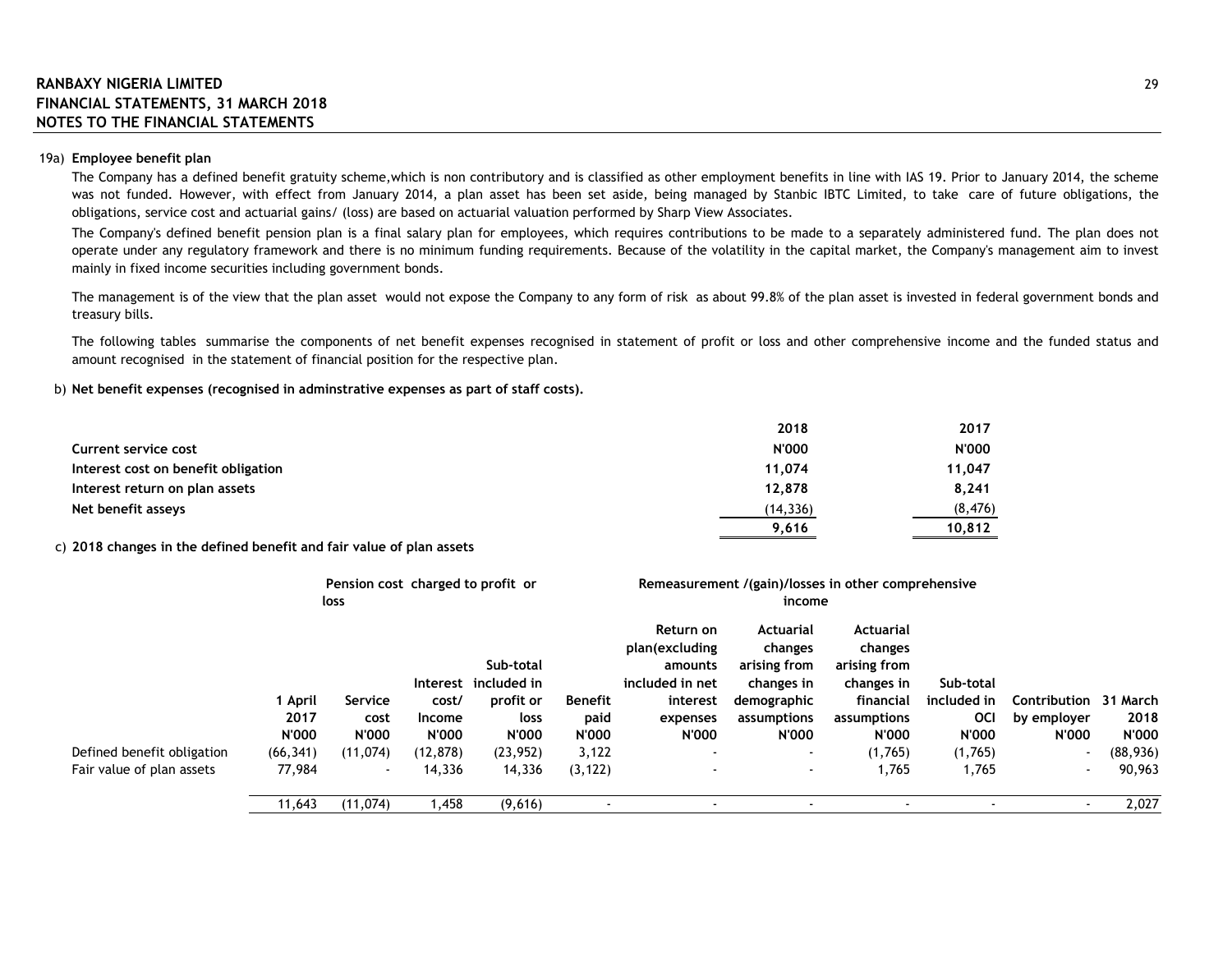## **RANBAXY NIGERIA LIMITED** 30 **FINANCIAL STATEMENTS, 31 MARCH 2018 NOTES TO THE FINANCIAL STATEMENTS**

## d) **Employee benefit plan**

**2017 changes in the defined benefit and fair value of plan assets**

|                            |               | Pension cost charged to profit or<br>loss |                    |                                               |                        | Remeasurement /(gain)/losses in other<br>comprehensive income                     |                                                                                         |                                                                                       |                                        |                             |                  |
|----------------------------|---------------|-------------------------------------------|--------------------|-----------------------------------------------|------------------------|-----------------------------------------------------------------------------------|-----------------------------------------------------------------------------------------|---------------------------------------------------------------------------------------|----------------------------------------|-----------------------------|------------------|
|                            | April<br>2016 | Service<br>cost                           | Interest<br>Income | Sub-total<br>included in<br>profit or<br>loss | <b>Benefit</b><br>paid | Return on<br>plan(excluding<br>amounts<br>included in net<br>interest<br>expenses | <b>Actuarial</b><br>changes<br>arising from<br>changes in<br>demographic<br>assumptions | <b>Actuarial</b><br>changes<br>arising from<br>changes in<br>financial<br>assumptions | Sub-total<br>included in<br><b>OCI</b> | Contribution<br>by employer | 31 March<br>2017 |
|                            | <b>N'000</b>  | <b>N'000</b>                              | <b>N'000</b>       | <b>N'000</b>                                  | <b>N'000</b>           | <b>N'000</b>                                                                      | <b>N'000</b>                                                                            | <b>N'000</b>                                                                          | <b>N'000</b>                           | <b>N'000</b>                | <b>N'000</b>     |
| Defined benefit obligation | (63, 863)     | (11, 047)                                 | (8, 241)           | (19, 288)                                     | 1,559                  |                                                                                   |                                                                                         | 15.251                                                                                | 15.251                                 |                             | (66, 341)        |
| Fair value of plan assets  | 69,318        |                                           | 8,476              | 8,476                                         | (1, 559)               | 749. ا                                                                            | $\overline{\phantom{0}}$                                                                | $\overline{\phantom{a}}$                                                              | 1,749                                  |                             | 77,984           |
|                            | 5,455         | (11, 047)                                 | 235                | (10, 812)                                     |                        | .749                                                                              |                                                                                         | 15.251                                                                                | 17,000                                 |                             | 11,643           |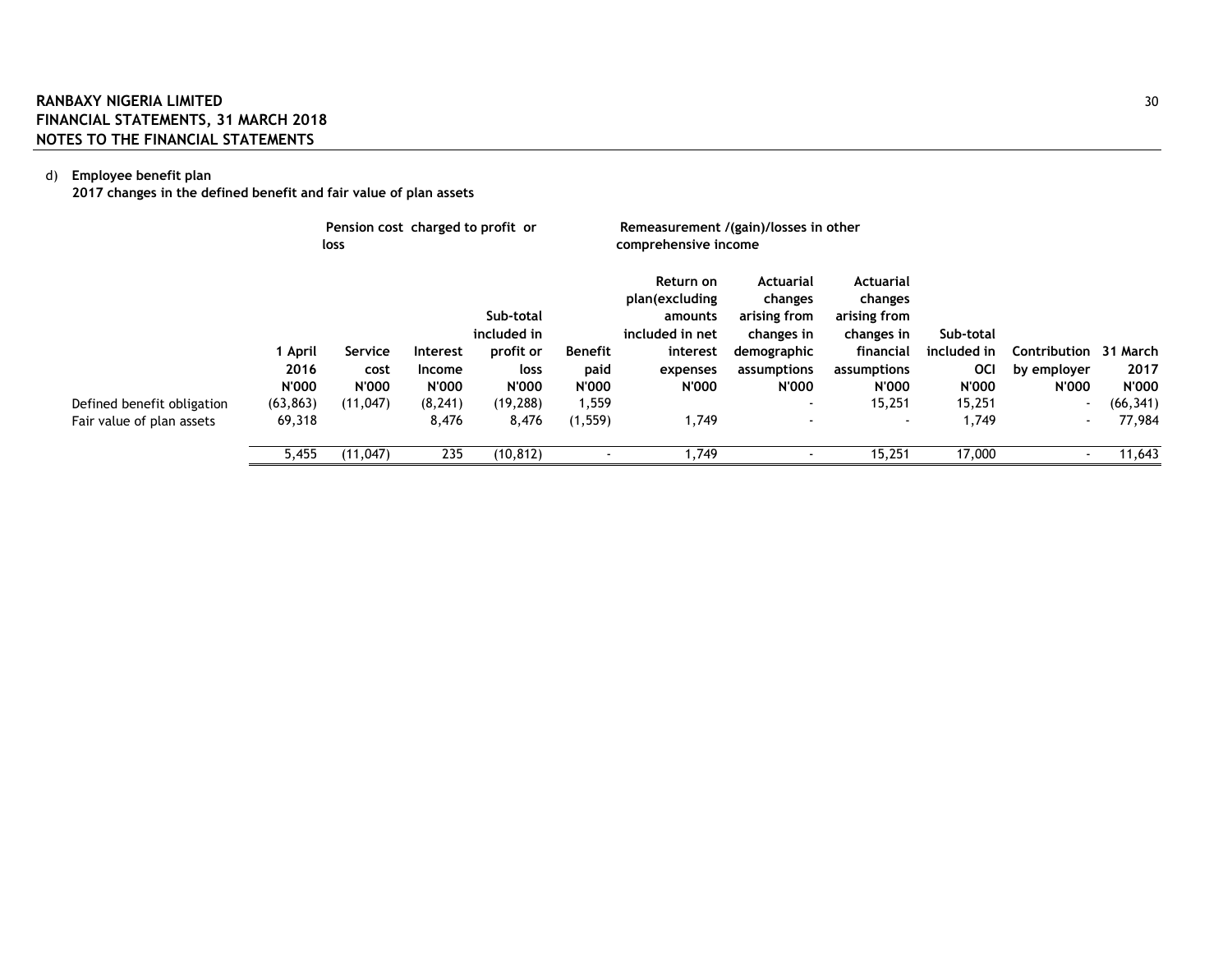# **RANBAXY NIGERIA LIMITED** 31 **FINANCIAL STATEMENTS, 31 MARCH 2018 NOTES TO THE FINANCIAL STATEMENTS**

# e) **Employee benefit plan - continued**

The major categories of plan assets of the fair value of the total plan assets are as follows:

|                                     | 2018         | 2017         |
|-------------------------------------|--------------|--------------|
|                                     | <b>N'000</b> | <b>N'000</b> |
| Investment quoted in active market  |              |              |
| Treasury bills                      | 2,201        | 1,248        |
| Bonds issued by Nigerian Government | 88,484       | 76,617       |
| Cash and cash equivalents           | 278          | 119          |
|                                     | 90,963       | 77,984       |

f) The valuation assumptions used in determining retirement benefit obligations for the Company's plan are shown below:

| <b>Financial Assumptions</b>       |      |      |
|------------------------------------|------|------|
| (Long Term Average)                | 2018 | 2017 |
|                                    | $\%$ | %    |
| Discount rate (per annum)          | 13   | 13   |
| Average pay increase (per annum)   | 10   | 17   |
| Average inflation rate (per annum) | 14   | Q    |

## **Demographic Assumptions**

| No of deaths in the year out |                 |  |  |
|------------------------------|-----------------|--|--|
|                              |                 |  |  |
|                              |                 |  |  |
|                              |                 |  |  |
|                              | Q               |  |  |
| 14                           | 14              |  |  |
| 26                           | 26              |  |  |
|                              | of 10,000 lives |  |  |

The rates of mortality assumed for employees are the rates published in A67/70 Ultimate Tables, published jointly the institute and faculty of actuaries in the UK.

| Withdrawal from service  |          |     |
|--------------------------|----------|-----|
| (Age Band)               | %        | %   |
| Less than or equal to 30 | 2.0      | 2.0 |
| $31 - 39$                | 1.5      | 1.5 |
| $40 - 44$                | 1.0      | 1.0 |
| 44 - 50                  | $\Omega$ |     |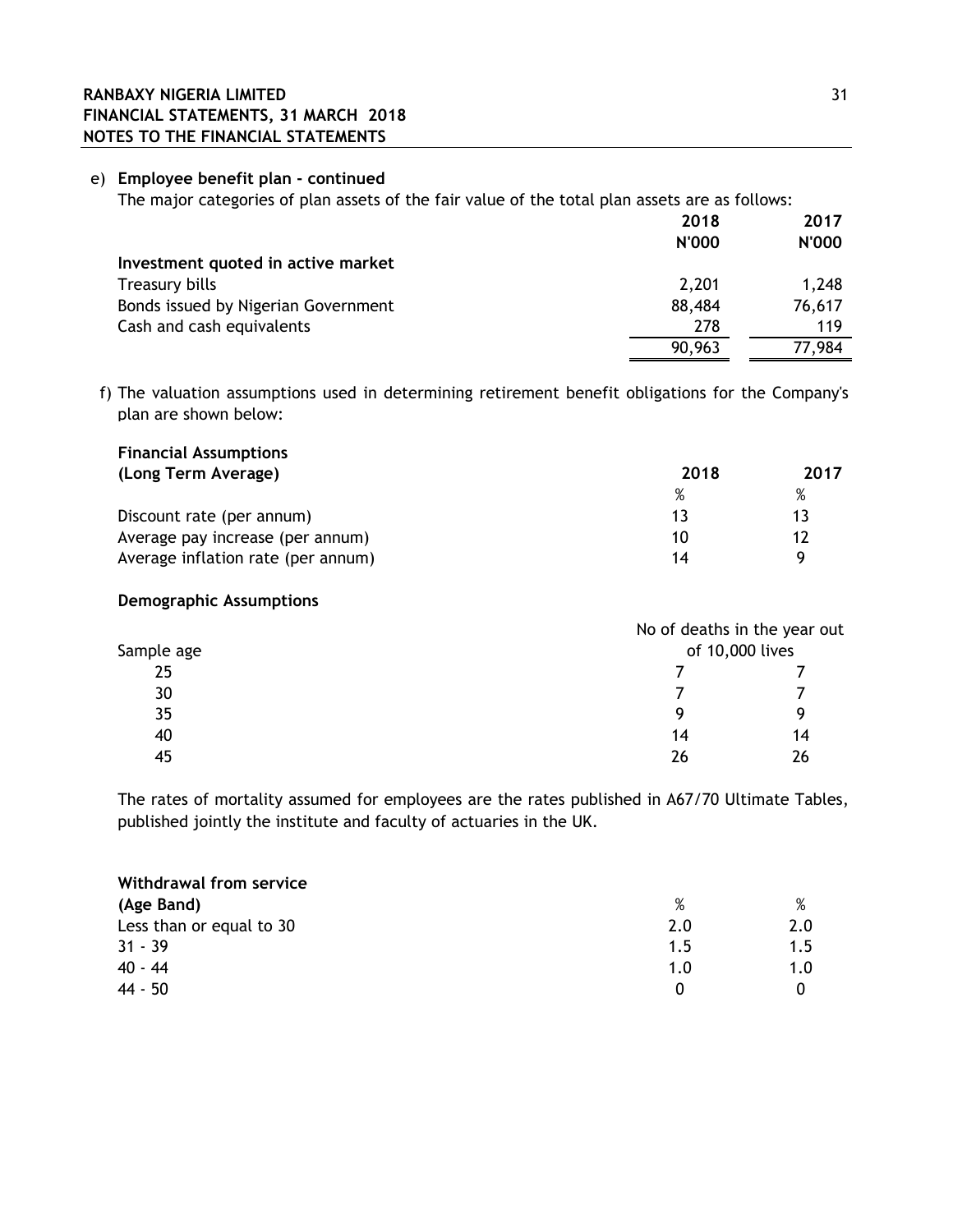# **RANBAXY NIGERIA LIMITED** 32 **FINANCIAL STATEMENTS, 31 MARCH 2018 NOTES TO THE FINANCIAL STATEMENTS**

|     |                                                           |              | Restated  |
|-----|-----------------------------------------------------------|--------------|-----------|
| 20) | <b>Inventories</b>                                        | 2018         | 2017      |
|     |                                                           | <b>N'000</b> | N'000     |
|     | Raw materials                                             | 700,347      | 829,552   |
|     | Work in progress                                          | 58,643       | 48,451    |
|     | Finished goods                                            | 889,713      | 1,206,499 |
|     |                                                           | 1,648,703    | 2,084,502 |
|     | Allowance for obsolete spares and slow moving stock 20(i) | (132,076)    | (85, 021) |
|     |                                                           | 1,516,627    | 1,999,481 |
|     |                                                           |              |           |

The carrying amount of the inventories is the lower of their costs and net realisable values as at the reporting dates.

(i) *Movement in allowance for impairment for trade receivables is as stated below:*

|                                         | <b>N'000</b> | N'000     |
|-----------------------------------------|--------------|-----------|
| Balance at beginning of the year        | 85,021       | 162,941   |
| Impairment allowance/amount written off | 47,055       | (77, 920) |
| Balance at the end of the year          | 132,076      | 85,021    |
| Trade and other receivables<br>21)      |              |           |
|                                         | <b>N'000</b> | N'000     |
| Trade receivables                       | 1,003,608    | 460,121   |
| Allowance for doubtful debts 21(i)      | (159, 343)   | (49, 037) |
| Trade receivables - net                 | 844,265      | 411,084   |
| Other receivables (Note 21(iii))        | 131,894      | 116,094   |
| Loans and advances (Note $21(v)$ )      | 13,947       | 18,682    |
| Prepayments (Note 21(vii))              | 75,615       | 94,804    |
|                                         | 1,065,721    | 640,664   |

The directors consider that the carrying amount of trade and other receivables is approximately equal to their fair value.

(i) *Movement in allowance for impairment for trade receivables is as stated below:*

|                                             | <b>N'000</b> | <b>N'000</b>             |
|---------------------------------------------|--------------|--------------------------|
| Balance at beginning of the year            | 49.037       | 49.194                   |
| Allowance for impairment no longer required |              | (157)                    |
| Allowance for impairment during the year    | 110,306      | $\overline{\phantom{a}}$ |
| Balance at the end of the year              | 159.343      | 49,037                   |

Trade receivables represents receivables from customers for goods sold and other trading services rendered to them. Trade receivables are stated at amortised cost as at the statement of financial position date. The movement in the impairment allowance for trade receivables has been included in administrative expenses line in the statement of profit or loss and other comprehensive income.

| (ii) The age analysis of trade receivables is as follows: | <b>N'000</b> | <b>N'000</b> |
|-----------------------------------------------------------|--------------|--------------|
| Not due                                                   | 55,875       | 218,933      |
| Past due 1 - 30 days                                      | 335,251      | 21,099       |
| Past due 31-60 days                                       | 314,974      | 57,999       |
| Past due 61-180 days                                      | 118,227      | 21,785       |
| Past due 181-360 days                                     | 19,938       | 91,268       |
| Amount due above 360 days and impaired                    | 159,343      | 49,037       |
|                                                           | 1,003,608    | 460,121      |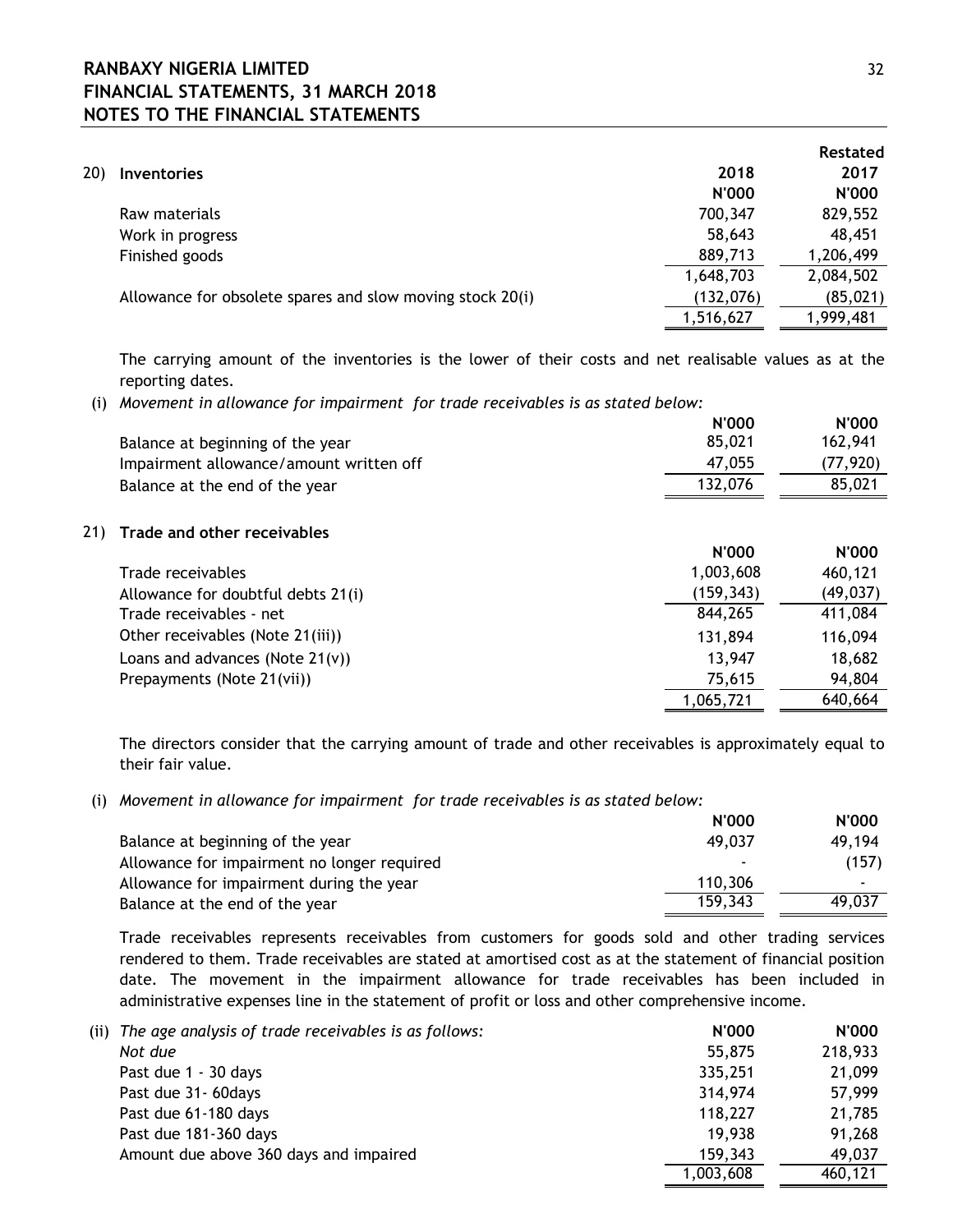# **RANBAXY NIGERIA LIMITED** 33 **FINANCIAL STATEMENTS, 31 MARCH 2018 NOTES TO THE FINANCIAL STATEMENTS**

|                                               |              | Restated     |
|-----------------------------------------------|--------------|--------------|
| Other receivables                             | 2018         | 2017         |
|                                               | <b>N'000</b> | <b>N'000</b> |
| Advance to contractors                        | 199,220      | 208,800      |
| Witholding tax receivables                    | 33,022       | 23,595       |
| <b>Others</b>                                 | 98,872       | 92,499       |
|                                               | 331,114      | 324,894      |
| Impairment of other receivables (Note 21(iv)) | (199, 220)   | (208, 800)   |
|                                               | 131,894      | 116,094      |
|                                               |              |              |

(iv) *Movement in allowance for impairment for other receivables is as stated below:*

|     |                                                              | <b>N'000</b> | N'000        |
|-----|--------------------------------------------------------------|--------------|--------------|
|     | Balance at beginning of the year                             | 208,800      | 208,800      |
|     | Allowance for impairment no longer required                  | (9,580)      |              |
|     | Balance at the end of the year                               | 199,220      | 208,800      |
|     |                                                              |              |              |
| (v) | Loans and advances                                           | N'000        | <b>N'000</b> |
|     | Staff advance                                                | 18,123       | 22,858       |
|     | Impairment on loans and advances                             | (4, 176)     | (4, 176)     |
|     |                                                              | 13,947       | 18,682       |
|     | (vi) Movement in impairment on loan and advances             |              |              |
|     | The movements in the allowance for impairment is as follows: |              |              |
|     |                                                              | N'000        | <b>N'000</b> |
|     | Balance at beginning of the year                             | 4,176        | 5,350        |
|     | Allowance for impairment no longer required                  |              | (1, 174)     |
|     | Balance at the end of the year                               | 4,176        | 4,176        |
|     | (vii) Prepayments                                            | <b>N'000</b> | N'000        |
|     | Rent                                                         | 41,354       | 56,550       |
|     | Insurance                                                    | 28,841       | 27,397       |
|     | Advertising                                                  | 1,070        | 532          |
|     | Advance to suppliers                                         | 4,350        | 10,325       |
|     |                                                              | 75,615       | 94,804       |
|     |                                                              |              |              |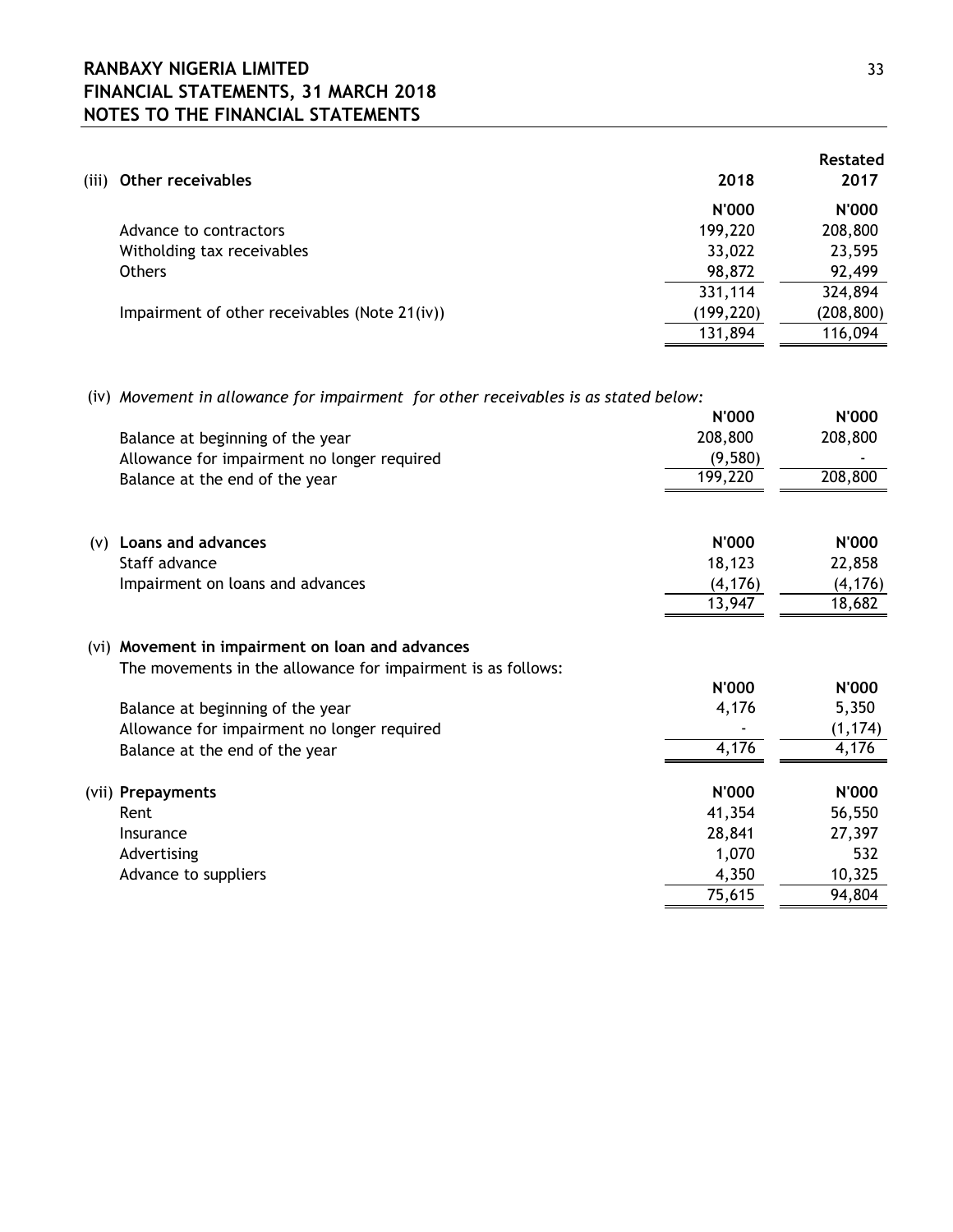# **RANBAXY NIGERIA LIMITED** 34 **FINANCIAL STATEMENTS, 31 MARCH 2018 NOTES TO THE FINANCIAL STATEMENTS**

|     |                                      |              | <b>Restated</b> |
|-----|--------------------------------------|--------------|-----------------|
| 22) | Cash and cash equivalents            | 2018         | 2017            |
|     |                                      | <b>N'000</b> | <b>N'000</b>    |
|     | Cash in hand                         | 23           | 338             |
|     | Cash and bank balances               | 1,240,087    | 1,190,972       |
|     | Short term investments (Note 22 (i)) | 700,000      | 1,915,384       |
|     |                                      | 1,940,110    | 3,106,694       |
|     |                                      |              |                 |

For the purposes of the statement of cashflows, cash and cash equivalents include cash on hand and in banks and short term investments with an original maturity of three months or less, net of outstanding bank overdraft.

# (i) **Short term investments**

This represents cash held in fixed deposits in various banks. These investments are placed in short term deposits and are continuously rolled over throughout the period.

## 23) **Borrowings**

| (i) | Short term borrowings                           | <b>N'000</b> | N'000       |
|-----|-------------------------------------------------|--------------|-------------|
|     | Long term loan due within one year (Note 23(ii) | 3,096,931    | 1,818,884   |
|     | The movement in long term loan is as follows:   | <b>N'000</b> | N'000       |
|     | Balance at the beginning of the year            | 2,744,771    | 1,722,813   |
|     | Interest capitalised                            | 443,891      | 178,072     |
|     | Exchange (gain)/ loss                           | (91, 731)    | 843,886     |
|     |                                                 | 3,096,931    | 2,744,771   |
|     | Amount due within one year                      | (3,096,931)  | (1,818,884) |
|     | Amount due after one year                       |              | 925,887     |
|     |                                                 |              |             |

(ii) The Company obtained a loan of \$8,000,000 from Ranbaxy Netherlands BV to finance its factory project. The principal amount is to be repaid in 5 equal instalments falling due on November 30 each year starting from 2015. The loan is not securred on any property of the company. The loan is priced at the rate of 6 monthly US dollar LIBOR plus 300bp per annum on the principal amount outstanding and shall be calculated on the basis of actual/360 days. The loan is stated at amortised cost using floating interest rate which approximate effective interest rate.

Accrued interest relates to portion of borrowing cost capitalised during the period but not yet paid as at 31 March 2018

| 24) | Trade and other payable                                        | <b>N'000</b> | <b>N'000</b> |
|-----|----------------------------------------------------------------|--------------|--------------|
|     | Trade payables                                                 | 238,724      | 209,182      |
|     | Amount due to related parties                                  | 5,692,928    | 5,755,150    |
|     | Total financial liabilities, excluding loans and borrowings,   |              |              |
|     | classified as financial liabilities measured at amortised cost | 5,931,652    | 5,964,332    |
|     | Other payables and accruals (note 24(a))                       | 140,083      | 155,983      |
|     | Total trade and other payables                                 | 6,071,735    | 6,120,315    |

Trade payables are non- interest bearing and are normally settled between 30 days to 60 days terms. Other payables are non- interest bearing and have an average term of six months to one year.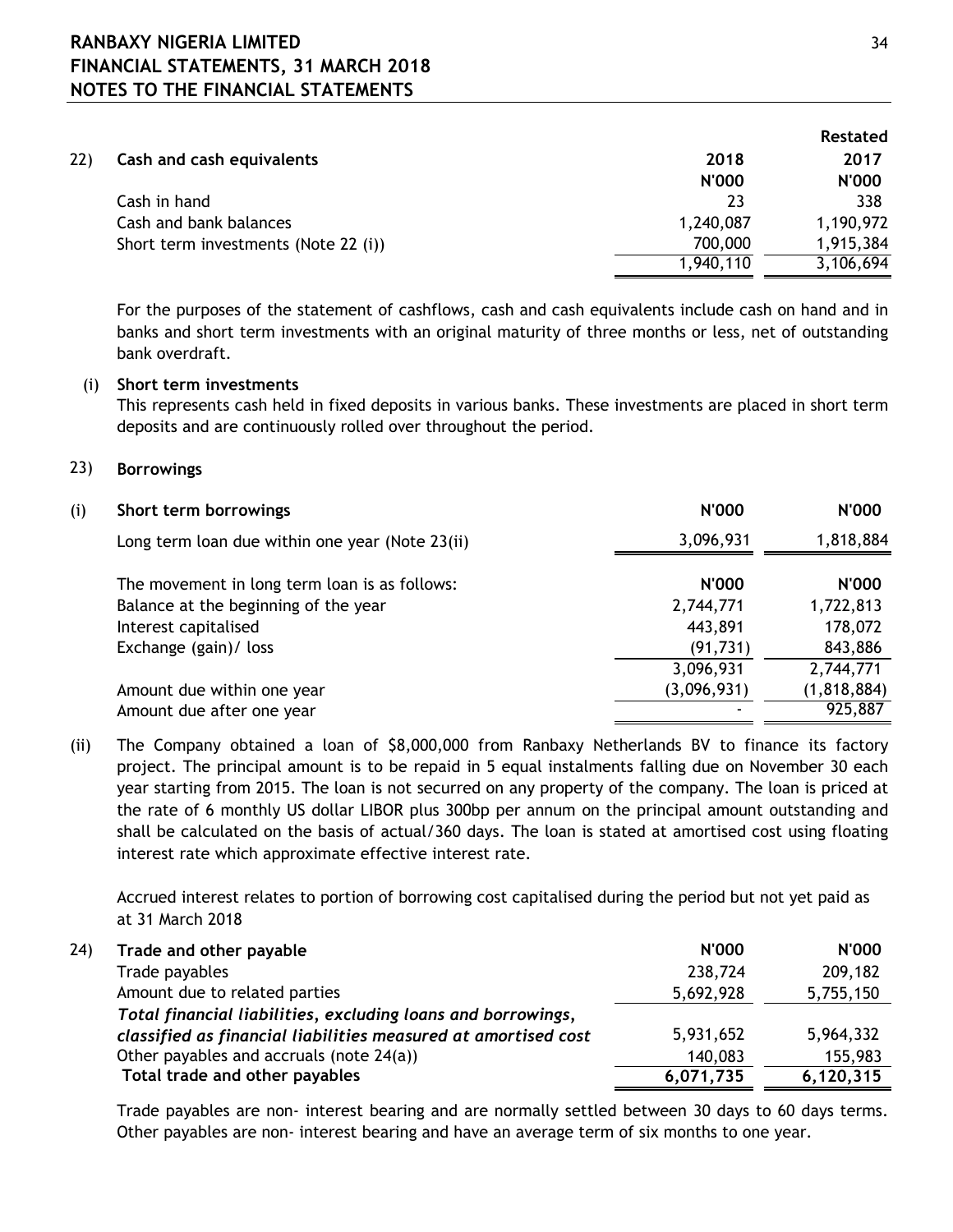# **RANBAXY NIGERIA LIMITED** 35 **FINANCIAL STATEMENTS, 31 MARCH 2018 NOTES TO THE FINANCIAL STATEMENTS**

|     |                                   |              | Restated     |
|-----|-----------------------------------|--------------|--------------|
|     |                                   | 2018         | 2017         |
| (a) | Other payables and accruals       | N'000        | N'000        |
|     | Withholding tax payable           | 7,007        | 25,419       |
|     | Value added tax                   | 335          | 296          |
|     | Salary payable                    | 15,482       | 30,300       |
|     | Dividend payable                  | 10,281       | 2,547        |
|     | Pension                           | 482          | 113          |
|     | Incentives and commission payable | 26,061       | 18,000       |
|     | Factory relocation provision      | 23,862       | 23,862       |
|     | Leave encashment                  | 21,027       | 17,672       |
|     | Bonus payable                     | 16,515       | 21,257       |
|     | Sundry payable                    | 19,031       | 16,517       |
|     |                                   | 140,083      | 155,983      |
| 25) | <b>Provisions</b>                 | <b>N'000</b> | <b>N'000</b> |
|     | Balance at the beginning          | 33,311       | 28,023       |
|     | Additions during the year         |              | 5,288        |
|     | Write back during the year        | (9, 434)     |              |
|     |                                   | 23,877       | 33,311       |

Provisions represent management estimate of the value of goods sold but are probable of being returned if they are yet to be sold before their expiry date as contained in the contract of sales with the customers.

## 26) **Share Capital**

| <b>Authorised Share capital</b>                                | <b>N'000</b> | <b>N'000</b> |
|----------------------------------------------------------------|--------------|--------------|
| 40,000,000 Ordinary share of N1 each                           | 40,000       | 40,000       |
| Issued and fully paid:<br>40,000,000 Ordinary share of N1 each | 40,000       | 40,000       |

The Company has one class of ordinary shares which carry no right to fixed income.

| 27) | <b>Share Premium</b><br>Balance as at the year end    | <b>N'000</b><br>38,951 | <b>N'000</b><br>38,951 |
|-----|-------------------------------------------------------|------------------------|------------------------|
| 28) | Revenue reserves                                      | <b>N'000</b>           | N'000                  |
|     | Balance at the beginning of the year                  | 3,037,771              | 3,274,906              |
|     | Dividend declared                                     |                        | (10,000)               |
|     | Loss for the year                                     | (2, 104, 395)          | (239, 035)             |
|     | Transfer from other comprehensive income (Note 28(a)) |                        | 11,900                 |
|     | Balance at the end of the year                        | 933,376                | 3,037,771              |
| (a) | Transfer from other comprehensive income              | <b>N'000</b>           | <b>N'000</b>           |
|     | Gain on actuarial valuation                           |                        | 17,000                 |
|     | Deferred tax                                          |                        | (5, 100)               |
|     |                                                       |                        | 11,900                 |

 **Restated**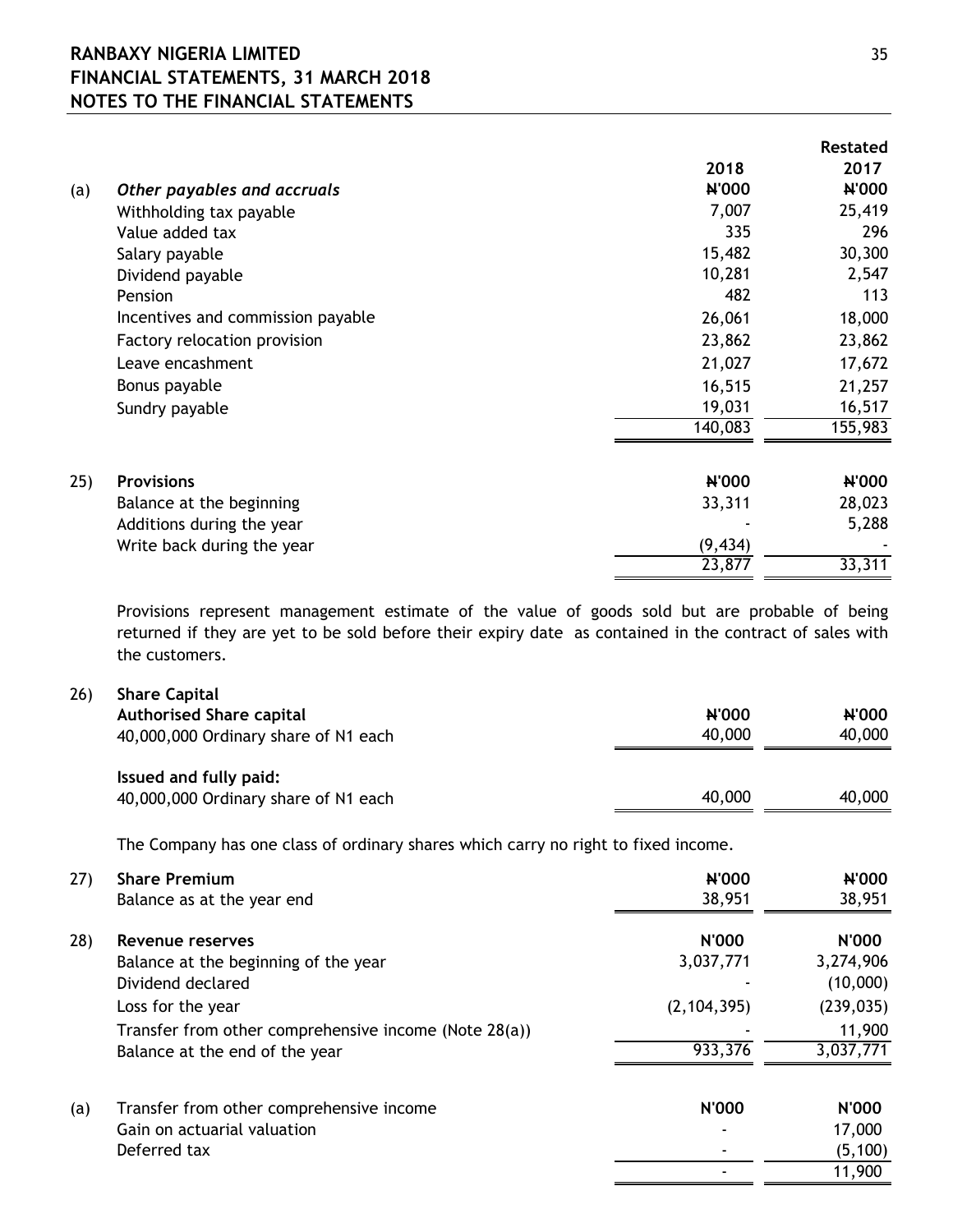## 29) **Related Parties Disclosures**

## (a) **Transactions with related parties**

The Company is a subsidiary of Ranbaxy Laboratories Limited - India up until March 2015, when Ranbaxy Laboratories Limited (RLL) merged with the SUN Pharmaceutical Industry Limited, India . RNBV a subsidiary of Ranbaxy Laboratories Limited (RLL) India holds 52.63% of the ordinary share capital of the Company while Ranbaxy Laboratories Limited holds 32.68% equity interest in the Company. Consequently, SUN Pharmaceutical Industries Limited now holds 32.68% equity interest in Ranbaxy Nigeria Limited while the SUN Pharmaceutical Industries Limited group jointly holds 85.31% of the issued share capital of Ranbaxy Nigeria Limited.

The Company enters into various transactions with its related Companies and with other key management personnel in the normal course of business. Details of the significant transactions carried out during the year with the related parties transaction are as follows:

|                                                            | 2018         | 2017         |
|------------------------------------------------------------|--------------|--------------|
|                                                            | <b>N'000</b> | <b>N'000</b> |
| Borrowings from Ranbaxy Netherlands BV (Note (23))         | 3.096.931    | 2.744.771    |
| Due to related parties for materials purchased (Note (24)) | 5.692.928    | 5.755.150    |
|                                                            | 8,789,859    | 8.499.921    |

## (i) **Identity of related parties**

The related parties to the Company include:

SUN Pharmaceutical Industries Limited - The Company source majority of its raw materials and finished goods from SUN Pharma. The value of the raw materials and finished goods purchased during the year amounted to N2.45 million (2017:N994 million).

The Company also has a Technical Know-how Agreement with SUN Pharma. The technical know how agreement is duly approved by the National Office for Technology Acquisition and Promotion. The fee payable during the year under agreement is computed as a percentage of Net revenue from locally manufactured products. The technical know- how fees for the year amounted to N67million (2017: N64 million)

## (c) **Key management personnel**

The Key management personnels of the Company include its directors (both executive and non-executive) and other identified key management staff.

| Olaogun Badru Atanda | Chairman                 |
|----------------------|--------------------------|
| Mahendra Bharadwaj   | Vice chairman            |
| Hanwant Singh Arora  | <b>Managing Director</b> |
| Samson Yomi Osewa    | Non-executive Director   |
| Harin Mehta          | Non-executive Director   |
| Mihaly Kaszas        | Non-executive Director   |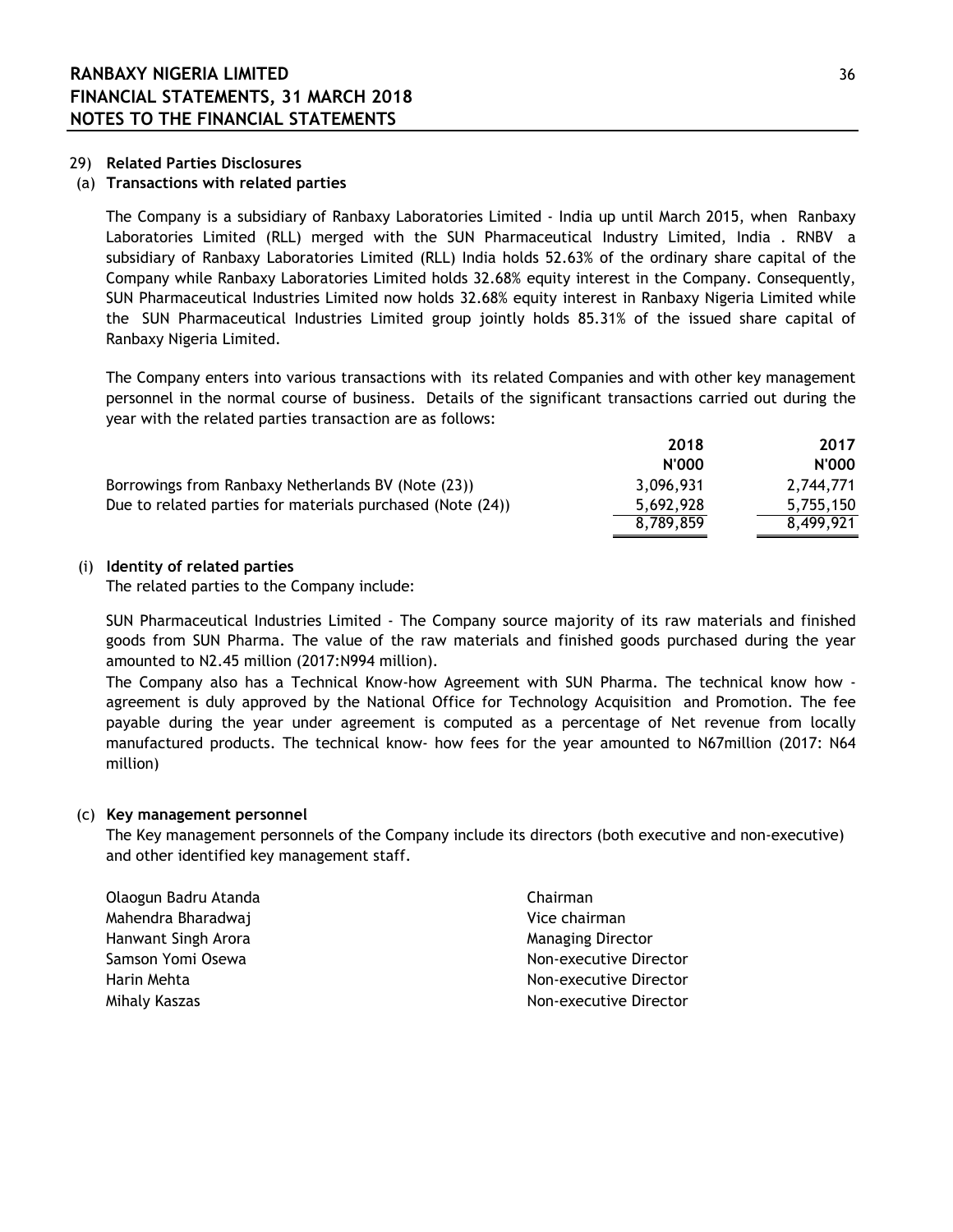## (d) **Remuneration of key management personnel**

The remuneration of the directors, who are the key management personnel of the Company, is set out below in aggregate for each of the categories specified in IAS 24 Related Party Disclosures.

|                                               | 2018         | 2017  |
|-----------------------------------------------|--------------|-------|
|                                               | <b>N'000</b> | N'000 |
| Short term employment benefits                | 7.195        | 6,116 |
| Post- employment pension and medical benefits |              |       |
| Other benefit                                 |              |       |
|                                               | 7.195        | -116  |

## 30) **Contingent liabilities**

There were contigent liabilities in respect of legal actions against the Company for which certain potential liability may arise as noted by the Solicitors. However, no provision has been made in these financial statements in respect of the legal actions as the directors, having taken legal advice, do not believe that any material liability will eventually be borne by the Company. The details of the matters are detailed below:

## (i) **Borex Int. Nig Ltd and Ranbaxy Nigeria Limited (ID/ADR/107/2014)**

Borex is claiming general damages of N205,120,000.00 from Ranbaxy for breach of contract and N87,866,245.00 as accrued & outstanding sums arising out of the contract. Management is contesting vigorously the claims of Borex insisting that most of the items claimed for had already been paid. Management has requested for both parties to meet and reconcile their accounts since 2013 but Borex refused to attend the meeting. The Solicitors believe that Borex chances of success in the suit is slim.

## (ii) **Genux Nig. Ltd Vs Ranbaxy Nig. Ltd (ID/ADR/114/2016)**

This is a claim of USD 60,000.00 being the sum purportedly due to the claimant for the structural designs and drawing of Ranbaxy pharmaceutical factory. Management insists that it never engaged the services of the claimant for the said structual drawings & design and it had no contractual relationship with them. In the opinion of the Solicitors, the claimant has not shown any evidence of its being contracted by Ranbaxy. As there is no privity of contract between the parties, the claims will not succeed.

## (iii) **Ayodeji Adebayo Vs Ranbaxy Nig. Ltd (CA/L/106/2017)**

Subsequent to her resignation in 2006 the ex-HR head, continues to stake her claim of under payment through her lawyer. She had filed the case in Local Court demanding USD 100,000 (NGN15,000,000 plus interest @ 21% p.a). On the 20th October 2016, Judgemnt was delivered whereby all the claims filed by the claimant and defendant were dismissed by the court. But the Judge went ahead to award a compensation to the claimant to the tune of N12,000,000 plus interest of 10% from date of joining the Company on the ground of discrimation while in the employment of the defendant. Meanwhile, Ranbaxy have filed an appeal and the stay of execution against the judgement in the Court of Appeal . In the opinion of the Solicitors, Ranbaxy has a good chance of setting aside the judgement on appeal, but there is an exposure of N27,983.697(USD 136,000) based on the court Judgement.

## 31) **Capital expenditure**

There were no commitments to capital expenditure at the date of the statement of financial position (2017 : Nil).

## 32) **Events after the reporting date**

There has been no material event after the reporting date that has not been taken into account in the preparation of these financial statements.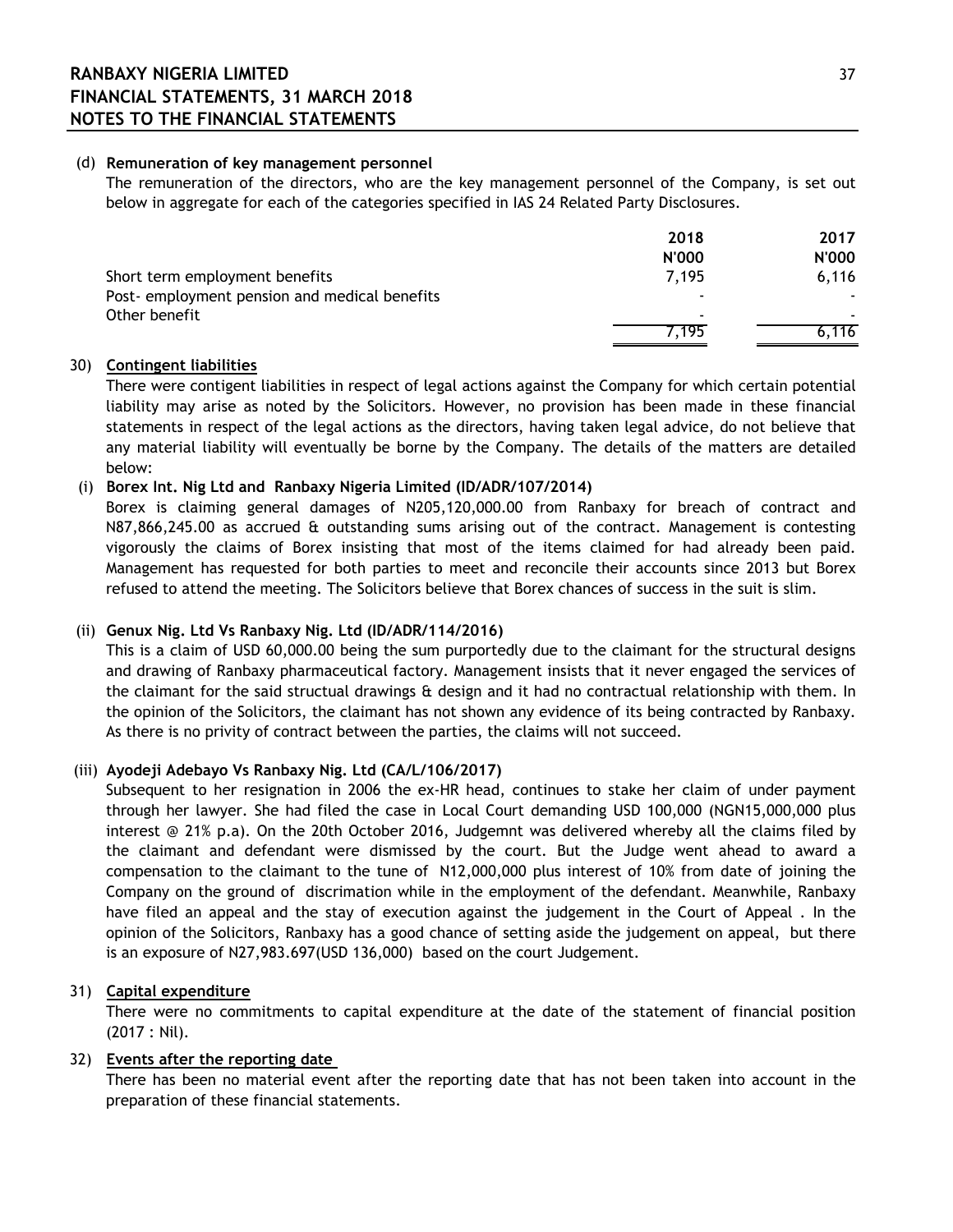## **RANBAXY NIGERIA LIMITED** 38 **FINANCIAL STATEMENTS, 31 MARCH 2018 OTHER NATIONAL DISCLOSURE STATEMENT OF VALUE ADDED**

|                                              | 2018          |                | 2017          |       |
|----------------------------------------------|---------------|----------------|---------------|-------|
|                                              | <b>N'000</b>  | %              | <b>N'000</b>  | %     |
| Revenue                                      | 4,967,597     |                | 3,757,568     |       |
| Investment income                            | 156,920       |                | 140,858       |       |
| Other income                                 | 108,999       |                | 954,168       |       |
|                                              | 5,233,516     |                | 4,852,594     |       |
| Bought-in-materials and services:<br>Foreign | (6, 272, 473) |                | (4, 924, 373) |       |
|                                              |               |                |               |       |
| Value absorbed                               | (1,038,957)   | (100)          | (71, 779)     | (100) |
| % of value absorbed                          | (20%)         |                | (1%)          |       |
| Applied as follows:                          |               |                |               |       |
| To pay employees:                            |               |                |               |       |
| - Salaries, wages and other benefits         | 389,031       | 37             |               | 351   |
| To pay Government:                           |               |                |               |       |
| - Taxation                                   | 24,694        | $\overline{2}$ | (187, 093)    | (261) |
| Retained for growth and expansion            |               |                |               |       |
| - Depreciation                               | 651,713       | 63             |               | 143   |
| Loss for the year                            | (2, 104, 395) | (203)          |               | (333) |
|                                              | (1,038,957)   | (100)          | (71, 779)     | (100) |